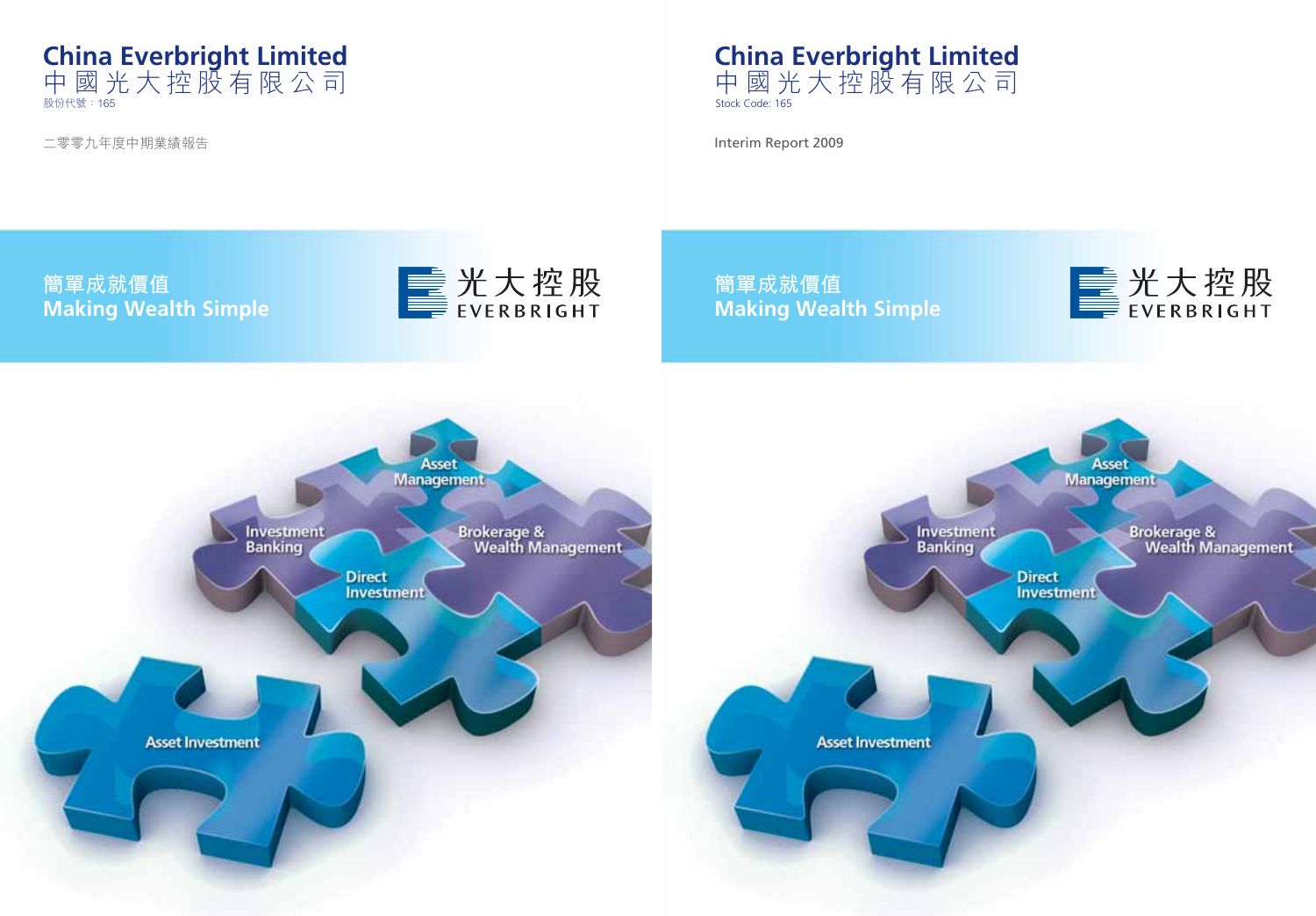### **BOARD OF DIRECTORS**

Tang Shuangning Chairman Zang Qiutao **Deputy Chairman** Chen Shuang Chief Executive Officer Tang Chi Chun, Richard + Wang Weimin \* Ng Ming Wah, Charles \* Seto Gin Chung, John

\* Lin Zhijun

+ Non-executive Director

Independent Non-executive Directors

### **COMPANY SECRETARY**

Chan Ming Kin

### **REGISTERED OFFICE**

Room 4001, 40th Floor Far East Finance Centre 16 Harcourt Road Hong Kong

### **PRINCIPAL BANKERS**

Standard Chartered Bank (Hong Kong) Limited China Construction Bank Corporation Hong Kong Branch The Bank of East Asia, Limited

### **WEBSITE ADDRESS**

http://www.everbright165.com

**STOCK CODE:** 165

### **SHARE REGISTRARS**

Tricor Secretaries Limited 26th Floor, Tesbury Centre 28 Queen's Road East Wanchai Hong Kong

**AUDITORS** KPMG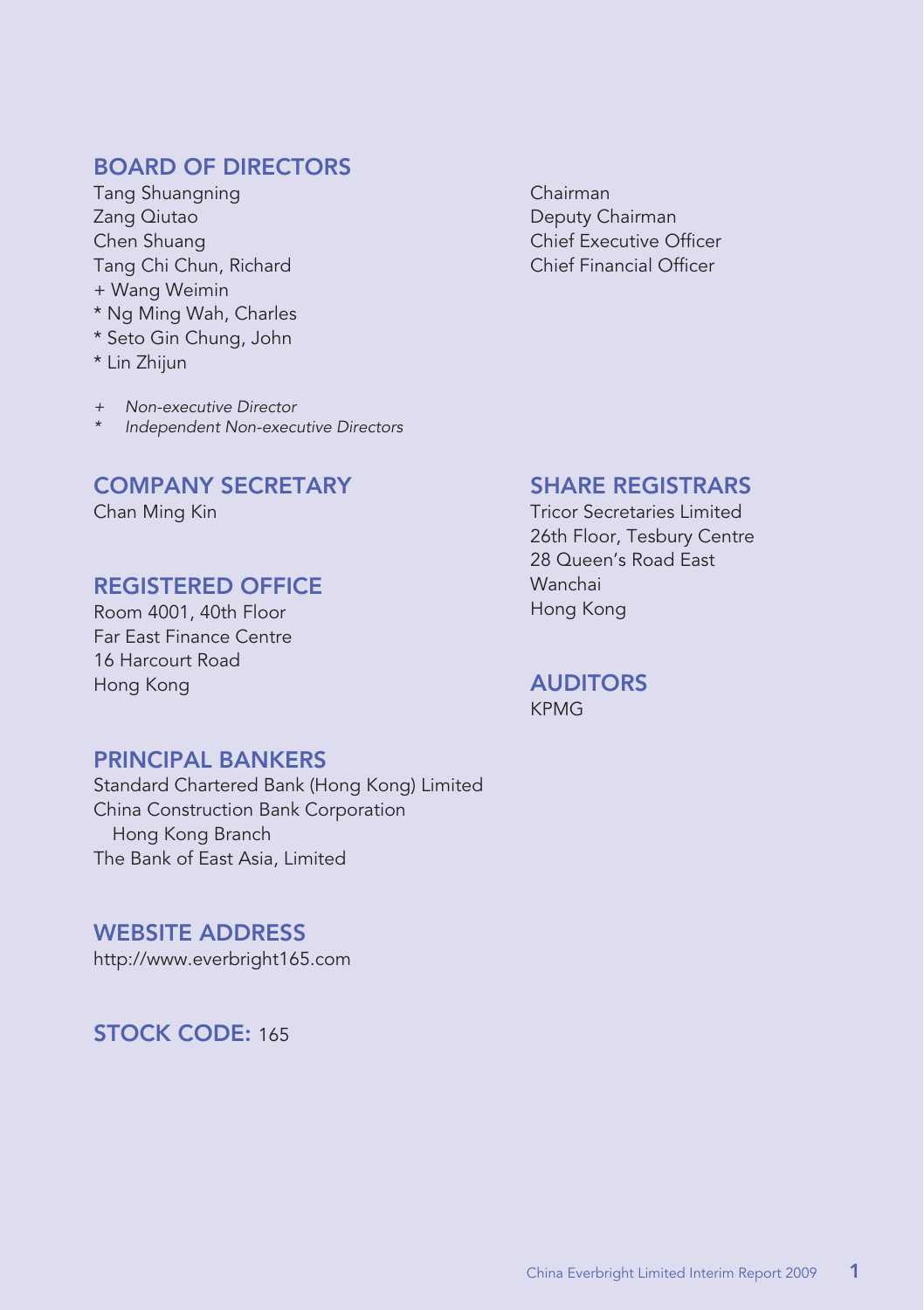### **INTERIM RESULTS**

The Directors of China Everbright Limited (the "Company") announce the unaudited results of the Company and its subsidiaries (collectively the "Group") for the six months ended 30 June 2009 as follows. The interim financial report is prepared on a basis consistent with the accounting policies and methods adopted in the 2008 audited accounts. The interim financial report is unaudited, but has been reviewed by KPMG, the auditors of the Company, in accordance with Hong Kong Standard on Review Engagements 2410 "Review of interim financial information performed by the independent auditor of the entity" issued by the Hong Kong Institute of Certified Public Accountants, whose review report is included on page 26. The interim financial report has also been reviewed by the Company's Audit and Risk Management Committee.

### **CONSOLIDATED INCOME STATEMENT**

For the six months ended 30 June 2009

|                                                                                                                                                           | <b>Note</b>    | 1 January<br>to 30 June<br>2009<br><b>HK\$'000</b>      | 1 January<br>to 30 June<br>2008<br><b>HK\$'000</b><br>(Restated) |
|-----------------------------------------------------------------------------------------------------------------------------------------------------------|----------------|---------------------------------------------------------|------------------------------------------------------------------|
| Turnover                                                                                                                                                  | 3              | 2,256,976                                               | 1,944,037                                                        |
| Operating income                                                                                                                                          | 3              | 347,339                                                 | 214,212                                                          |
| Other net income<br>Staff costs<br>Depreciation and amortisation expenses<br>Impairment loss on available-for-sale securities<br>Other operating expenses | 3              | 29,419<br>(63, 713)<br>(5,678)<br>(8, 269)<br>(65, 552) | 1,053,838<br>(173, 286)<br>(4,862)<br>(108, 747)<br>(78, 047)    |
| Profit from operations                                                                                                                                    |                | 233,546                                                 | 903,108                                                          |
| Finance costs<br>Share of profits less losses of associates                                                                                               |                | (4,799)<br>551,857                                      | (10, 125)<br>454,564                                             |
| Profit before taxation                                                                                                                                    |                | 780,604                                                 | 1,347,547                                                        |
| Income tax                                                                                                                                                | $\overline{4}$ | (51, 436)                                               | (141, 317)                                                       |
| Profit after taxation                                                                                                                                     |                | 729,168                                                 | 1,206,230                                                        |
| Attributable to:<br>Shareholders of the Company<br>Minority interests                                                                                     |                | 719,438<br>9,730                                        | 1,169,712<br>36,518                                              |
|                                                                                                                                                           |                | 729,168                                                 | 1,206,230                                                        |
| Earnings per share<br>- Basic<br>- Diluted                                                                                                                | 6              | HK\$0.4521<br>HK\$0.4513                                | HK\$0.7365<br>HK\$0.7338                                         |

The notes on pages 8 to 25 form part of this interim financial report. Details of dividends payable to equity shareholders of the Company are set out in note 5.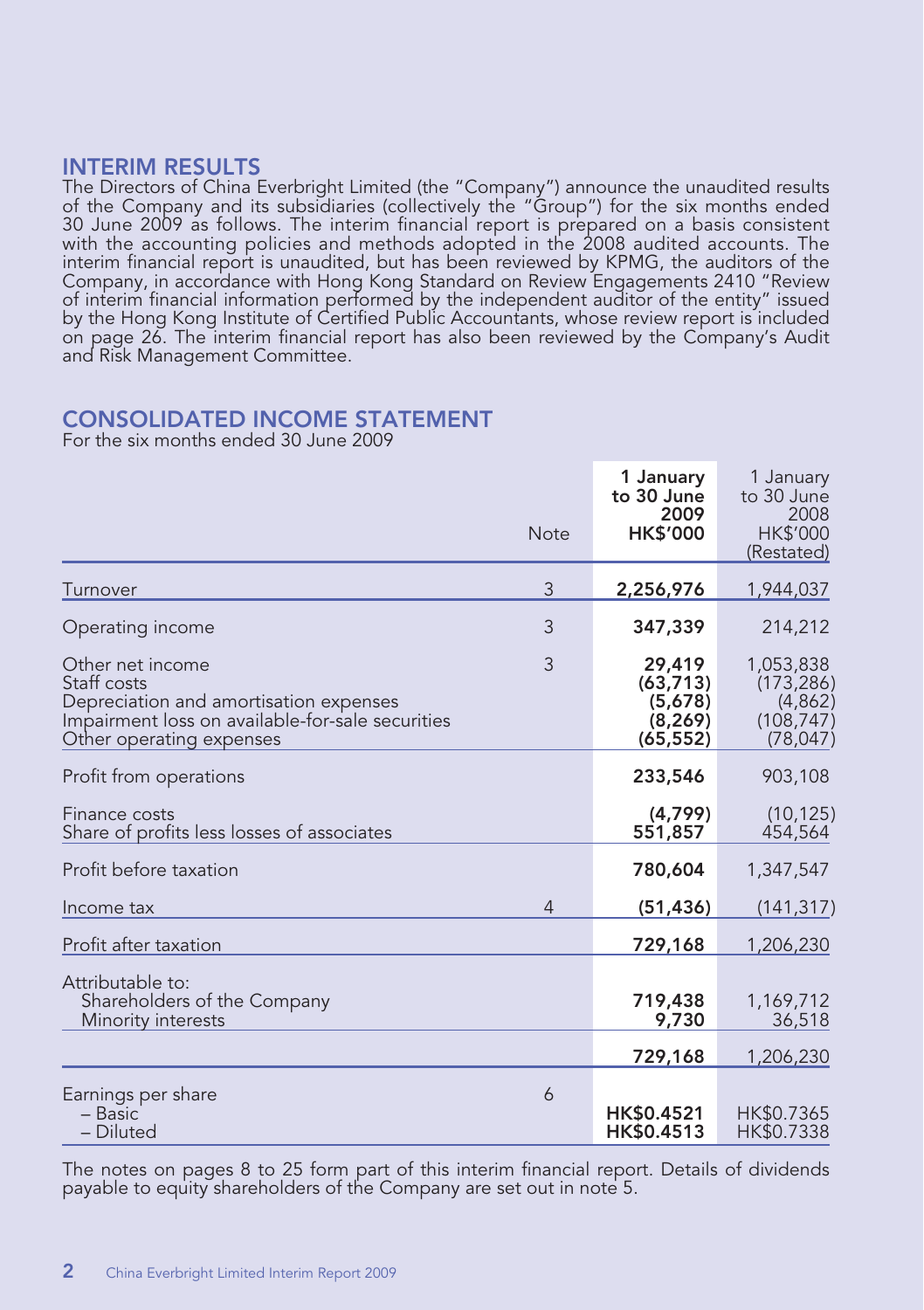### **CONSOLIDATED STATEMENT OF COMPREHENSIVE INCOME**

For the six months ended 30 June 2009

|                                                                                                                                                                                          | 1 January<br>to 30 June<br>2009<br><b>HK\$'000</b> | 1 January<br>to 30 June<br>2008<br>HK\$'000 |
|------------------------------------------------------------------------------------------------------------------------------------------------------------------------------------------|----------------------------------------------------|---------------------------------------------|
| Profit for the period                                                                                                                                                                    | 729,168                                            | 1,206,230                                   |
| Other comprehensive income/(loss)<br>for the period after tax:                                                                                                                           |                                                    |                                             |
| Surplus/(deficit) on revaluation of available-for-sale securities<br>Share of investment revaluation reserve of associates<br>Release of investment revaluation reserve upon disposal of | 3,017,425<br>125,778                               | (400, 826)<br>(413, 282)                    |
| available-for-sale securities                                                                                                                                                            | (368)                                              | (1, 387, 823)                               |
|                                                                                                                                                                                          | 3,142,835                                          | (2,201,931)                                 |
| (Decrease)/increase in exchange reserve on<br>investments in associates<br>Exchange rate adjustments                                                                                     | (9, 562)<br>(708)                                  | 281,986<br>25,785                           |
|                                                                                                                                                                                          | (10, 270)                                          | 307,771                                     |
| Share of investment revaluation reserve of<br>available-for-sale securities of minority interests<br>Exchange rate adjustments of minority interests                                     | 151,962<br>(151)                                   | (345, 136)                                  |
|                                                                                                                                                                                          | 151,811                                            | (345, 136)                                  |
|                                                                                                                                                                                          | 3,284,376                                          | (2, 239, 296)                               |
| Total comprehensive income/(loss) for the period                                                                                                                                         | 4,013,544                                          | (1,033,066)                                 |
| Attributable to:<br>Shareholders of the Company<br>Minority interests                                                                                                                    | 3,852,003<br>161,541                               | (724, 448)<br>(308, 618)                    |
| Total comprehensive income/(loss) for the period                                                                                                                                         | 4,013,544                                          | (1,033,066)                                 |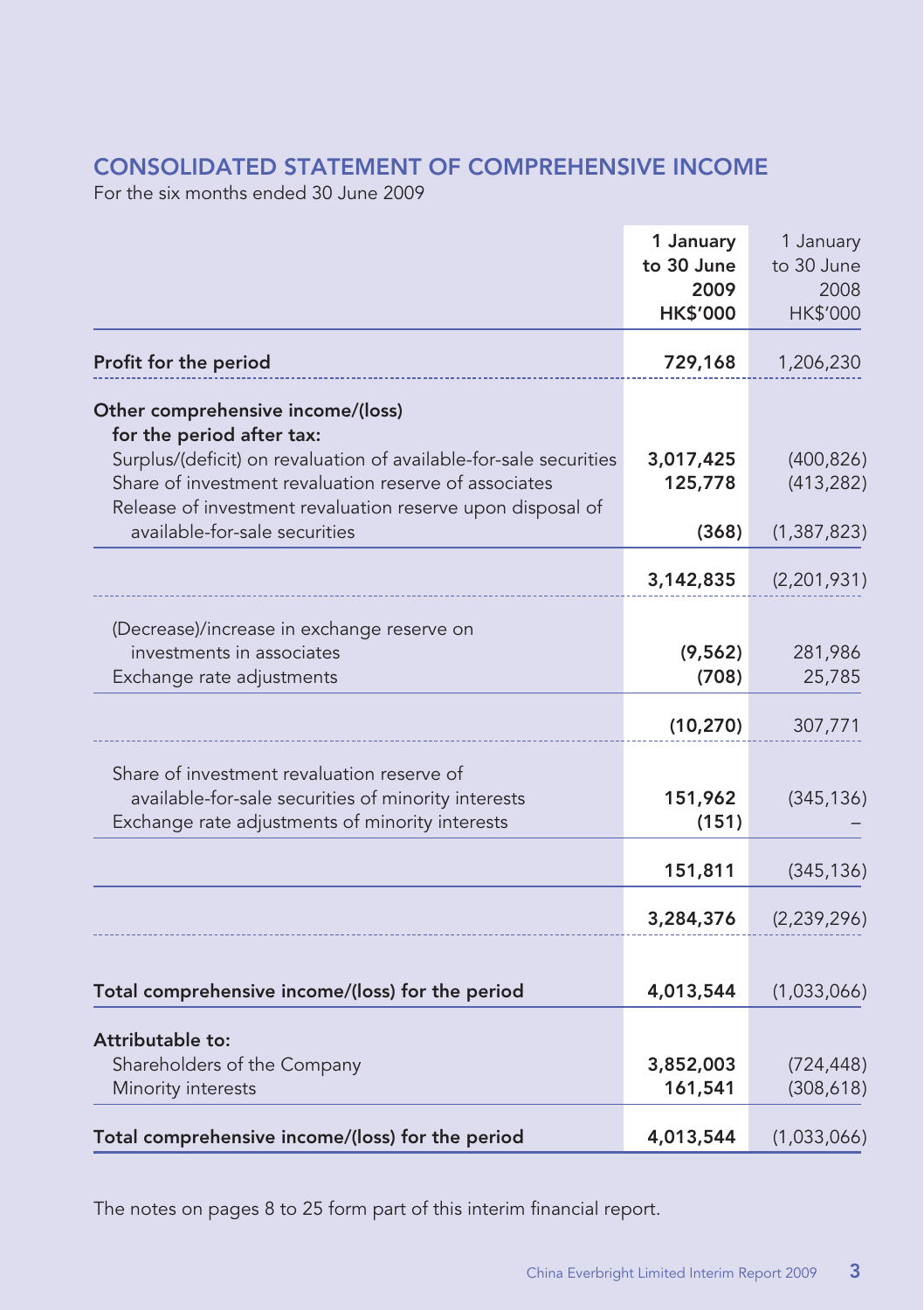### **CONSOLIDATED BALANCE SHEET**

As at 30 June 2009

|                                                   |             | 30 June              | 31 December        |
|---------------------------------------------------|-------------|----------------------|--------------------|
|                                                   |             | 2009                 | 2008               |
|                                                   | <b>Note</b> | <b>HK\$'000</b>      | <b>HK\$'000</b>    |
|                                                   |             |                      |                    |
| Non-current assets<br>Fixed assets                |             | 273,843              | 277,541            |
| Investments in associates                         | 7(a)        | 5,573,849            | 4,888,791          |
| Available-for-sale securities                     | 8           | 7,677,145            | 4,082,180          |
| Financial assets designated at fair value through |             |                      |                    |
| profit or loss                                    | 9           | 265,963              | 196,503            |
| Advances to customers                             | 10          | 679,380              | 226,880            |
| Intangible assets                                 |             | 5,541                | 6,191              |
|                                                   |             |                      |                    |
|                                                   |             | 14,475,721           | 9,678,086          |
|                                                   |             |                      |                    |
| <b>Current assets</b>                             |             |                      |                    |
| Advances to customers                             | 10<br>11    | 3,038,922            | 434,048<br>428,287 |
| Debtors, deposits and prepayments                 | 12          | 1,067,541<br>302,413 | 96.784             |
| Trading securities<br>Cash and cash equivalents   |             | 3,252,931            | 4,418,671          |
|                                                   |             |                      |                    |
|                                                   |             | 7,661,807            | 5,377,790          |
| <b>Current liabilities</b>                        |             |                      |                    |
| Creditors, deposits received and accrued charges  | 13          | (862, 146)           | (275,061)          |
| <b>Bank loans</b>                                 |             | (2,322,705)          |                    |
| Trading securities                                | 12          | (175, 522)           | (421, 052)         |
| Amounts due to associates                         |             | (438)                | (438)              |
| Amounts due to ultimate holding company           |             | (63)                 | (63)               |
| Provision for taxation                            |             | (556, 141)           | (533, 117)         |
|                                                   |             | (3,917,015)          | (1, 229, 731)      |
|                                                   |             |                      |                    |
| Net current assets                                |             | 3,744,792            | 4,148,059          |
| Total assets less current liabilities             |             | 18,220,513           | 13,826,145         |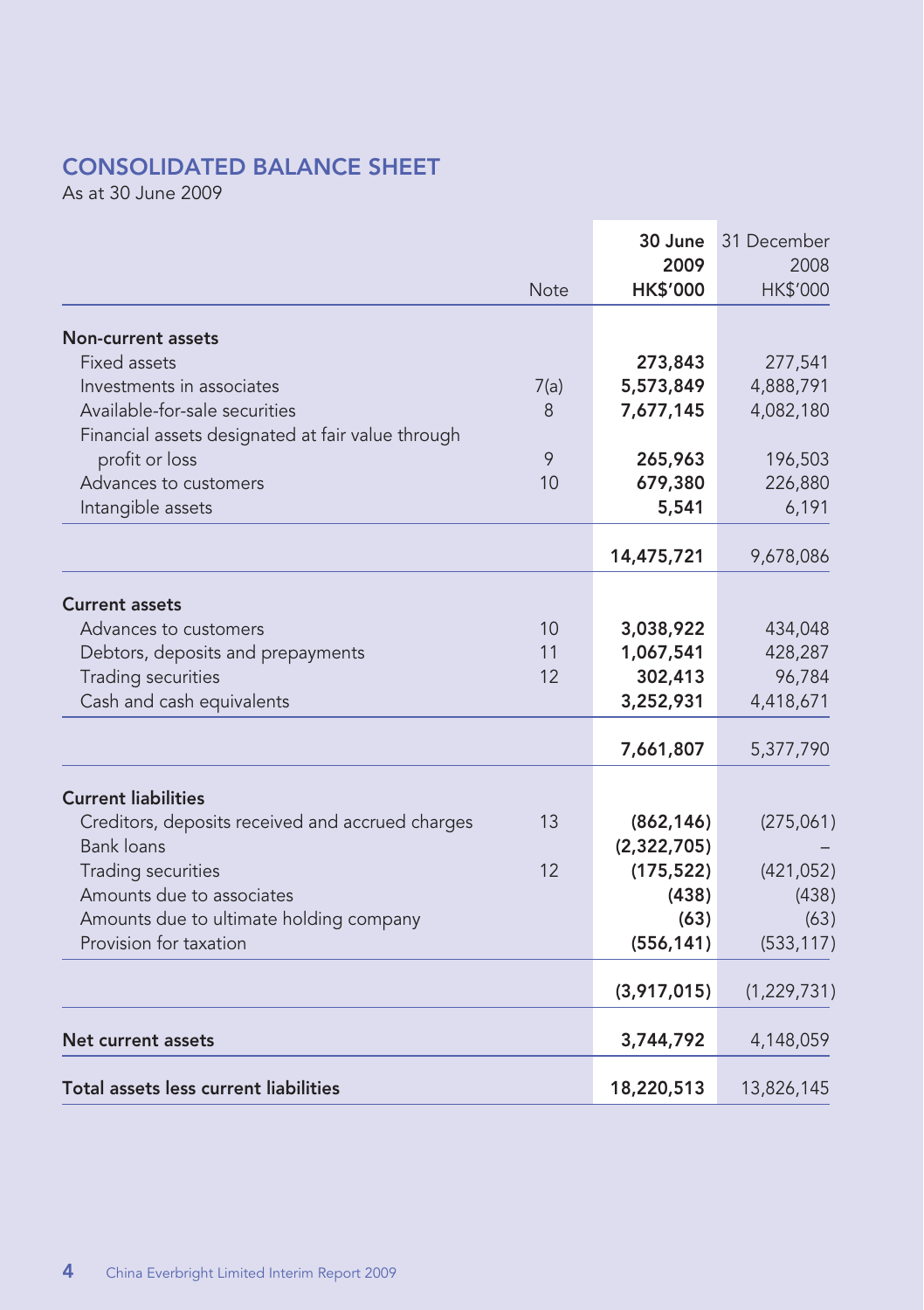## **CONSOLIDATED BALANCE SHEET** (CONTINUED)

As at 30 June 2009

|                                              | <b>Note</b> | 30 June<br>2009<br><b>HK\$'000</b> | 31 December<br>2008<br><b>HK\$'000</b> |
|----------------------------------------------|-------------|------------------------------------|----------------------------------------|
| <b>Non-current liabilities</b>               |             |                                    |                                        |
| Bank loans                                   |             | (226, 460)                         |                                        |
| Notes payable                                |             | (97, 761)                          | (75, 959)                              |
| Deferred tax liabilities                     |             | (489, 073)                         | (250, 298)                             |
|                                              |             | (813, 294)                         | (326, 257)                             |
| <b>NET ASSETS</b>                            |             | 17,407,219                         | 13,499,888                             |
| <b>CAPITAL AND RESERVES</b>                  |             |                                    |                                        |
| Share capital                                | 16          | 1,591,842                          | 1,591,012                              |
| Reserves                                     |             | 15,271,757                         | 11,608,081                             |
| Total equity attributable to shareholders of |             |                                    |                                        |
| the Company                                  |             | 16,863,599                         | 13,199,093                             |
| <b>Minority interests</b>                    |             | 543,620                            | 300,795                                |
| <b>TOTAL EQUITY</b>                          |             | 17,407,219                         | 13,499,888                             |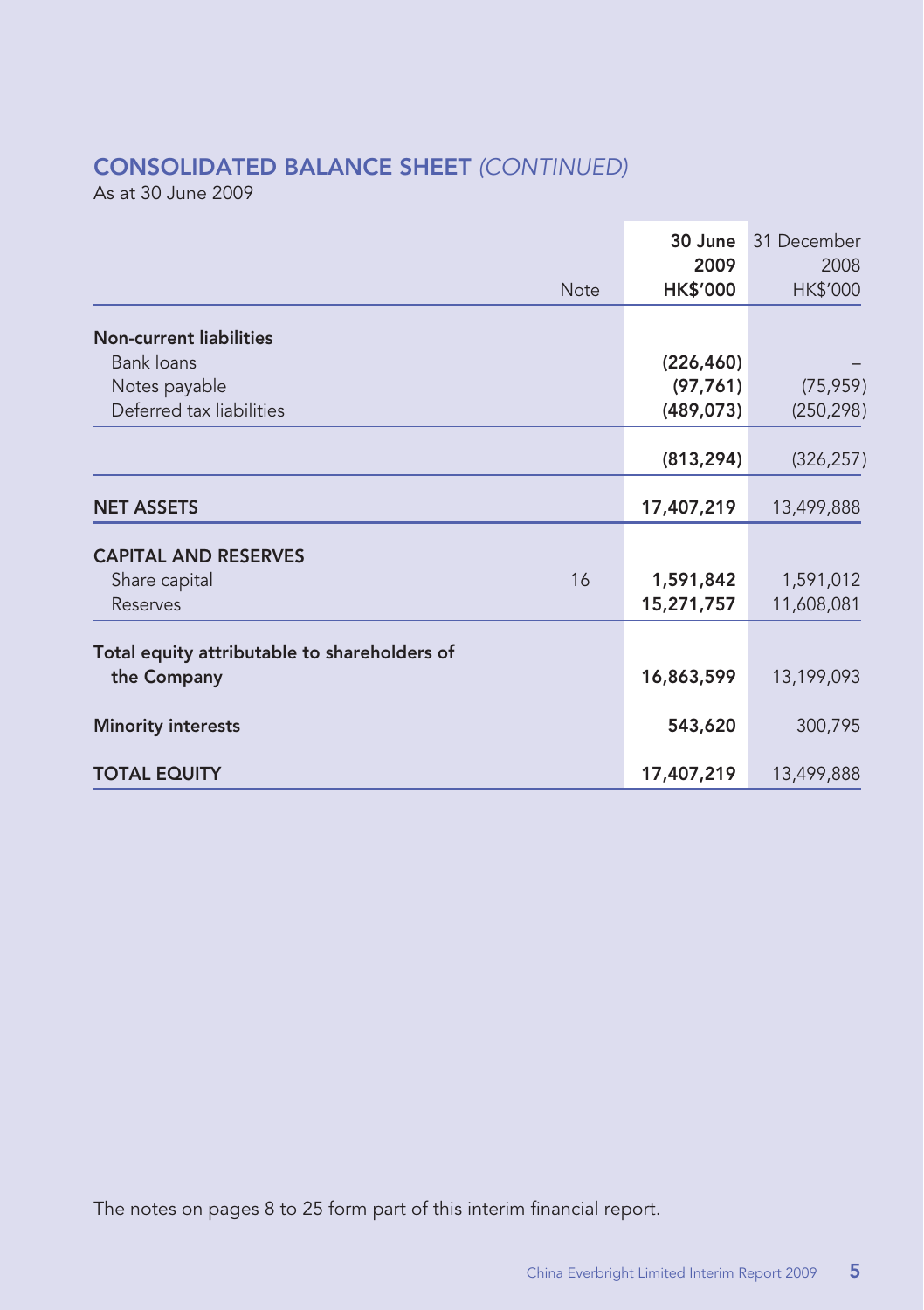### **CONSOLIDATED STATEMENT OF CHANGES IN EQUITY**

For the six months ended 30 June 2009

|                                                                                                                                      |      | Attributable to the shareholders of the Company |                              |                     |                                          |                                                                  |                                        |                                |                                 |                                  |                               |                                   |                             |
|--------------------------------------------------------------------------------------------------------------------------------------|------|-------------------------------------------------|------------------------------|---------------------|------------------------------------------|------------------------------------------------------------------|----------------------------------------|--------------------------------|---------------------------------|----------------------------------|-------------------------------|-----------------------------------|-----------------------------|
|                                                                                                                                      | Note | Share<br>capital<br><b>HK\$'000</b>             | Share<br>premium<br>HK\$'000 | reserve<br>HK\$'000 | Option Investment<br>reserve<br>HK\$'000 | Capital<br>premium revaluation redemption<br>reserve<br>HK\$'000 | Goodwill<br>reserve<br><b>HK\$'000</b> | Capital<br>reserve<br>HK\$'000 | Exchange<br>reserve<br>HK\$'000 | Retained<br>earnings<br>HK\$'000 | Total<br>HK\$'000             | Minority<br>interests<br>HK\$'000 | Total<br>equity<br>HK\$'000 |
| As at 1 January 2009<br>Changes in equity for the<br>six months ended<br>30 June 2009:<br>Shares issued under<br>share option scheme |      | 1,591,012<br>830                                | 5,718,230<br>3,936           | 6,045<br>(1, 284)   | 1,585,959                                | 2,984                                                            | (924, 395)                             | 109,714                        | 586,149                         |                                  | 4,523,395 13,199,093<br>3,482 |                                   | 300,795 13,499,888<br>3,482 |
| <b>Dividends</b>                                                                                                                     | 5(b) |                                                 |                              |                     |                                          |                                                                  |                                        |                                |                                 | (190, 979)                       | (190, 979)                    |                                   | (190, 979)                  |
| Net investment by<br>minority shareholders                                                                                           |      |                                                 |                              |                     |                                          |                                                                  |                                        |                                |                                 |                                  |                               | 81,284                            | 81,284                      |
| Total comprehensive<br>income/(loss) for the period                                                                                  |      |                                                 |                              |                     | $-3,142,835$                             |                                                                  |                                        |                                | (10, 270)                       | 719,438                          | 3,852,003                     | 161,541                           | 4,013,544                   |
| As at 30 June 2009                                                                                                                   |      | 1,591,842                                       | 5,722,166                    | 4,761               | 4,728,794                                | 2,984                                                            | (924, 395)                             | 109,714                        | 575,879                         |                                  | 5,051,854 16,863,599          |                                   | 543,620 17,407,219          |
| As at 1 January 2008<br>Changes in equity for the<br>six months ended<br>30 June 2008:                                               |      | 1,584,704                                       | 5,692,367                    | 14.451              | 5,796,646                                | 2,984                                                            | (924, 395)                             | 109,714                        | 287,880                         |                                  | 3,794,621 16,358,972          |                                   | 1,138,612 17,497,584        |
| Share options forfeited<br>Shares issued under                                                                                       |      |                                                 |                              | (17)                |                                          |                                                                  |                                        |                                |                                 | 17                               |                               |                                   |                             |
| share option scheme<br>Net investment by                                                                                             |      | 5,170                                           | 19,579                       | (7.550)             |                                          |                                                                  |                                        |                                |                                 |                                  | 17.199                        |                                   | 17,199                      |
| minority shareholders<br>Equity settled share-based                                                                                  |      |                                                 |                              |                     |                                          |                                                                  |                                        |                                |                                 |                                  |                               | (164, 503)                        | (164, 503)                  |
| transactions<br><b>Dividends</b>                                                                                                     | 5(b) |                                                 |                              | 893                 |                                          |                                                                  |                                        |                                |                                 | (158, 918)                       | 893                           |                                   | 893                         |
| Total comprehensive<br>(loss)/income for the period                                                                                  |      |                                                 |                              |                     | (2,201,931)                              |                                                                  |                                        |                                | 307,771                         | 1,169,712                        | (158, 918)<br>(724, 448)      | (308, 618)                        | (158, 918)<br>(1,033,066)   |
| As at 30 June 2008                                                                                                                   |      | 1,589,874                                       | 5,711,946                    | 7.777               | 3,594,715                                | 2,984                                                            | (924, 395)                             | 109,714                        | 595,651                         |                                  | 4,805,432 15,493,698          |                                   | 665,491 16,159,189          |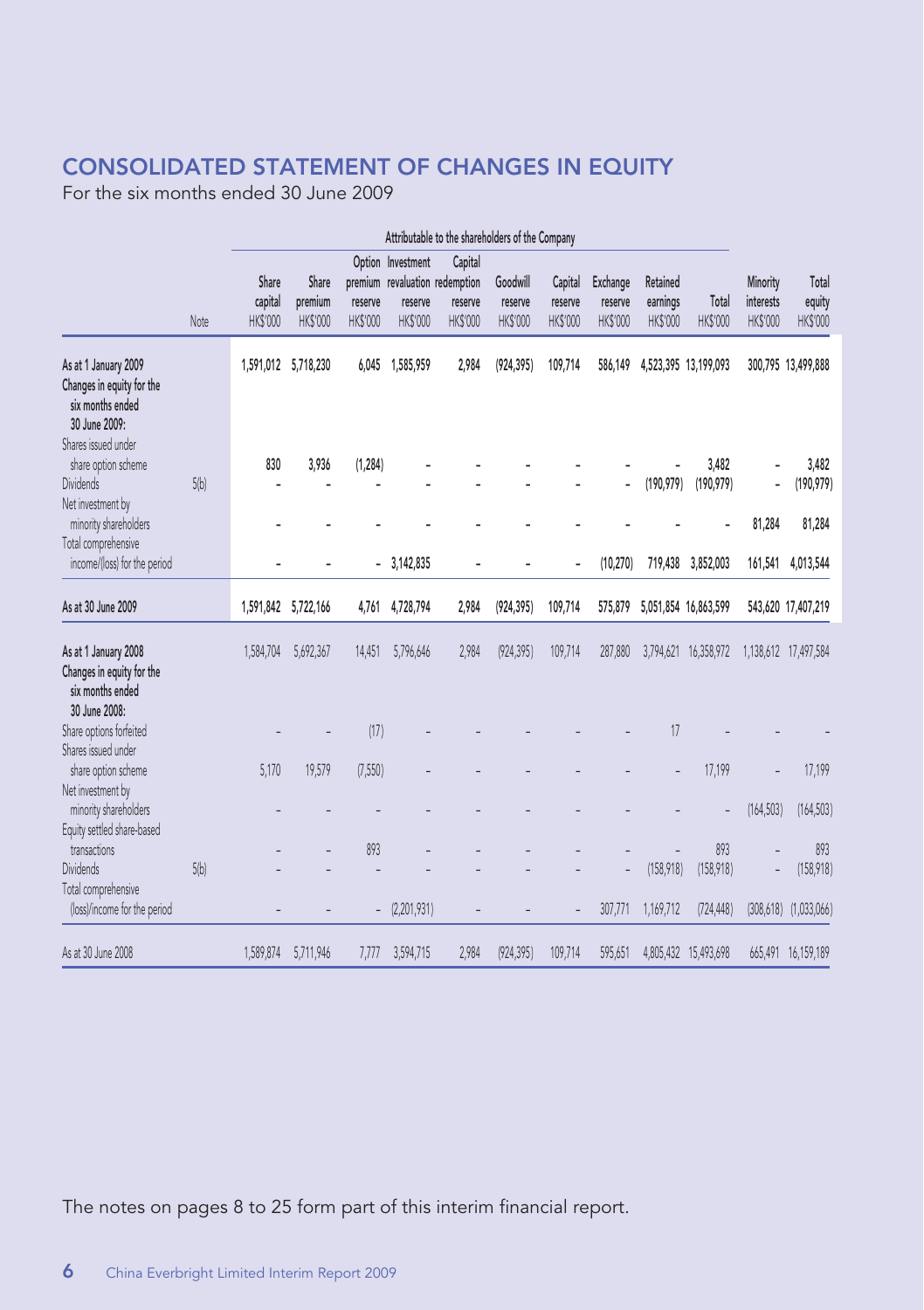### **CONDENSED CONSOLIDATED CASH FLOW STATEMENT**

For the six months ended 30 June 2009

|                                                       | 1 January          | 1 January          |
|-------------------------------------------------------|--------------------|--------------------|
|                                                       | to 30 June<br>2009 | to 30 June<br>2008 |
|                                                       | <b>HK\$'000</b>    | HK\$'000           |
| Net cash (outflow)/inflow from operating activities   | (3,390,807)        | 499,226            |
| Net cash (outflow)/inflow from investing activities   | (207, 798)         | 1,254,877          |
| Net cash inflow/(outflow) from financing activities   | 2,443,602          | (276, 661)         |
| Net (decrease)/increase in cash and cash equivalents  | (1, 155, 003)      | 1,477,442          |
| Cash and cash equivalents                             |                    |                    |
| At beginning of the period                            | 3,846,756          | 1,446,953          |
| Effect of changes in exchange rate                    | (567)              | (6,700)            |
| At end of the period                                  | 2,691,186          | 2,917,695          |
| Analysis of the balances of cash and cash equivalents |                    |                    |
| Bank balance and cash - general accounts              | 3,252,931          | 3,293,008          |
| Deposit pledged                                       | (561, 745)         | (375, 313)         |
| At end of the period                                  | 2,691,186          | 2,917,695          |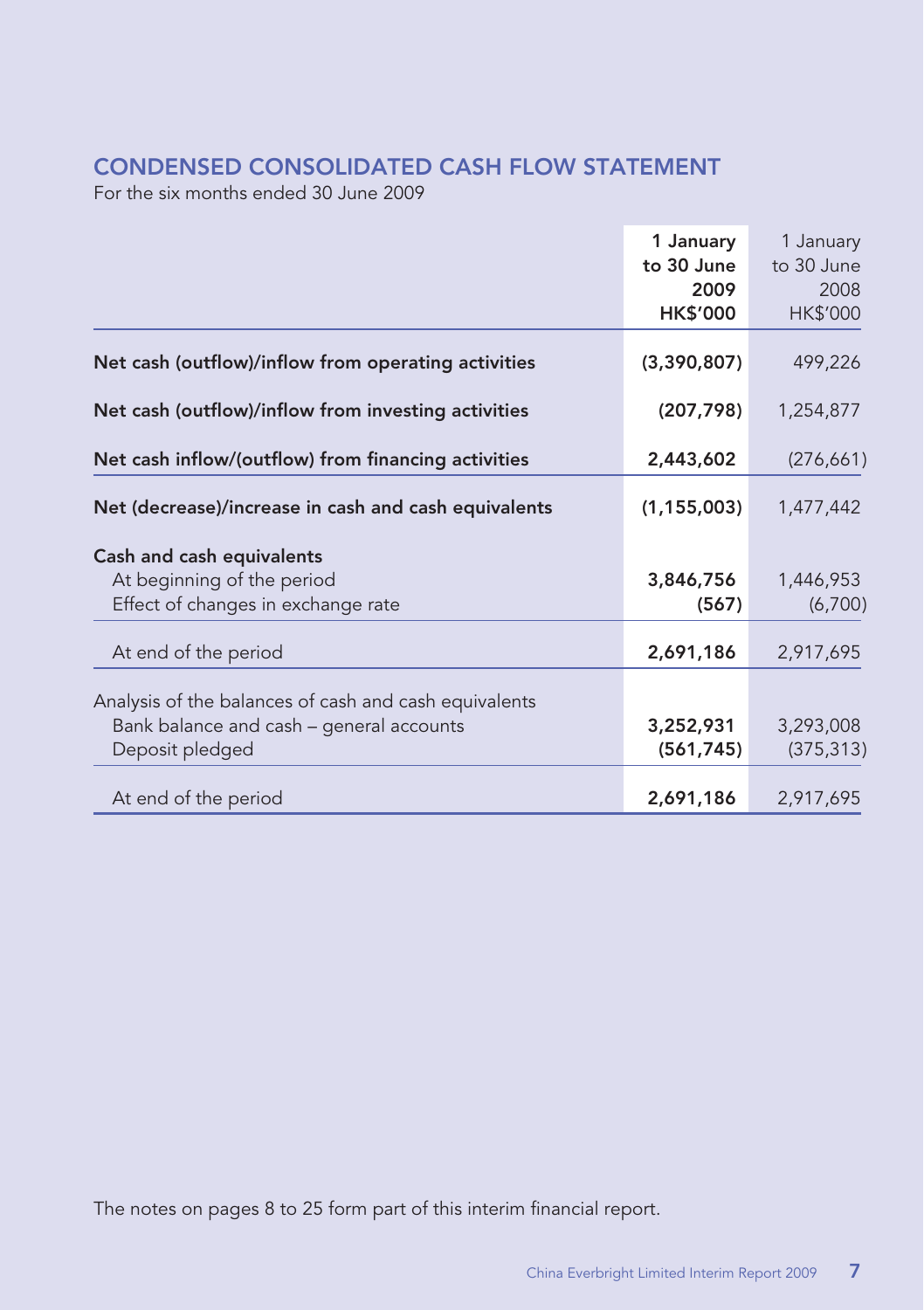# **NOTES TO THE FINANCIAL REPORT**

#### **1. BASIS OF PRESENTATION**

The unaudited interim financial report has been prepared in accordance with the applicable disclosure provisions of the Rules Governing the Listing of Securities on The Stock Exchange of Hong Kong Limited, including compliance with Hong Kong Accounting Standard ("HKAS") 34 Interim financial reporting, issued by the Hong Kong Institute of Certified Public Accountants ("HKICPA"). It was authorised by the Board for issuance on 26 August 2009.

The unaudited interim financial report has been prepared in accordance with the same accounting policies adopted in the 2008 annual financial statements, except for the accounting policy changes that are expected to be reflected in the 2009 annual financial statements. Details of these changes in accounting policies are set out in note 2.

#### **2. CHANGES IN ACCOUNTING POLICIES**

The HKICPA has issued one new Hong Kong Financial Reporting Standard ("HKFRS"), a number of amendments to HKFRSs and new Interpretations that are first effective for the current accounting period of the Group and the Company. Of these, the following developments are relevant to the Group's financial statements:

- HKFRS 8, Operating segments
- HKAS 1 (revised 2007), Presentation of financial statements

There have been no material impacts on the Group's financial statements for the periods presented as a result of these changes in accounting policy. For financial statements presentation, these developments have resulted in:

- an additional 'Consolidated statement of comprehensive income';
- amendments to the consolidated statement of changes in equity which is focused on presentation of transactions with equity shareholders; and
- revised reporting segment classification for segment information disclosure. The 2008 comparative figures have been restated accordingly (Note 21).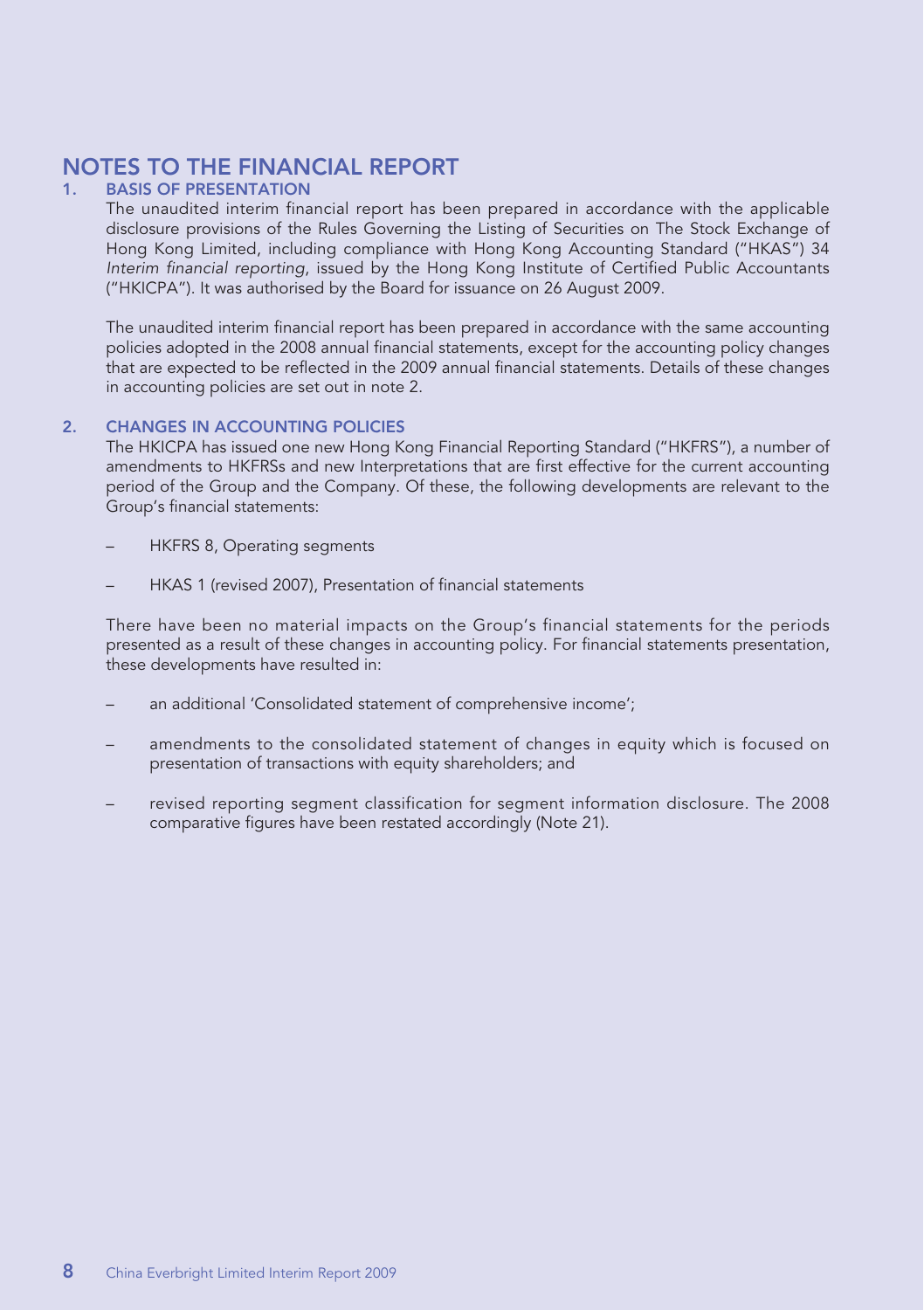#### **3. OPERATING INCOME AND OTHER NET INCOME**

Operating income and other net income recognised during the period are as follows:

|                                                                                                                                                                                                                                                                      | 1 January<br>to 30 June<br>2009<br><b>HK\$'000</b> | 1 January<br>to 30 June<br>2008<br>HK\$'000<br>(Restated) |
|----------------------------------------------------------------------------------------------------------------------------------------------------------------------------------------------------------------------------------------------------------------------|----------------------------------------------------|-----------------------------------------------------------|
| <b>Operating income</b>                                                                                                                                                                                                                                              |                                                    |                                                           |
| Brokerage commission and service income                                                                                                                                                                                                                              | 104,359                                            | 98,703                                                    |
| Interest income                                                                                                                                                                                                                                                      |                                                    |                                                           |
| - bank deposits                                                                                                                                                                                                                                                      | 5,322                                              | 25,922                                                    |
| - advances to customers                                                                                                                                                                                                                                              | 47,818                                             | 47,858                                                    |
| - others<br>Dividend income                                                                                                                                                                                                                                          | 1,091                                              | 9,963                                                     |
| - listed investments                                                                                                                                                                                                                                                 | 21,092                                             | 28,560                                                    |
| - unlisted investments                                                                                                                                                                                                                                               | 166,891                                            | 2,703                                                     |
| Gross rental income from investment properties                                                                                                                                                                                                                       | 766                                                | 503                                                       |
|                                                                                                                                                                                                                                                                      | 347,339                                            | 214,212                                                   |
| Other net income<br>Net realised gain/(loss) on trading securities<br>- equity securities<br>- debt securities<br>- derivatives and others                                                                                                                           | (84, 835)<br>1,269<br>(49, 868)                    | (93, 869)<br>151<br>(147, 459)                            |
|                                                                                                                                                                                                                                                                      | (133, 434)                                         | (241, 177)                                                |
| Net unrealised gain/(loss) on trading securities<br>- equity securities<br>- debt securities<br>– derivatives<br>Net gain on disposal of available-for-sale securities                                                                                               | 6,510<br>(1,707)<br>104,977<br>2,048               | (191, 979)<br>182,331<br>1,364,096                        |
| Unrealised gain/(loss) on financial assets designated at<br>fair value through profit or loss<br>Unrealised loss on notes payable<br>Exchange (loss)/gain, net<br>Reversal of impairment loss on advances to customers<br>Gain on disposal of fixed assets<br>Others | 65,814<br>(21, 802)<br>(925)<br>4,850<br>3,088     | (84,046)<br>(13, 775)<br>20,812<br>1,466<br>16,110        |
|                                                                                                                                                                                                                                                                      | 29,419                                             | 1,053,838                                                 |

In 2008 annual financial statements, the gross sale proceeds from disposal of trading securities formed a component of 'turnover' while the corresponding investment cost was classified as 'cost of sales'. After consideration of the preferred presentation under 'Hong Kong Accounting Standards 39 Financial Instruments: Recognition and Measurement', the 'net gain or loss on disposal of trading securities' is presented as other net income in the income statement instead of the 'gross sale proceeds from disposal'. In line with this change, the net unrealised gain or loss on trading investments is reclassified as other net income. These changes in presentation do not have any impact on the Group's financial results. The 2008 interim financial report comparative figures were restated accordingly.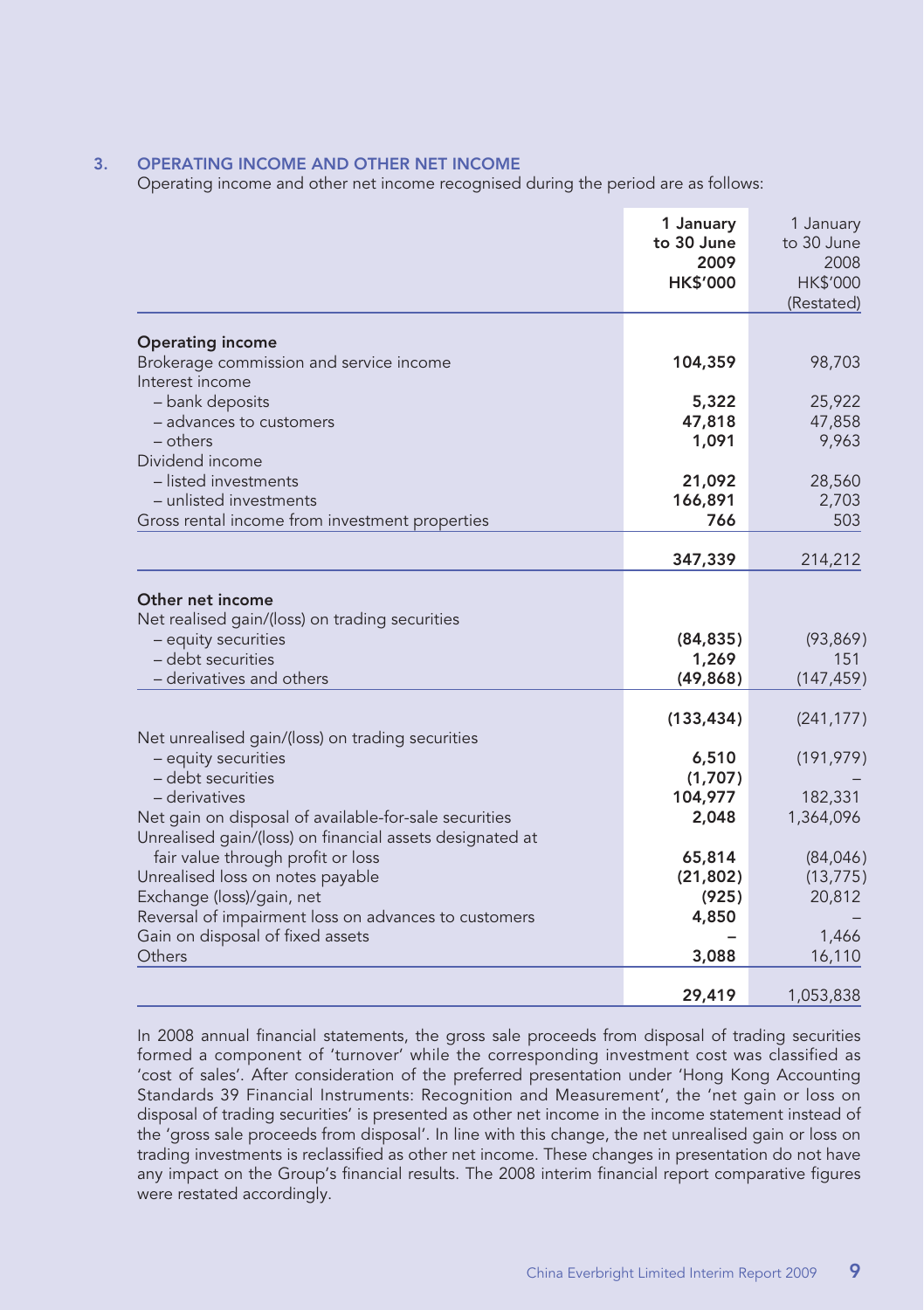#### **3. OPERATING INCOME AND OTHER NET INCOME** (CONTINUED)

Turnover represents the aggregate gross sale proceeds from disposal of trading securities, brokerage commission and service income, interest income, dividend income and gross rental income from investment properties.

#### **4. INCOME TAX**

The provision for Hong Kong profits tax is calculated at 16.5% (2008: 16.5%) of the estimated assessable profits for the six months ended 30 June 2009. Taxation for overseas subsidiaries is calculated at the appropriate current rates of taxation in the relevant countries.

The amount of taxation charged to the consolidated income statement represents the following:

|                                                     | 1 January<br>to 30 June<br>2009<br><b>HK\$'000</b> | 1 January<br>to 30 June<br>2008<br>HK\$'000 |
|-----------------------------------------------------|----------------------------------------------------|---------------------------------------------|
|                                                     |                                                    |                                             |
| Current taxation                                    |                                                    |                                             |
| - Hong Kong profits tax                             | 1,221                                              | 137,417                                     |
| - Overseas taxation                                 | 22,565                                             | 20.107                                      |
| - (Over)/Under provision in respect of Hong Kong    |                                                    |                                             |
| profits tax in prior years                          | (30)                                               |                                             |
| Deferred taxation                                   |                                                    |                                             |
| - Deferred taxation relating to the origination and |                                                    |                                             |
| reversal of temporary differences                   | 27,680                                             | (16, 208)                                   |
|                                                     |                                                    |                                             |
|                                                     | 51,436                                             | 141,317                                     |

#### **5. DIVIDENDS**

(a) Dividends attributable to the period

|                                                                                                     | 1 January<br>to 30 June<br>2009<br><b>HK\$'000</b> | 1 January<br>to 30 June<br>2008<br><b>HK\$'000</b> |
|-----------------------------------------------------------------------------------------------------|----------------------------------------------------|----------------------------------------------------|
| - Interim dividend declared after the balance sheet date<br>of HK\$0.175 (2008: HK\$0.08) per share | 278,590                                            | 127,190                                            |

The directors declared an interim dividend of HK\$0.175 per share (2008: HK\$0.08 per share) for the six months period ended 30 June 2009. The proposed dividends are not reflected as dividend payable in the financial statements.

(b) Dividends attributable to the previous financial year, approved and paid during the period

|                                                                                                                                                | 1 January<br>to 30 June<br>2009<br><b>HK\$'000</b> | 1 January<br>to 30 June<br>2008<br><b>HK\$'000</b> |
|------------------------------------------------------------------------------------------------------------------------------------------------|----------------------------------------------------|----------------------------------------------------|
| - Final dividend attributable to the previous financial year,<br>approved and paid during the period of HK\$0.12<br>(2008: HK\$0.10) per share | 190,979                                            | 158,918                                            |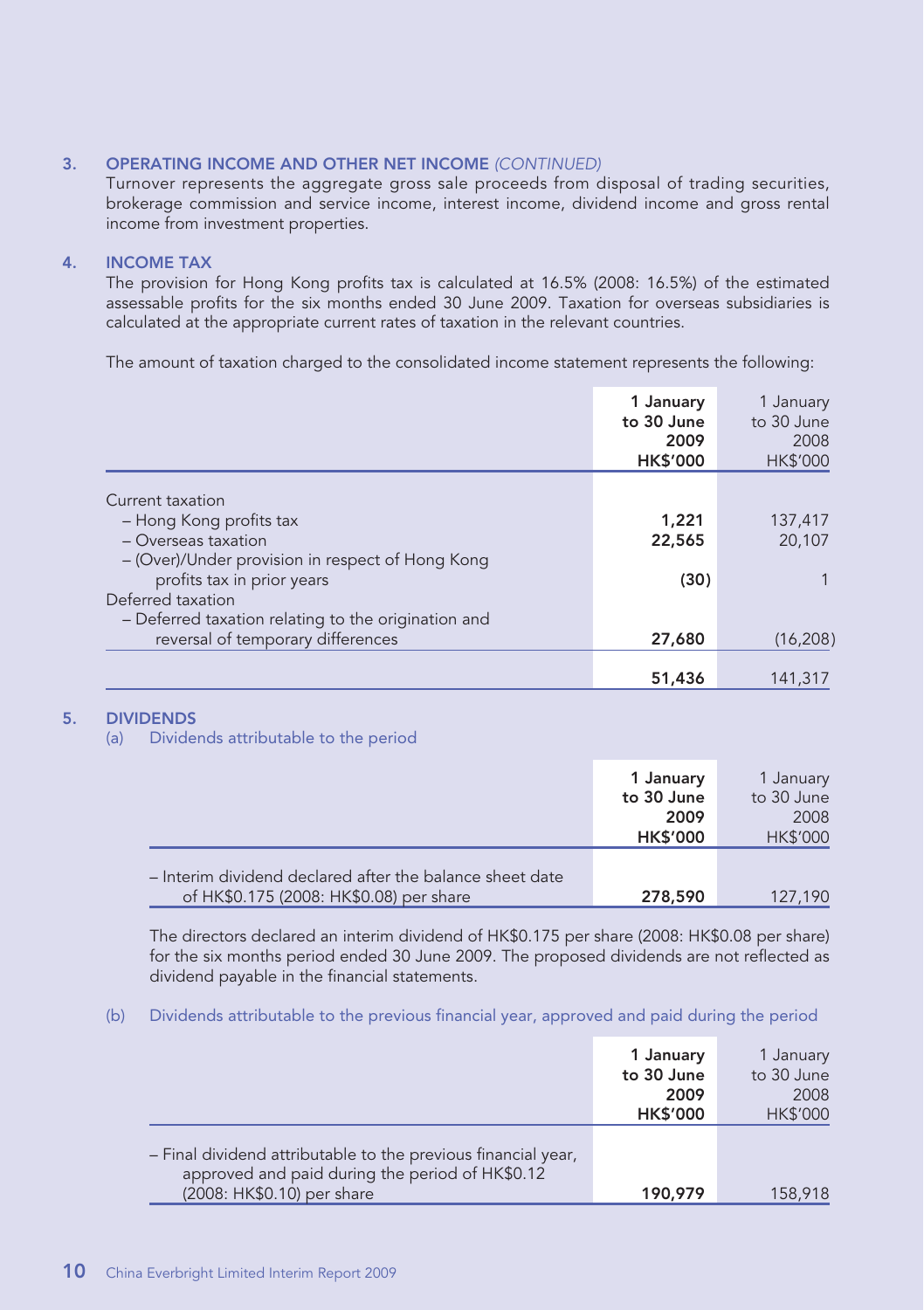## **6. EARNINGS PER SHARE**<br>(a) Basic earnings per

#### Basic earnings per share

The calculation of basic earnings per share for the six months period ended 30 June 2009 is based on the profit attributable to shareholders of the Company of HK\$719,438,000 (six months ended 30 June 2008: net profit of HK\$1,169,712,000) and the weighted average number of 1,591,493,480 ordinary shares (six months ended 30 June 2008:1,588,096,410 ordinary shares) in issue during the period.

#### (b) Diluted earnings per share

The calculation of diluted earnings per share for the six months period ended 30 June 2009 is based on the profit attributable to shareholders of the Company of HK\$719,438,000 (six months ended 30 June 2008: net profit of HK\$1,169,712,000) and the weighted average number of 1,594,101,086 ordinary shares (six months ended 30 June 2008: 1,593,947,488 ordinary shares), adjusted for the effects of exercise of share options.

#### **7. INVESTMENTS IN ASSOCIATES**

#### (a) Investment in associates

|                                                                                               | 30 June<br>2009<br><b>HK\$'000</b> | 31 December<br>2008<br>HK\$'000  |
|-----------------------------------------------------------------------------------------------|------------------------------------|----------------------------------|
| Investments, at cost<br>Unlisted shares in                                                    |                                    |                                  |
| – Hong Kong<br>- Overseas                                                                     | 40,458<br>1,801,445<br>4,580,286   | 40,458<br>1,784,460<br>3,912,213 |
| Share of post-acquisition reserves                                                            | 6,422,189                          | 5,737,131                        |
| Less:<br>Provision for impairment charged against investment costs<br>Goodwill on acquisition | (165, 548)<br>(682, 792)           | (165, 548)<br>(682, 792)         |
| Carrying value, net                                                                           | 5,573,849                          | 4.888.791                        |

#### (b) As at 30 June 2009, particulars of the principal associate of the Group are as follows:

| Name of associate                                                                | Place of<br>incorporation/<br>operation | <b>Principal activities</b> | Percentage of<br>equity interest<br>held directly |
|----------------------------------------------------------------------------------|-----------------------------------------|-----------------------------|---------------------------------------------------|
| <b>Everbright Securities</b><br>Company Limited<br>("Everbright Securities") (i) | PRC                                     | Securities operations       | 39.31%                                            |

(i) For the six months ended 30 June 2009, Everbright Securities has recorded an after tax profit of RMB1.24 billion (six months ended 30 June 2008: RMB1.04 billion) (according to HKFRSs) and the Group's share of profit, under equity accounting method, amounted to HK\$552 million (six months ended 30 June 2008: HK\$454 million).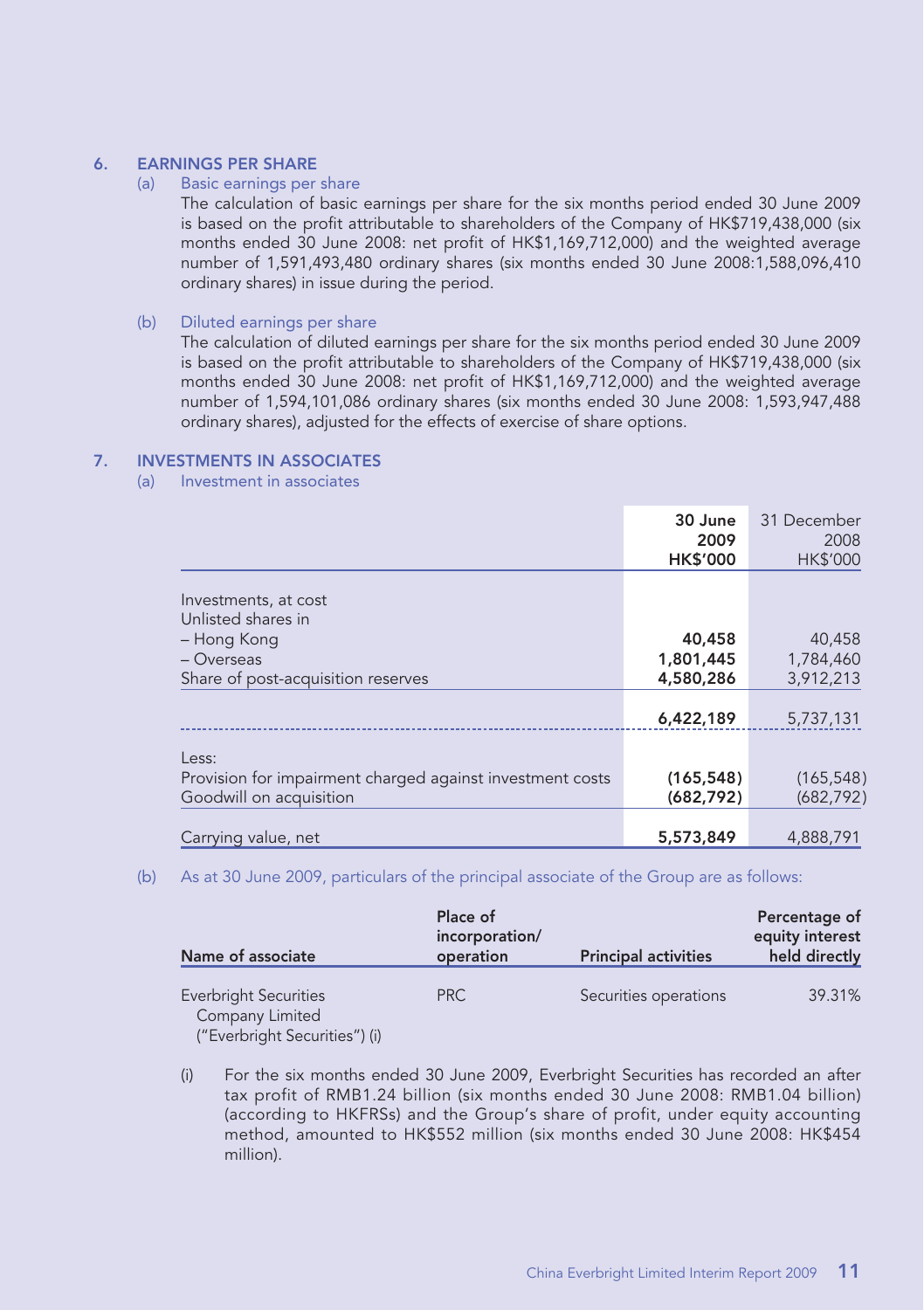#### **7. INVESTMENTS IN ASSOCIATES** (CONTINUED)

#### (b) (continued)

On 18 August 2009, Everbright Securities' shares was successfully listed on the Shanghai Stock Exchange through an initial public offering of 520 million new shares at an issue price of RMB21.08 per share. After the new share issue, the Group's shareholding in Everbright Securities has been diluted down from 39.31% to 33.33%. The actual deemed disposal gain has yet to be determined and will be recognised in the Group's 2009 annual financial statements.

#### **8. AVAILABLE-FOR-SALE SECURITIES**

|                                                                                                                                                                 | 30 June<br>2009<br><b>HK\$'000</b>          | 31 December<br>2008<br><b>HK\$'000</b> |
|-----------------------------------------------------------------------------------------------------------------------------------------------------------------|---------------------------------------------|----------------------------------------|
| Listed equity securities at fair value:<br>Listed in Hong Kong<br>Listed in Mainland China<br>Unlisted equity securities<br>Hong Kong unlisted debts securities | 289,368<br>1,666,015<br>5,663,634<br>58,128 | 87,539<br>931,683<br>3,062,958         |
|                                                                                                                                                                 | 7,677,145                                   | 4,082,180                              |
|                                                                                                                                                                 | 30 June<br>2009<br><b>HK\$'000</b>          | 31 December<br>2008<br><b>HK\$'000</b> |
| Fair value of individually impaired available-for-sale<br>equity securities:                                                                                    |                                             |                                        |
| Listed in Hong Kong<br>Unlisted equity securities                                                                                                               | 98,039<br>269,283                           | 77,855<br>231,725                      |
|                                                                                                                                                                 | 367,322                                     | 309,580                                |

Realised gain on disposal of certain available-for-sale securities is subject to the payment of an estimated incentive project bonus to an investment team (see Note 18b).

The Group held the following principal available-for-sale securities as at 30 June 2009:

| <b>Company name</b>                                              | Place of<br>incorporation | <b>Principal activities</b> | <b>Effective equity</b><br>interest held<br>by the Group |
|------------------------------------------------------------------|---------------------------|-----------------------------|----------------------------------------------------------|
| China Everbright Bank Company<br>Limited ("Everbright Bank") (i) | PRC                       | Banking operations          | 6.23%                                                    |

(i) At 30 June 2009, the carrying value of the interest in Everbright Bank exceeded 10% of the total assets of the Group.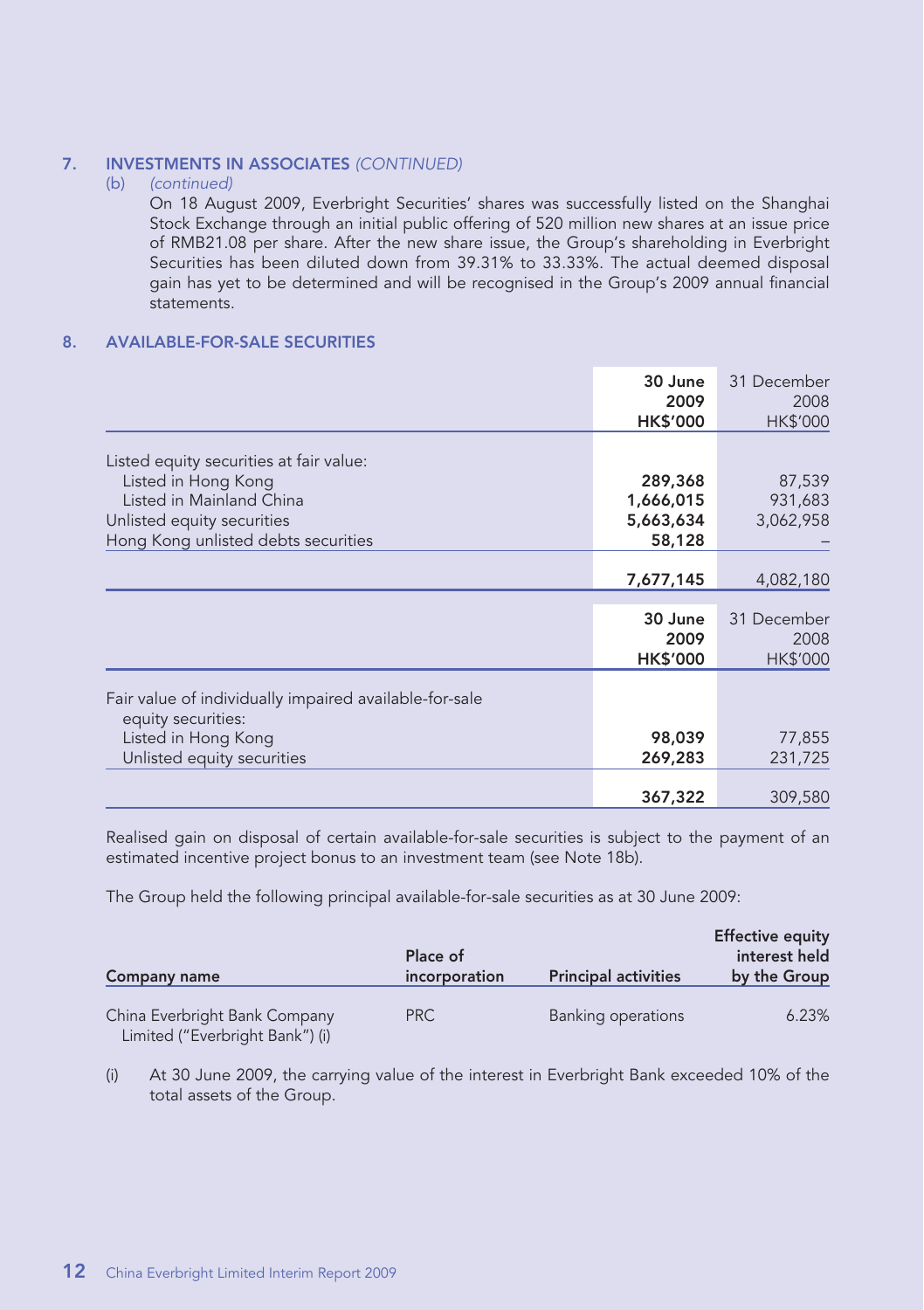### **9. FINANCIAL ASSETS DESIGNATED AT FAIR VALUE THROUGH PROFIT OR LOSS**

|                                                                                        | 30 June<br>2009<br><b>HK\$'000</b> | 31 December<br>2008<br><b>HK\$'000</b> |
|----------------------------------------------------------------------------------------|------------------------------------|----------------------------------------|
| At fair value:<br>Hong Kong listed equity securities                                   | 90,027                             | 46,111                                 |
| Hong Kong unlisted debt securities - embedded<br>equity option                         | 7,418                              |                                        |
| Overseas unlisted equity securities<br>Overseas unlisted convertible preference shares | 152,256<br>16,262                  | 144,120<br>6,272                       |
|                                                                                        | 265,963                            | 196,503                                |

Realised gain on disposal of certain financial assets designated at fair value thought profit or loss is subject to the payment of an estimated incentive project bonus to an investment team (see Note 18b).

#### **10. ADVANCES TO CUSTOMERS**

|                                                      | 30 June                 | 31 December             |
|------------------------------------------------------|-------------------------|-------------------------|
|                                                      | 2009<br><b>HK\$'000</b> | 2008<br><b>HK\$'000</b> |
|                                                      |                         |                         |
| Non-current assets                                   |                         |                         |
| Term loans to customers                              | 679,380                 | 226,880                 |
| <b>Current assets</b>                                |                         |                         |
| Term loans to customers                              |                         | 117,322                 |
| Amounts due from clients for new shares applications | 2,125,685               |                         |
| Amounts due from margin clients                      | 918,210                 | 326,549                 |
|                                                      |                         |                         |
|                                                      | 3,043,895               | 443,871                 |
| Less: impairment loss provision                      | (4,973)                 | (9,823)                 |
|                                                      |                         |                         |
|                                                      | 3,038,922               | 434,048                 |

Term loans are secured by leasehold land in Mainland China. Amounts due from margin clients are secured by listed securities of margin clients held as collateral.

#### **11. DEBTORS, DEPOSITS AND PREPAYMENTS**

|                                                                         | 30 June<br>2009<br><b>HK\$'000</b> | 31 December<br>2008<br>HK\$'000 |
|-------------------------------------------------------------------------|------------------------------------|---------------------------------|
| Accounts receivables, net<br>Deposit, prepayments and other receivables | 773,990<br>293,551                 | 371,287<br>57,000               |
|                                                                         | 1,067,541                          | 428,287                         |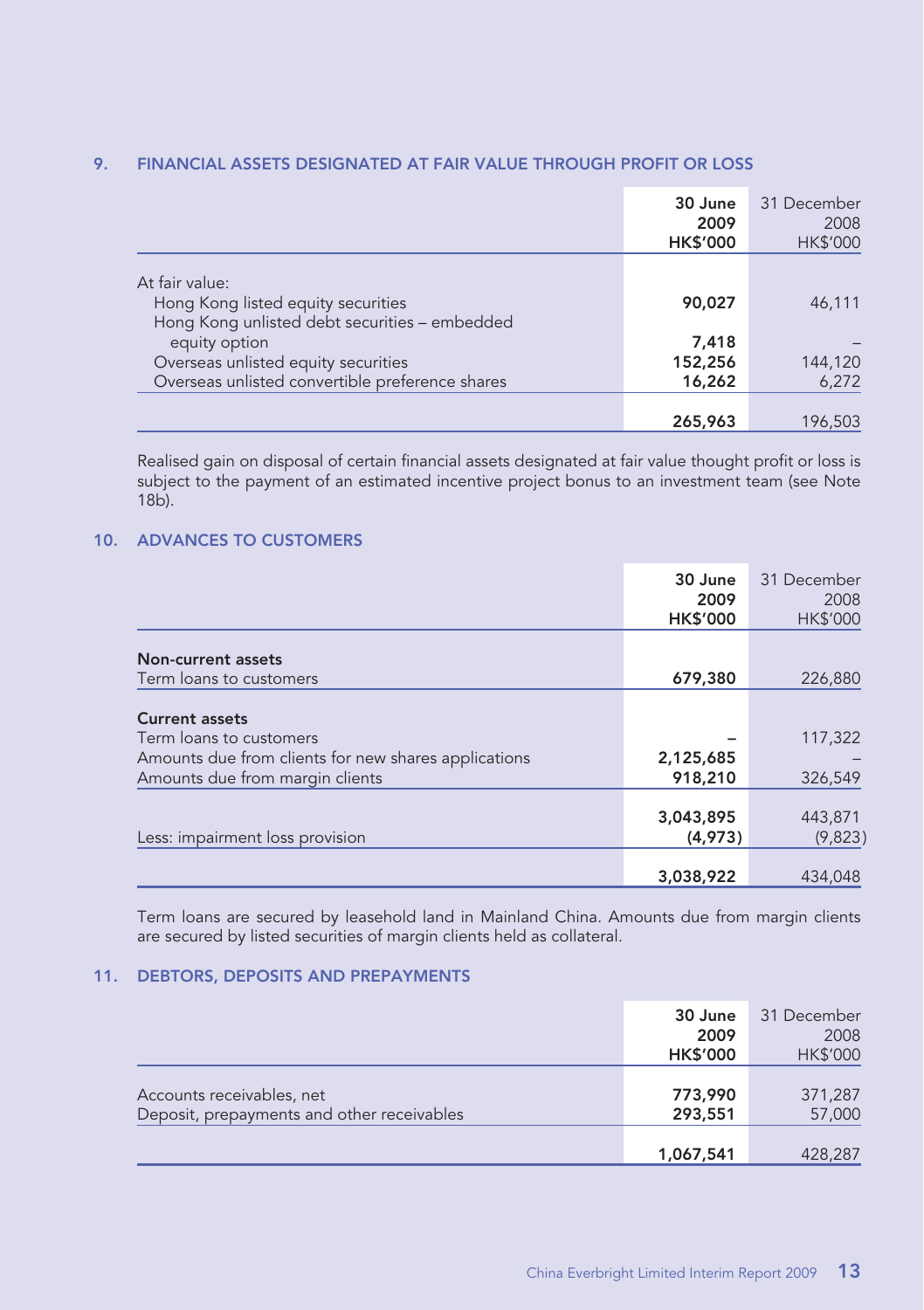**11. DEBTORS, DEPOSITS AND PREPAYMENTS** (CONTINUED) Details of the maturity analysis of the accounts receivables are as follows:

|                                                                                                         | 30 June<br>2009<br><b>HK\$'000</b>        | 31 December<br>2008<br>HK\$'000       |
|---------------------------------------------------------------------------------------------------------|-------------------------------------------|---------------------------------------|
| Within 1 month<br>Within 1 to 2 months<br>Within 2 to 3 months<br>Within 3 to 6 months<br>Over 6 months | 768,998<br>1,959<br>427<br>1,069<br>6,613 | 369,211<br>540<br>264<br>749<br>5,599 |
| Less: Impairment loss provision                                                                         | 779,066<br>(5,076)                        | 376,363<br>(5,076)                    |
|                                                                                                         | 773,990                                   | 371,287                               |

Accounts receivable mainly comprise amounts due from brokerage clients, investment banking clients, brokers and clearing houses. These receivables, except for investment banking receivables which are due on issuance of invoice, are normally due two days after trade day, and the extension of credit requires management's approval on a case-by-case basis.

#### **12. TRADING SECURITIES**

|                                                               | 30 June<br>2009<br><b>HK\$'000</b> | 31 December<br>2008<br>HK\$'000 |
|---------------------------------------------------------------|------------------------------------|---------------------------------|
| <b>Current assets</b><br>At fair value:<br>Equity securities: |                                    |                                 |
| - listed in Hong Kong<br>- listed overseas                    | 277,665<br>23,379                  | 63,084                          |
|                                                               | 301,044                            | 63,084                          |
| Debt securities:<br>- unlisted bonds                          |                                    | 33,700                          |
|                                                               |                                    | 33,700                          |
| Derivatives:<br>- convertible bonds                           | 1,369                              |                                 |
|                                                               | 1,369                              |                                 |
|                                                               | 302,413                            | 96,784                          |
| <b>Current liabilities</b><br>At fair value:                  |                                    |                                 |
| Equity securities:<br>- listed in Hong Kong                   | (48,096)                           | (189, 739)                      |
| Derivatives:<br>- listed in Hong Kong<br>- equity options     | (127, 426)                         | (1,780)<br>(229, 533)           |
|                                                               | (175, 522)                         | (421, 052)                      |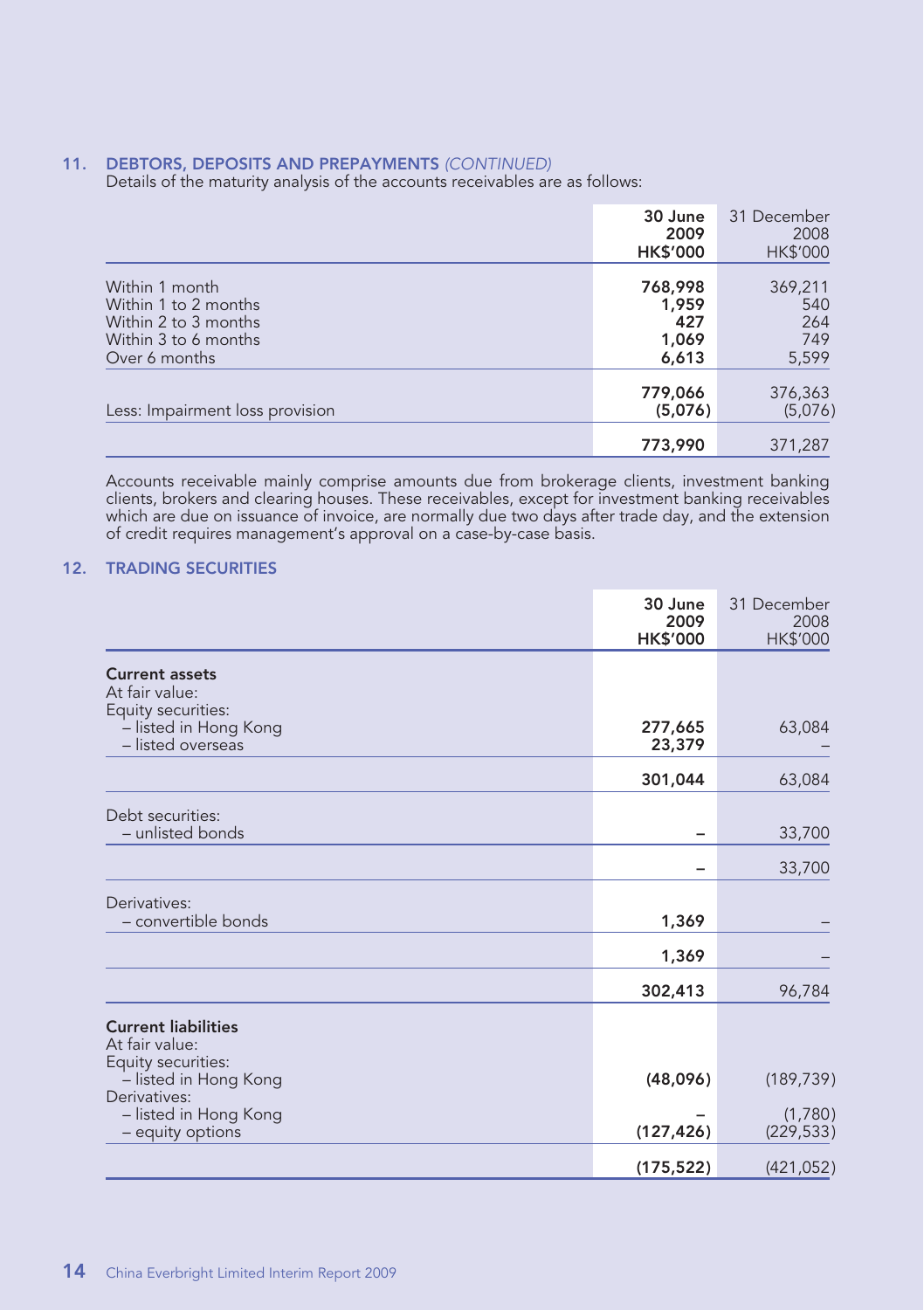#### **13. CREDITORS, DEPOSITS RECEIVED AND ACCRUED CHARGES**

|                                                                            | 30 June<br>2009<br><b>HK\$'000</b> | 31 December<br>2008<br><b>HK\$'000</b> |
|----------------------------------------------------------------------------|------------------------------------|----------------------------------------|
| Accounts payable<br>Other creditors, deposits received and accrued charges | 783,351<br>78,795                  | 195,066<br>79,995                      |
|                                                                            | 862,146                            | 275,061                                |

Accounts payable are all due within one month and principally comprise amounts due to brokerage clients, brokers and clearing houses.

#### **14. MATURITY PROFILE**

Maturity profile as at 30 June 2009

|                           | Repayable<br>on demand<br>HK\$'000 | 3 months<br>or less<br><b>HK\$'000</b> | 1 year<br>or less<br>but over<br>3 months<br><b>HK\$'000</b> | 5 years<br>or less<br>but over<br>1 year<br><b>HK\$'000</b> | After<br>5 years<br><b>HK\$'000</b> | Total<br><b>HK\$'000</b> |
|---------------------------|------------------------------------|----------------------------------------|--------------------------------------------------------------|-------------------------------------------------------------|-------------------------------------|--------------------------|
| Assets                    |                                    |                                        |                                                              |                                                             |                                     |                          |
| - Advances to customers   |                                    |                                        |                                                              |                                                             |                                     |                          |
| - non-current assets      |                                    |                                        |                                                              | 679,380                                                     |                                     | 679,380                  |
| - Advances to customers   |                                    |                                        |                                                              |                                                             |                                     |                          |
| - current assets          | 913,237                            | 2,125,685                              |                                                              |                                                             |                                     | 3,038,922                |
| - Debt securities         |                                    |                                        |                                                              | 66,915                                                      |                                     | 66,915                   |
| - Fixed deposits          |                                    | 1,769,929                              |                                                              |                                                             | -                                   | 1,769,929                |
|                           | 913,237                            | 3,895,614                              |                                                              | 746,295                                                     |                                     | 5,555,146                |
| <b>Liabilities</b>        |                                    |                                        |                                                              |                                                             |                                     |                          |
| - Bank loans              |                                    |                                        |                                                              |                                                             |                                     |                          |
| - current liabilities     |                                    | (2,322,705)                            |                                                              |                                                             |                                     | (2,322,705)              |
| - Bank loan               |                                    |                                        |                                                              |                                                             |                                     |                          |
| - non-current liabilities |                                    |                                        |                                                              | (226, 460)                                                  |                                     | (226, 460)               |
| - Notes payable           |                                    |                                        |                                                              | (97, 761)                                                   |                                     | (97, 761)                |
|                           |                                    | (2,322,705)                            |                                                              | (324, 221)                                                  |                                     | (2,646,926)              |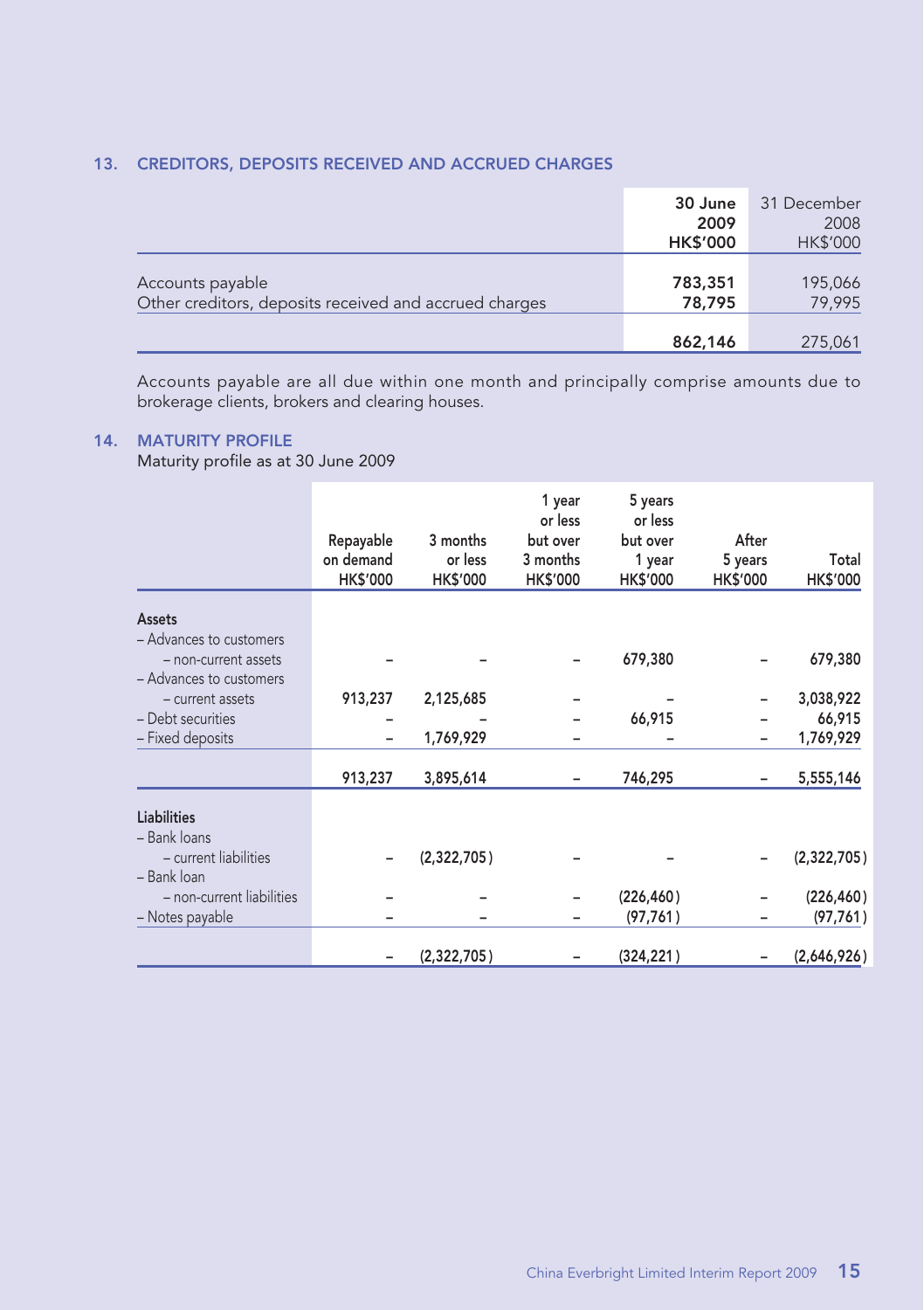### **14. MATURITY PROFILE** (CONTINUED)

### Maturity profile as at 31 December 2008

|                         | Repayable<br>on demand<br><b>HK\$'000</b> | 3 months<br>or less<br><b>HK\$'000</b> | 1 year<br>or less<br>but over<br>3 months<br><b>HK\$'000</b> | 5 years<br>or less<br>but over<br>1 year<br><b>HK\$'000</b> | After<br>5 years<br><b>HK\$'000</b> | Total<br><b>HK\$'000</b> |
|-------------------------|-------------------------------------------|----------------------------------------|--------------------------------------------------------------|-------------------------------------------------------------|-------------------------------------|--------------------------|
| Assets                  |                                           |                                        |                                                              |                                                             |                                     |                          |
| - Advances to customers |                                           |                                        |                                                              |                                                             |                                     |                          |
| - non-current assets    |                                           |                                        |                                                              | 226,880                                                     |                                     | 226,880                  |
| - Advances to customers |                                           |                                        |                                                              |                                                             |                                     |                          |
| - current assets        | 404,373                                   |                                        | 29,675                                                       |                                                             |                                     | 434,048                  |
| - Debt securities       | -                                         |                                        |                                                              |                                                             | 33,700                              | 33,700                   |
| - Fixed deposits        | $\qquad \qquad -$                         | 3,266,128                              | -                                                            |                                                             |                                     | 3,266,128                |
|                         |                                           |                                        |                                                              |                                                             |                                     |                          |
|                         | 404,373                                   | 3,266,128                              | 29,675                                                       | 226,880                                                     | 33,700                              | 3,960,756                |
|                         |                                           |                                        |                                                              |                                                             |                                     |                          |
| <b>Liabilities</b>      |                                           |                                        |                                                              |                                                             |                                     |                          |
| - Notes payable         |                                           |                                        |                                                              | (75, 959)                                                   |                                     | (75, 959)                |

#### **15. SEGREGATED ACCOUNTS NOT REFLECTED ON BALANCE SHEET**

|                                                                                                                                | 30 June<br>2009<br><b>HK\$'000</b> | 31 December<br>2008<br><b>HK\$'000</b> |
|--------------------------------------------------------------------------------------------------------------------------------|------------------------------------|----------------------------------------|
| Bank balances - segregated accounts<br>Receivable from clearing house and futures brokers<br>Amounts held on behalf of clients | 887.679<br>100,781<br>(988, 460)   | 716,164<br>253,113<br>(969, 277)       |
|                                                                                                                                |                                    |                                        |

### **16. SHARE CAPITAL**

|                                         | 30 June<br>2009<br><b>HK\$'000</b> | 31 December<br>2008<br><b>HK\$'000</b> |
|-----------------------------------------|------------------------------------|----------------------------------------|
| Authorised:                             |                                    |                                        |
| Ordinary shares of HK\$1.00 each        | 2,000,000                          | 2,000,000                              |
| Ordinary shares, issued and fully paid: |                                    |                                        |
| Beginning of period/year                | 1,591,012                          | 1,584,704                              |
| Exercise of share options               | 830                                | 6,308                                  |
| End of period/ year                     | 1,591,842                          | 1,591,012                              |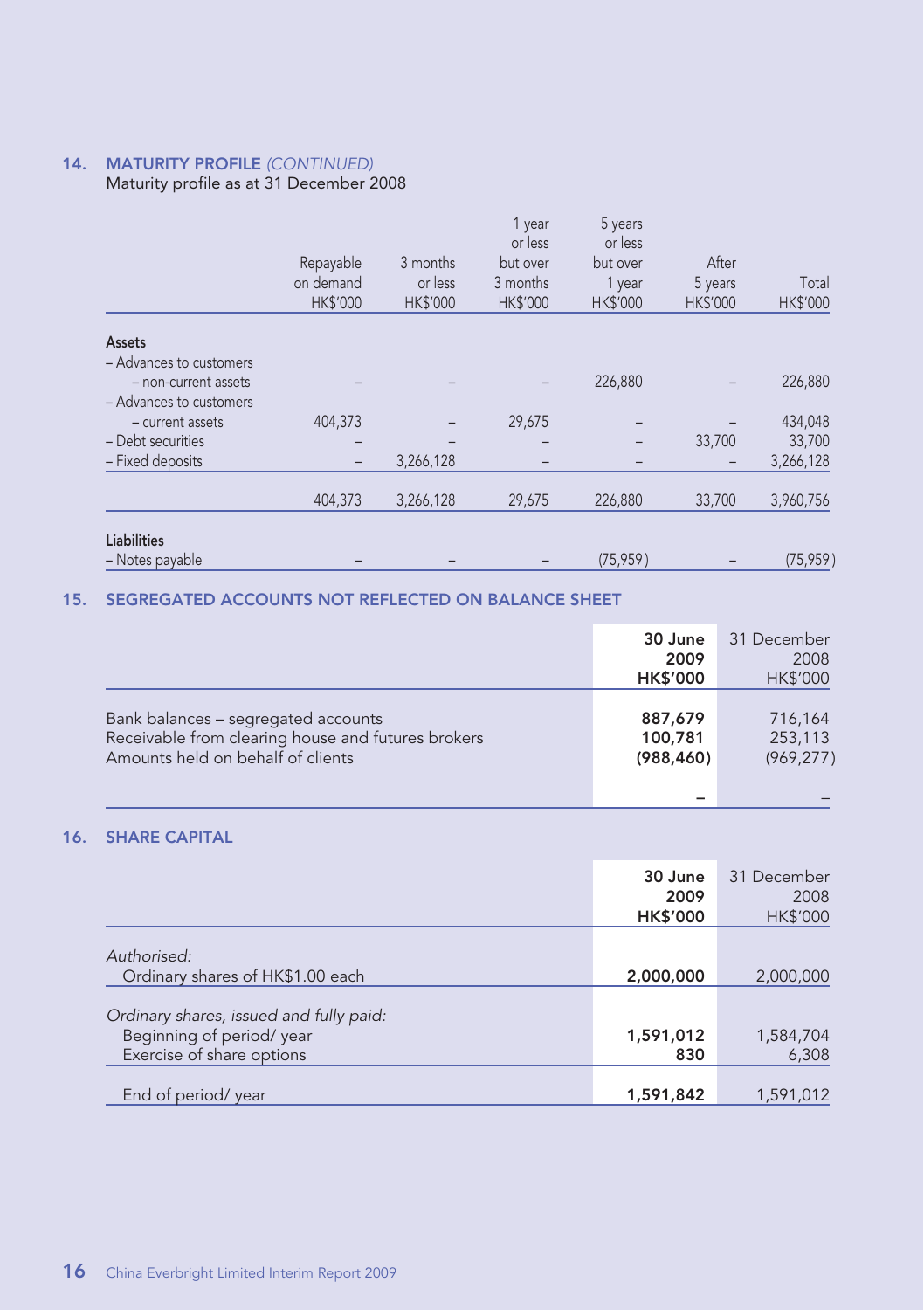#### **17. RELATED PARTY TRANSACTIONS**

The following transactions were entered into with related parties during the period:

|                                                                                      | 1 January to<br>30 June | 1 January to<br>30 June |
|--------------------------------------------------------------------------------------|-------------------------|-------------------------|
|                                                                                      | 2009<br><b>HK\$'000</b> | 2008<br>HK\$'000        |
| Rental expenses paid to wholly-owned subsidiaries of the<br>ultimate holding company | 2,700                   | 2,462                   |
| Investment performance fee received from ultimate<br>holding company                 |                         | 4,038                   |

Included in the balance sheet are the following balances with related parties:

|                                                                                 | 30 June<br>2009<br><b>HK\$'000</b> | 31 December<br>2008<br><b>HK\$'000</b> |
|---------------------------------------------------------------------------------|------------------------------------|----------------------------------------|
| Amount due from an associate (included in debtors, deposits<br>and prepayments) | 70,780                             | 102,393                                |

#### **18. CONTINGENT LIABILITIES**

(a) Corporate guarantee

|                                                                                                       | 30 June<br>2009<br><b>HK\$'000</b> | 31 December<br>2008<br><b>HK\$'000</b> |
|-------------------------------------------------------------------------------------------------------|------------------------------------|----------------------------------------|
| Guarantee given to financial institutions in respect of<br>banking facilities granted to subsidiaries | 396,460                            | 170,000                                |

The Group's subsidiaries have utilised HK\$226,460,000 out of those banking facilities as at 30 June 2009 (31 December 2008: HK\$nil). As at that date, the Company had also issued corporate guarantees to certain financial institutions for trading facilities granted to a subsidiary which engages in leveraged foreign exchange trading and other subsidiaries which carry out derivatives transactions. The guarantee amounts vary depending on the volume of transactions effected with the financial institutions.

#### (b) Incentive payment

According to an Incentive Agreement dated and announced on 25 May 2007, the Group is obligated to pay an incentive project bonus to an investment team, all the individual members of which are employees of the Group, on realisation of each project, whether in whole or in part, under SeaBright China Special Opportunities (I) Limited ("SOF", in which the Group has a 78.9% equity interest). The amount of incentive project bonus payable under the agreement is equal to 15% of profit realised from disposal of those investments plus the related amount of advisor fee income received less certain attributable project expenses and the investment team's operating expenses. The incentive project bonus is recognised on the realisation of the relevant project. As at 30 June 2009, the accumulated unrealised gain associated with the relevant projects amounted to HK\$1,693 million (31 December 2008: HK\$902 million). If all relevant projects were disposed of on 30 June 2009 at their fair value, the amount of incentive project bonus payable to the investment team would be approximately HK\$200 million (31 December 2008: HK\$109 million).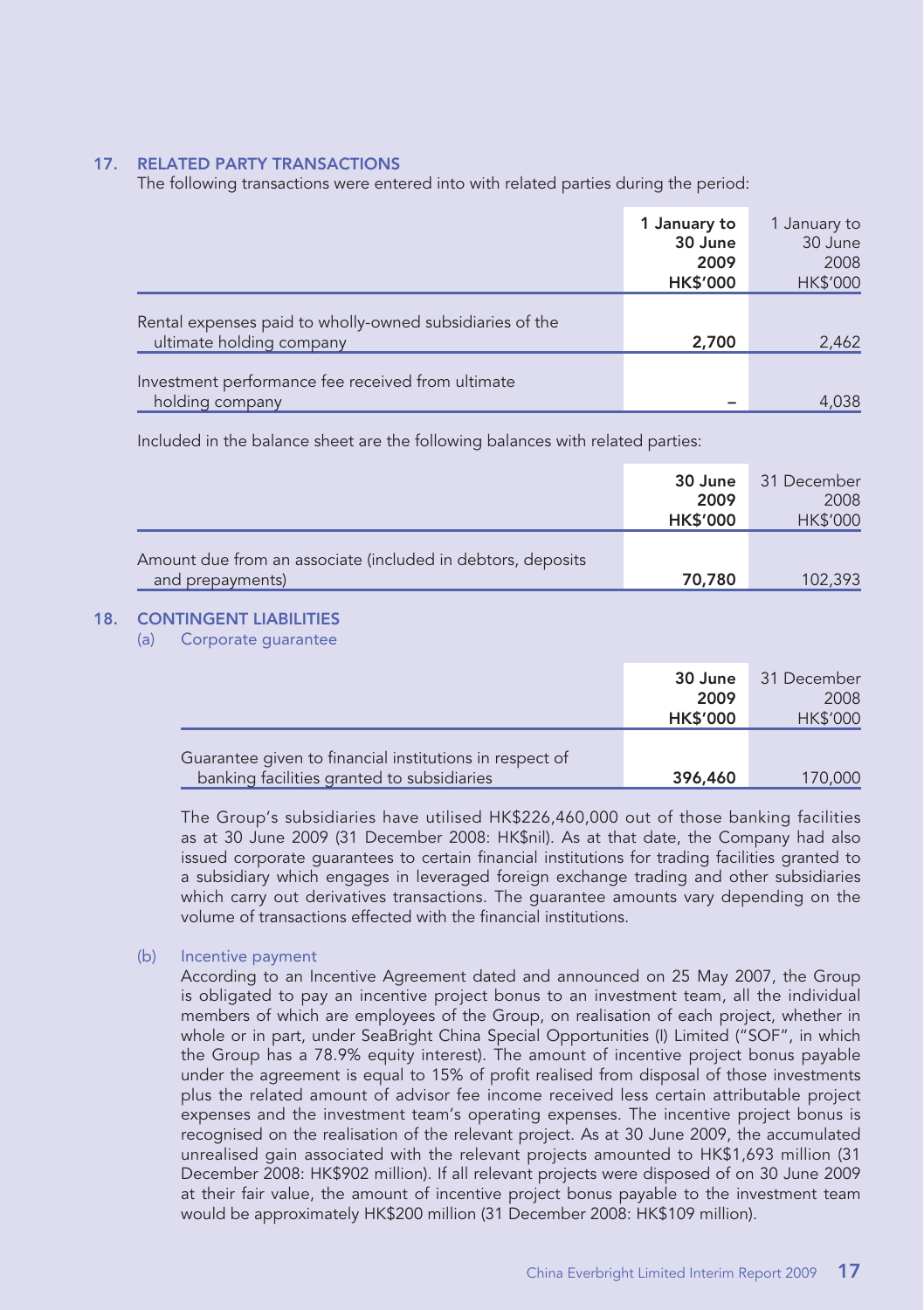#### **19. COMMITMENTS**

#### (a) Capital commitments

The Group has the following capital commitments as at 30 June 2009:

|                                 | 30 June         | 31 December     |
|---------------------------------|-----------------|-----------------|
|                                 | 2009            | 2008            |
|                                 | <b>HK\$'000</b> | <b>HK\$'000</b> |
|                                 |                 |                 |
| Contracted but not provided for | 145,156         | 815             |

#### (b) Operating lease commitments

Operating lease commitments as at 30 June 2009 amounted to approximately HK\$13,801,000 (31 December 2008: HK\$18,367,000) of which approximately HK\$8,895,000 (31 December 2008: HK\$9,312,000) is payable in the next twelve months. The Group had future aggregate minimum lease payments under non-cancellable operating leases as follows:

|                                                    |                               | 30 June 2009              | 31 December 2008              |                           |  |  |
|----------------------------------------------------|-------------------------------|---------------------------|-------------------------------|---------------------------|--|--|
|                                                    | Properties<br><b>HK\$'000</b> | Others<br><b>HK\$'000</b> | Properties<br><b>HK\$'000</b> | Others<br><b>HK\$'000</b> |  |  |
| Not later than one year<br>Later than one year and | 8,879                         | 16                        | 9.279                         | 33                        |  |  |
| not later than five years                          | 4.906                         |                           | 9.048                         |                           |  |  |
|                                                    | 13,785                        | 16                        | 18,327                        | 40                        |  |  |

#### (c) Future operating lease arrangements

As at 30 June 2009, the Group had future aggregate minimum lease receipts under non-cancellable operating leases for investment properties as follows:

|                                                                              | 30 June<br>2009<br><b>HK\$'000</b> | 31 December<br>2008<br>HK\$'000 |
|------------------------------------------------------------------------------|------------------------------------|---------------------------------|
| Not later than one year<br>Later than one year and not later than five years | 989<br>909                         | 1,046<br>1,172                  |
|                                                                              | 1,898                              | 2,218                           |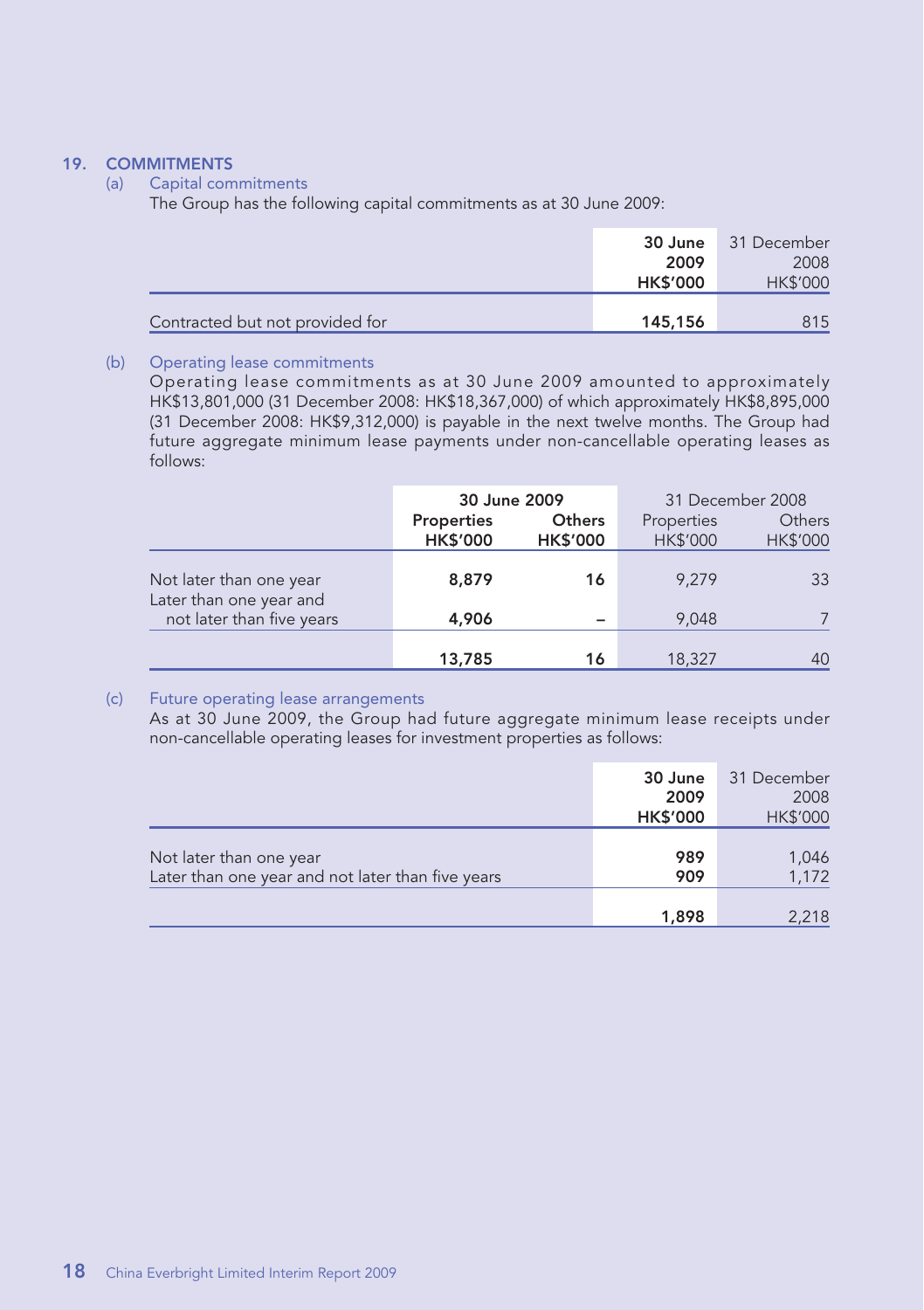#### **19. COMMITMENTS** (CONTINUED)

#### (d) Off-balance sheet financial instruments

The fair values and the contractual or notional amounts of the Group's financial derivatives outstanding at 30 June 2009 are detailed as follows:

|                                                                          |                 | Fair value assets/<br>(liabilities) |                 | Contractual/<br>notional amounts |  |
|--------------------------------------------------------------------------|-----------------|-------------------------------------|-----------------|----------------------------------|--|
|                                                                          |                 | 30 June 31 December                 |                 | 30 June 31 December              |  |
|                                                                          | 2009            | 2008                                | 2009            | 2008                             |  |
|                                                                          | <b>HK\$'000</b> | HK\$'000                            | <b>HK\$'000</b> | HK\$'000                         |  |
| Equity options<br>Hang Seng Index futures<br>Hang Seng China Enterprises | (127, 426)      | (229, 533)<br>(1, 573)              | 388,796         | 674,675<br>66,850                |  |
| Index futures                                                            |                 | (207)                               |                 | 15,587                           |  |
|                                                                          | (127, 426)      | (231, 313)                          | 388,796         | 757,112                          |  |

The financial instruments become favourable (assets) or unfavourable (liabilities) as a result of fluctuations in market prices of the underlying instruments relative to their terms.

Notional amounts of these financial instruments provide a basis for comparison with instruments recognised on the balance sheet but do not necessarily indicate the amount of future cash flows involved or the current fair value of the instruments and, therefore, are not a representation of the Group's exposure to the credit or price risks.

#### **20. FINANCIAL INSTRUMENTS**

Risk management is of fundamental importance to the business operation of the Group. The major types of risk inherent in the Group's business are credit risk, liquidity risk, interest rate risk, foreign currency risk and equity price risk. The Group's risk management objective is to maximise shareholder value and to reduce volatility in earnings while maintaining risk exposures within acceptable limits.

The Group's work in the area of risk management is facilitated by the Risk Management Group and the Credit Group while execution is carried out by the two groups supervising the Risk Management and Compliance Department. This functional structure has the role to advise and assist management to identify and assess the main risks faced by the Group's business in a co-ordinated manner, and assess, identify and document the Group's risk profile to ensure that business units focus, control and systematically avoid potential risk in various business areas. The following is a brief description of the Group's approach in managing these risks.

#### (a) Credit Risk

The Group's credit risk is primarily attributable to advances to customers, trade and other receivables, debt investments and unlisted derivative financial instruments.

In respect of advances to customers, the Group requires collateral from customers before advances are granted. The amount of advance permitted depends on the quality and value of collateral provided by the customer. Subsequent changes in the value and quality of the collateral is closely monitored in order to determine whether any corrective action is required.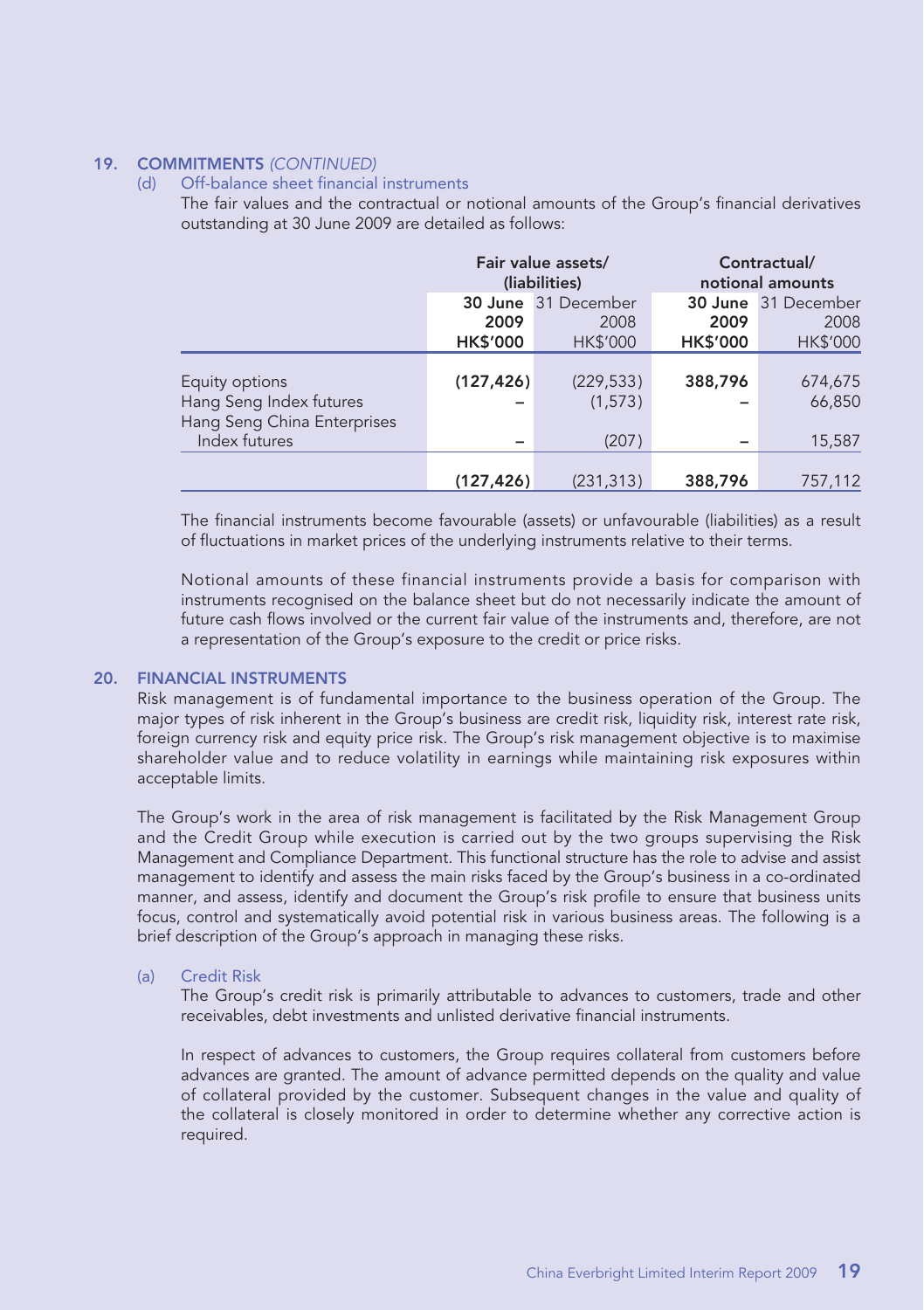#### **20. FINANCIAL INSTRUMENTS** (CONTINUED)

#### (a) Credit Risk (continued)

Trade and other receivables mainly arise from the Group's brokerage business and investment activities. Receivables from securities brokerage customers, brokers and counterparties are normally due two days after trade date while deposits with brokers/ counterparties are repayable on demand. The Group has established procedures in the selection of brokers/counterparties with sound credit ratings and/or reputation.

Investments in debt instruments and unlisted derivative financial instruments are also governed by whether the issuers and the trade counterparties respectively have sound credit ratings.

The Group has well defined policies in place on the setting and approval of trading, credit and investment position limits in order to manage its credit risk exposure and concentration. As at the balance sheet date, the Group does not have a significant concentration of credit risk other than (i) the provision of advances to customers which are secured by residential leasehold lands in the Mainland of RMB600 million (31 December 2008: RMB200 million) and (ii) margin collateral deposits of a remaining notional amount totalled HK\$266 million (31 December 2008: HK\$354 million) with two reputable financial institutions of sound credit rating.

The maximum exposure to credit risk without taking account of any collateral held is represented by the carrying amount of each financial asset, including derivative financial instruments, in the balance sheet date deducting any impairment allowance. Except for the corporate guarantee set out in note 18(a), the Group does not provide any other guarantees which would expose the Group or the Company to credit risk. The maximum exposure to credit risk in respect of the corporate guarantee at the balance sheet date amounted to HK\$396 million. Further quantitative disclosures in respect of the Group's exposure to credit risk arising from advances to customers are set out in note 10.

#### (b) Liquidity risk

The Group's policy is to regularly assess current and expected liquidity requirements and to ensure that it maintains reserves of cash, readily realisable marketable securities and adequate committed lines of funding from major financial institutions to meet its liquidity requirements in the short and longer term.

For subsidiaries with statutory liquidity requirements, the Group monitors closely their liquidity position. To ensure strict compliance, the Group maintains adequate cash reserves to prepare for immediate fund injection if required. If there is a medium-to-long term operational need, management would also consider adjusting those subsidiaries' capital structure. Subsidiaries with external equity stakeholders are generally responsible for their own liquidity management.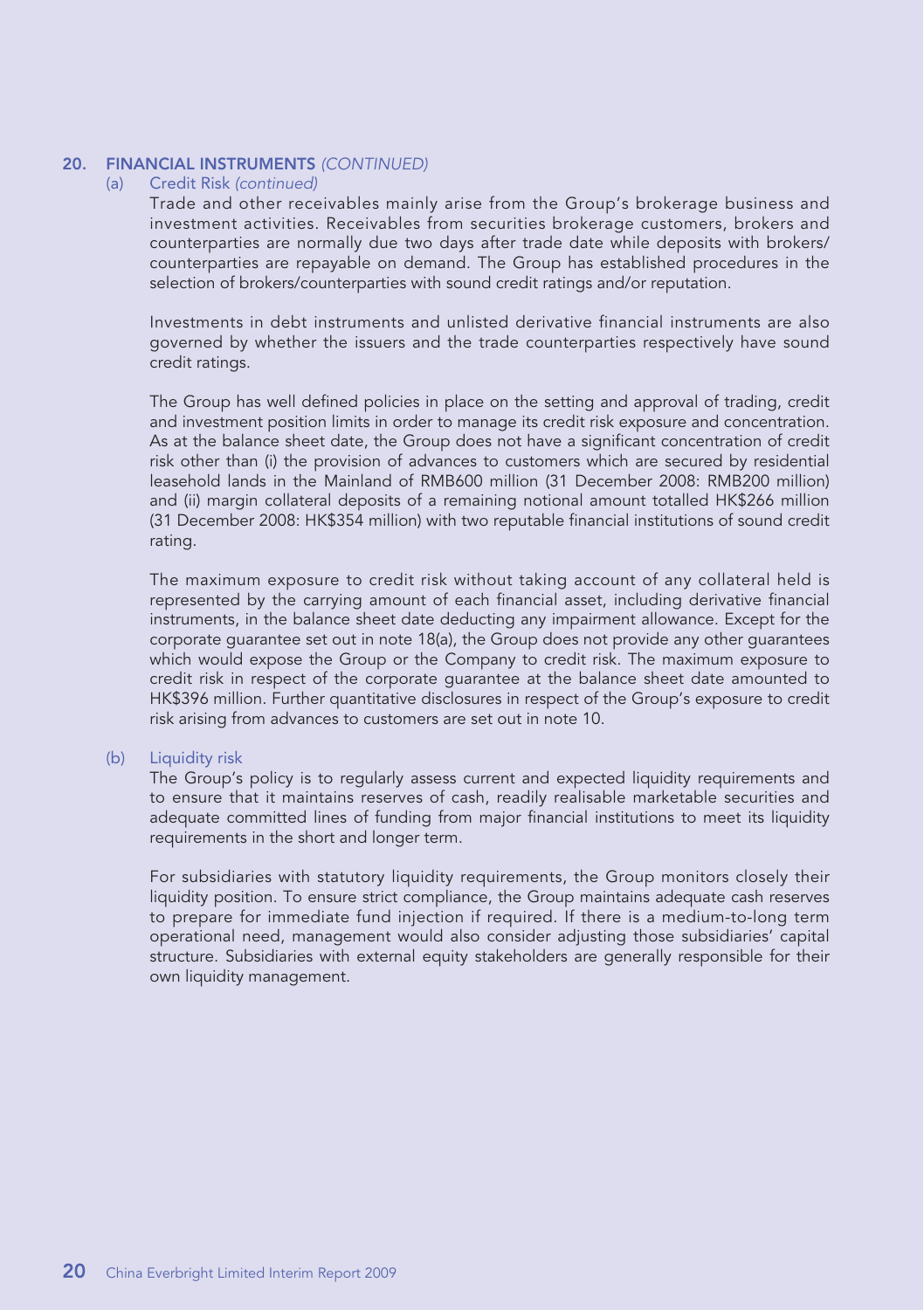## **20. FINANCIAL INSTRUMENTS** (CONTINUED)<br>(c) Interest rate risk

#### Interest rate risk

The Group monitors its interest rate exposure regularly to ensure that the underlying risk is monitored within an acceptable range. Most of the Group's interest bearing assets and liabilities are on a floating rate basis with maturity of one year or less.

The Group's interest rate positions arise from treasury and operating activities. Interest rate risk arises in treasury management, customer financing and investment portfolios. Interest rate risk primarily results from the timing differences in the repricing of interest-bearing assets, liabilities and commitments. It also relates to positions from non-interest bearing liabilities including shareholders' funds and current accounts, as well as from certain fixed rate loans. Interest rate risk is managed by the Treasury Department under the delegated authority of the Board of Directors. The instruments used to manage interest rate risk include time deposits and interest rate linked derivatives.

#### (d) Foreign currency risk

The Group's exposure to foreign currency risk primarily stems from holdings of monetary assets and liabilities denominated in foreign currencies, leveraged foreign exchange trading and net investment in foreign subsidiaries and associates. As most of the Group's monetary assets and liabilities and net investment in foreign subsidiaries and associates are denominated in Hong Kong dollars, United States dollars or Renminbi, management does not consider there to be any significant currency risk. The Group has a policy not to maintain a significant net position on leveraged foreign exchange trading and the underlying exposure is monitored on a continuing basis. In respect of financial instruments denominated in other currencies, the Group ensures that the net exposure is kept to an acceptable level by buying or selling foreign currencies at spot rates where necessary to address short-term in balance.

Overall, management monitors the Group's foreign currency exposure closely and would consider hedging significant currency exposure should the need arise.

#### (e) Equity price risk

The Group is exposed to equity price changes arising from equity investments classified as trading securities (see note 12), available-for-sale securities (see note 8) and financial assets designated at fair value through profit or loss (see note 9).

The Group's listed investments are mainly listed on the Stock Exchange of Hong Kong and the Shenzhen Stock Exchange. Decisions to buy or sell trading securities are rested with assigned investment team professionals and each investment portfolio is governed by specific investment and risk management guideline. Independent daily monitoring of each portfolio against the corresponding guideline is carried out by the Risk Management and Compliance Department. Listed investments held in the available-for-sale securities and financial assets designated at fair value through profit or loss portfolio have been chosen based on their medium– to-long term growth potential and are monitored regularly for performance against expectations.

The performance of the Group's unquoted investments is assessed, based on the limited information available to the Group, periodically against the performance of listed entities of comparable size and nature of businesses.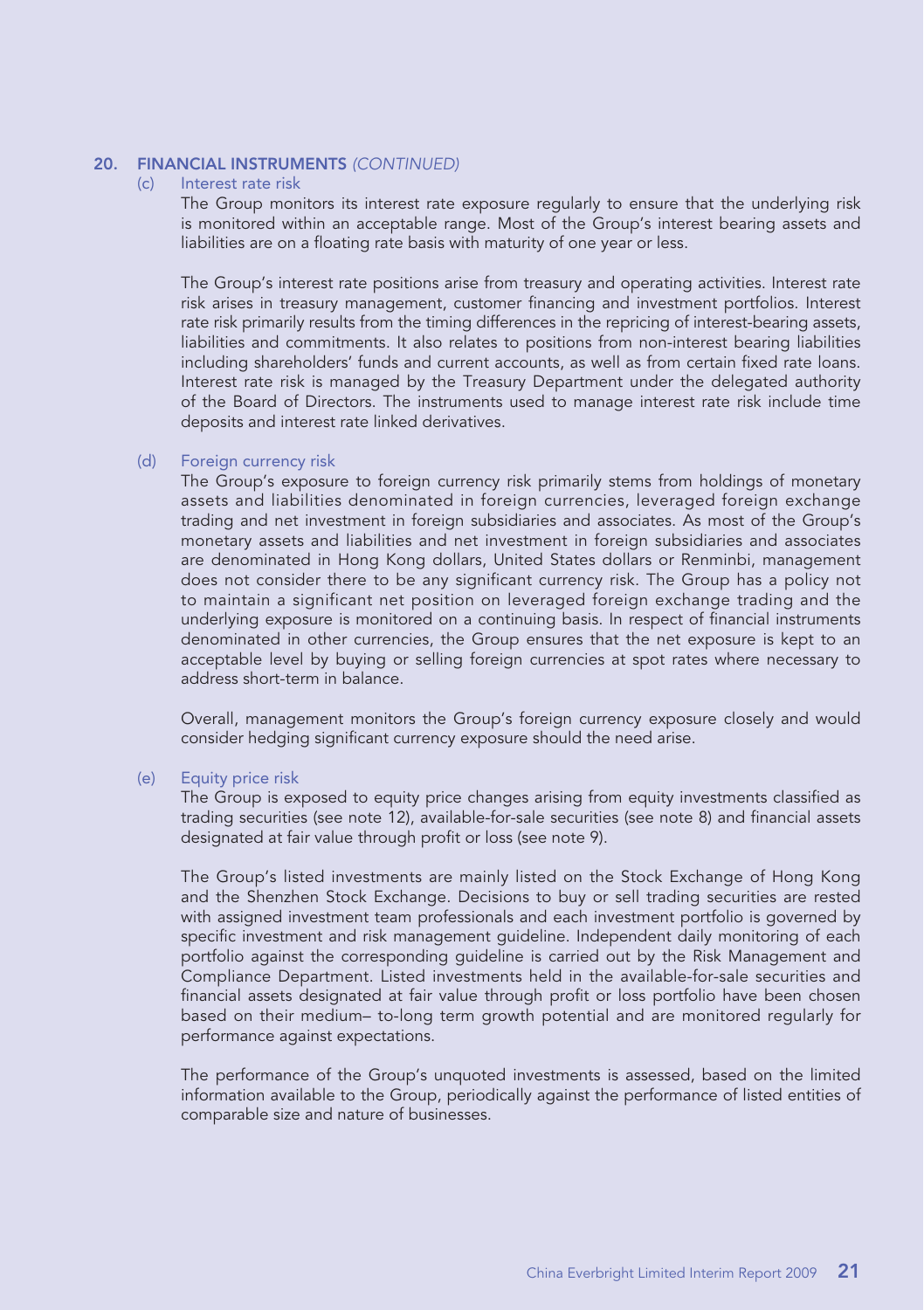#### **21. SEGMENT INFORMATION**

The Group manages and conducts the majority of its business activities by business units. On the first-time adoption of "HKFRS 8, Operating Segments" and in a manner consistent with the way in which information is reported internally to the Group's most senior executive management for the purposes of resource allocation and performance assessment, the Group has identified the following reportable segments:

- Brokerage (i) brokerage services in securities, futures, bullion and leveraged foreign exchange trading and (ii) margin financing to margin customers.
- Investment Banking provision of corporate advisory, placing and underwriting services.
- Asset Management management of absolute return funds with key focus on secondary market trading. Investment return on the Group's own capital seeded into those funds are included herewith.
- Asset Investment asset class specific long term investment in projects and equities, also targeting the management of investment funds focusing on real estate, infrastructure and resources assets.
- Direct Investment investment in unlisted equity securities and/or equity derivatives with an ultimate objective of capital gain on investee's equity listing or, in some circumstances, prior to listing. It also includes specific project financing to external parties.
- Strategic Investment medium and long term investments which are carried out under senior management's directions and the Group's treasury management operations.
- All other segments which do not meet the threshold to be reportable and include the Group's investment in properties and certain financial assets and liabilities created from corporate investments.

The reportable segments formerly adopted by the Group are according to services nature and investment tenor while the revised classification is according to internal information used by the senior management. The prior period comparative figures have been adjusted in order to conform to the new segment categorisation.

Segment results is measured by profit/(loss) before taxation less minority interests' share of profit/ (loss).

Inter-segment transactions are priced by reference to normal commercial rates and/or cost recovery basis. Revenues of all other segments mainly include gross rental income, inter-segment service income and investment gain/(loss) from notes payable and certain corporate available-for sales securities.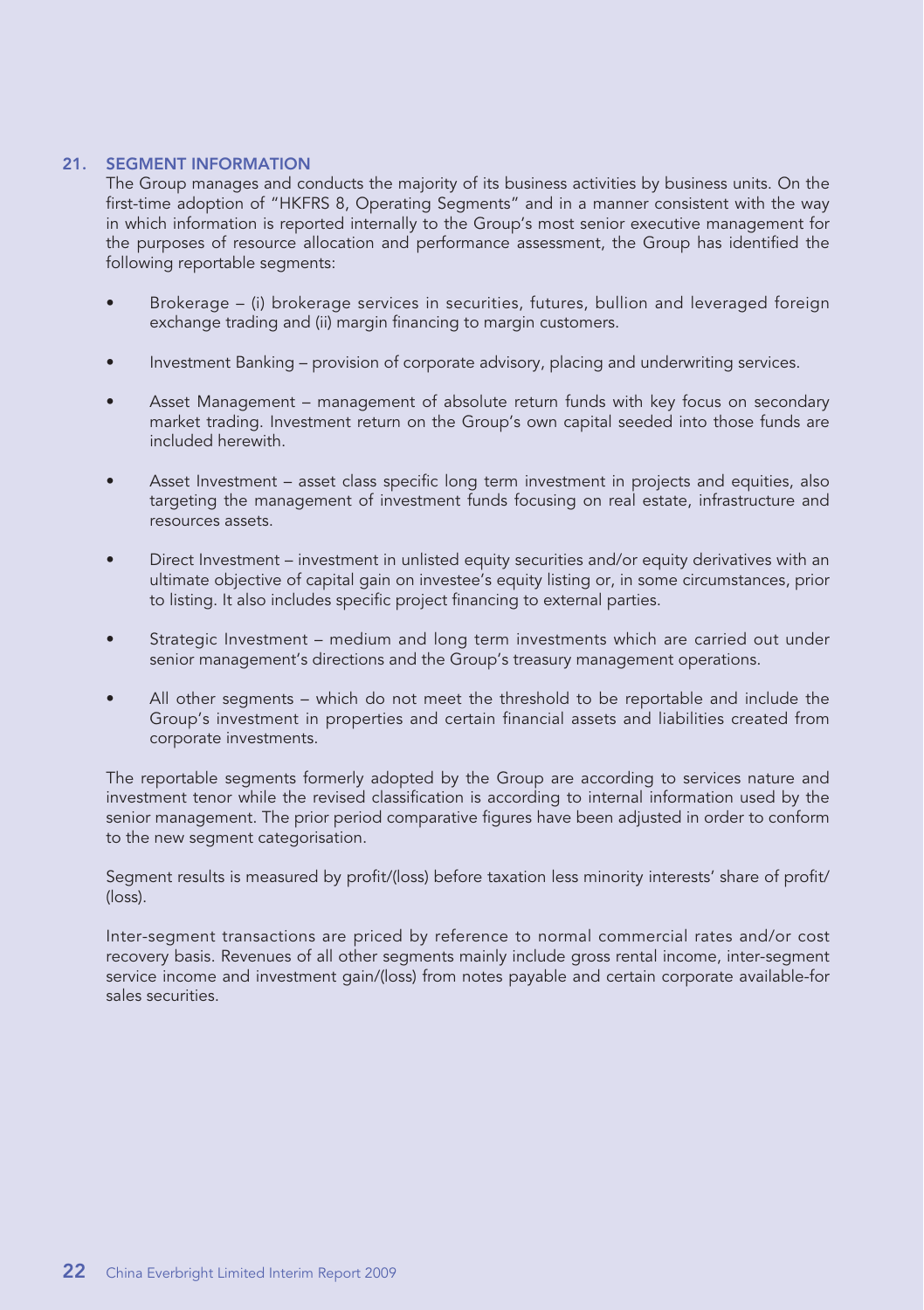#### **21. SEGMENT INFORMATION** (CONTINUED)

For the six months period ended 30 June 2009:

|                             |                |                |                           |                          |                 |                 | Reportable      |                 |                       |                 |
|-----------------------------|----------------|----------------|---------------------------|--------------------------|-----------------|-----------------|-----------------|-----------------|-----------------------|-----------------|
|                             |                | Investment     | Asset                     | Asset                    | <b>Direct</b>   | Strategic       | segments        | All other       |                       |                 |
|                             | Brokerage      |                | <b>Banking Management</b> | Investment               | Investment      | Investment      | total           |                 | segments Eliminations | Total           |
|                             | <b>HKS'000</b> | <b>HKS'000</b> | <b>HK\$'000</b>           | <b>HK\$'000</b>          | <b>HK\$'000</b> | <b>HK\$'000</b> | <b>HK\$'000</b> | <b>HK\$'000</b> | <b>HK\$'000</b>       | <b>HK\$'000</b> |
| <b>REVENUE</b>              |                |                |                           |                          |                 |                 |                 |                 |                       |                 |
| Operating income from       |                |                |                           |                          |                 |                 |                 |                 |                       |                 |
| external customers          | 86,428         | 29,545         | 3,905                     | 19,746                   | 45,687          | 161,260         | 346,571         | 768             |                       | 347,339         |
| Other net income from       |                |                |                           |                          |                 |                 |                 |                 | $\overline{a}$        |                 |
|                             |                |                |                           |                          |                 |                 |                 |                 |                       |                 |
| external customers          | 11,039         | 255            | (23, 113)                 | (30)                     | 62,022          | 734             | 50,907          | (21, 488)       |                       | 29,419          |
| Inter-segment revenue       | 83             |                | 2,107                     | $\overline{\phantom{a}}$ | 2,265           |                 | 4,455           | 2,281           | (6, 736)              |                 |
| Total operating income      |                |                |                           |                          |                 |                 |                 |                 |                       |                 |
| and other net income        | 97,550         | 29,800         | (17, 101)                 | 19,716                   | 109,974         | 161,994         | 401.933         | (18, 439)       | (6, 736)              | 376,758         |
|                             |                |                |                           |                          |                 |                 |                 |                 |                       |                 |
| RESULTS AND RECONCILIATION  |                |                |                           |                          |                 |                 |                 |                 |                       |                 |
| OF SEGMENT RESULTS          |                |                |                           |                          |                 |                 |                 |                 |                       |                 |
| Segment results before      |                |                |                           |                          |                 |                 |                 |                 |                       |                 |
| minority interests          | 27,077         | 21,460         | (25, 897)                 | 8,282                    | 81,370          | 161,004         | 273.296         | (24, 401)       |                       | 248,895         |
|                             |                |                |                           |                          |                 |                 |                 |                 |                       |                 |
| Unallocated head office and |                |                |                           |                          |                 |                 |                 |                 |                       |                 |
| corporate expenses          |                |                |                           |                          |                 |                 |                 |                 |                       | (20, 148)       |
| Share of profits less       |                |                |                           |                          |                 |                 |                 |                 |                       |                 |
| losses of associates        |                |                |                           |                          |                 |                 |                 |                 |                       | 551,857         |
|                             |                |                |                           |                          |                 |                 |                 |                 |                       |                 |
| Profit before taxation      |                |                |                           |                          |                 |                 |                 |                 |                       | 780,604         |
|                             |                |                |                           |                          |                 |                 |                 |                 |                       |                 |
| Less: Minority interests    |                | -              | 162                       | (2, 155)                 | (8, 297)        |                 | (10, 290)       | 560             |                       |                 |
|                             |                |                |                           |                          |                 |                 |                 |                 |                       |                 |
| Segment results             | 27,077         | 21,460         | (25, 735)                 | 6,127                    | 73,073          | 161,004         | 263,006         | (23, 841)       |                       |                 |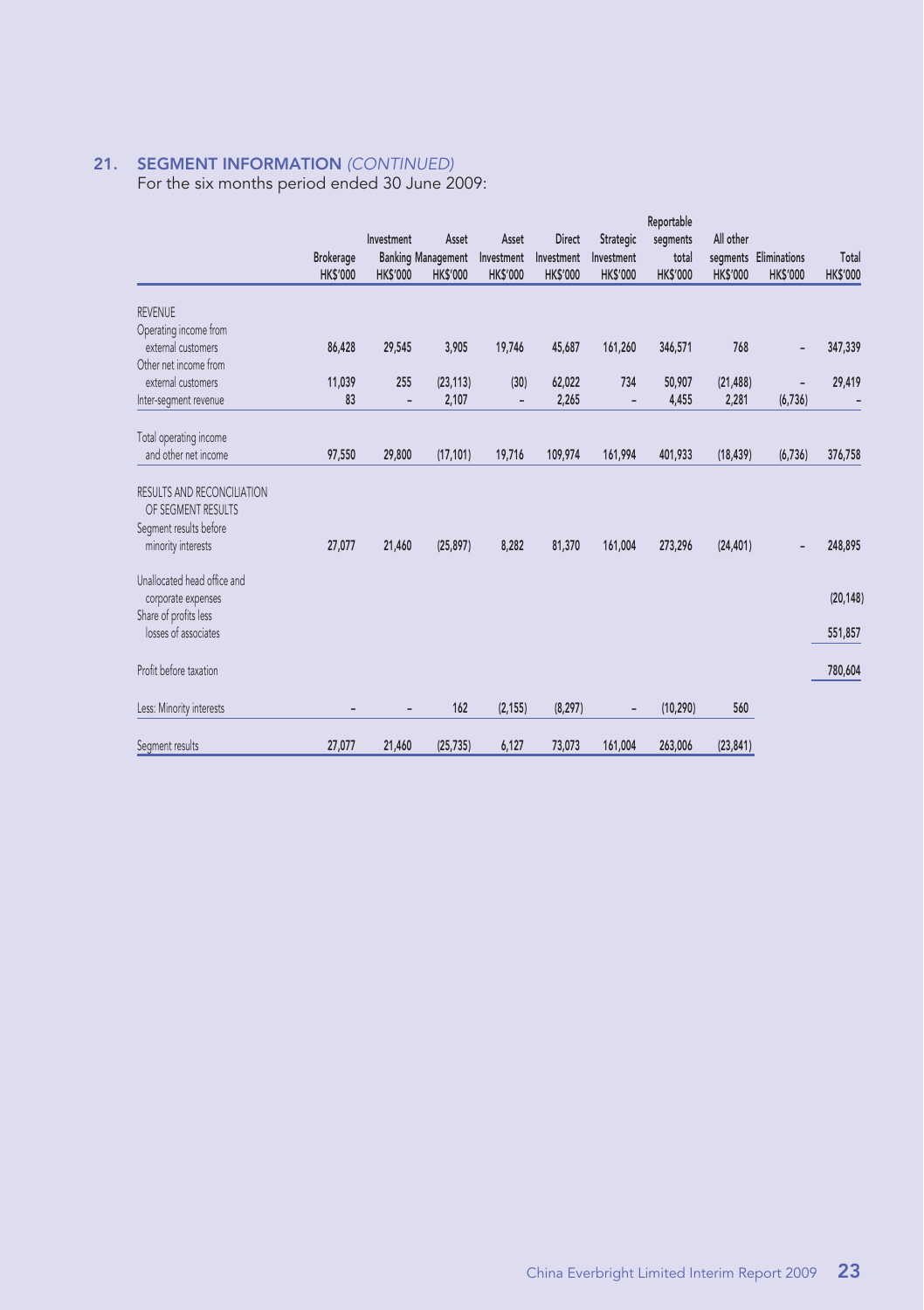#### **21. SEGMENT INFORMATION** (CONTINUED)

For the six months period ended 30 June 2008 (Restated):

|                                                   | Brokerage<br><b>HK\$'000</b> | Investment<br>HK\$'000   | Asset<br>Banking Management<br><b>HK\$'000</b> | Asset<br>Investment<br><b>HK\$'000</b> | Direct<br>Investment<br><b>HK\$'000</b> | Strategic<br>Investment<br><b>HK\$'000</b> | Reportable<br>segments<br>total<br>HK\$'000 | All other<br>segments<br>HK\$'000 | Eliminations<br>HK\$'000 | Total<br>HK\$'000 |
|---------------------------------------------------|------------------------------|--------------------------|------------------------------------------------|----------------------------------------|-----------------------------------------|--------------------------------------------|---------------------------------------------|-----------------------------------|--------------------------|-------------------|
| <b>REVENUE</b>                                    |                              |                          |                                                |                                        |                                         |                                            |                                             |                                   |                          |                   |
| Operating income from                             |                              |                          |                                                |                                        |                                         |                                            |                                             |                                   |                          |                   |
| external customers                                | 134,673                      | 6,687                    | 20,013                                         | 3,883                                  | 4,476                                   | 41,592                                     | 211,324                                     | 2.888                             |                          | 214,212           |
| Other net income from                             |                              |                          |                                                |                                        |                                         |                                            |                                             |                                   |                          |                   |
| external customers                                | 8,500                        | $\overline{\phantom{a}}$ | (175, 946)                                     | 2,193                                  | 594,912                                 | 615,368                                    | 1,045,027                                   | 8,811                             | $\overline{a}$           | 1,053,838         |
| Inter-segment revenue                             | 95                           | 1,700                    | 1,914                                          |                                        |                                         |                                            | 3,709                                       | 9,647                             | (13, 356)                |                   |
|                                                   |                              |                          |                                                |                                        |                                         |                                            |                                             |                                   |                          |                   |
| Total operating income and<br>other net income    |                              |                          |                                                |                                        |                                         |                                            |                                             |                                   |                          |                   |
|                                                   | 143,268                      | 8,387                    | (154, 019)                                     | 6,076                                  | 599,388                                 | 656,960                                    | 1,260,060                                   | 21,346                            | (13, 356)                | 1,268,050         |
| RESULTS AND RECONCILIATIONS<br>OF SEGMENT RESULTS |                              |                          |                                                |                                        |                                         |                                            |                                             |                                   |                          |                   |
| Segment results before                            |                              |                          |                                                |                                        |                                         |                                            |                                             |                                   |                          |                   |
| minority interests                                | 64,786                       | (834)                    | (214, 457)                                     | 1,937                                  | 485,496                                 | 610,384                                    | 947,312                                     | (28, 420)                         |                          | 918,892           |
| Unallocated head office and                       |                              |                          |                                                |                                        |                                         |                                            |                                             |                                   |                          |                   |
| corporate expenses                                |                              |                          |                                                |                                        |                                         |                                            |                                             |                                   |                          | (25, 909)         |
| Share of profits less                             |                              |                          |                                                |                                        |                                         |                                            |                                             |                                   |                          |                   |
| losses of associates                              |                              |                          |                                                |                                        |                                         |                                            |                                             |                                   |                          | 454,564           |
| Profit before taxation                            |                              |                          |                                                |                                        |                                         |                                            |                                             |                                   |                          | 1,347,547         |
| Less: Minority interests                          |                              | $\qquad \qquad -$        | 34,468                                         | $\overline{\phantom{a}}$               | (68, 448)                               |                                            | (33,980)                                    | (2,538)                           |                          |                   |
| Segment results                                   | 64,786                       | (834)                    | (179,989)                                      | 1,937                                  | 417,048                                 | 610,384                                    | 913,332                                     | (30, 958)                         |                          |                   |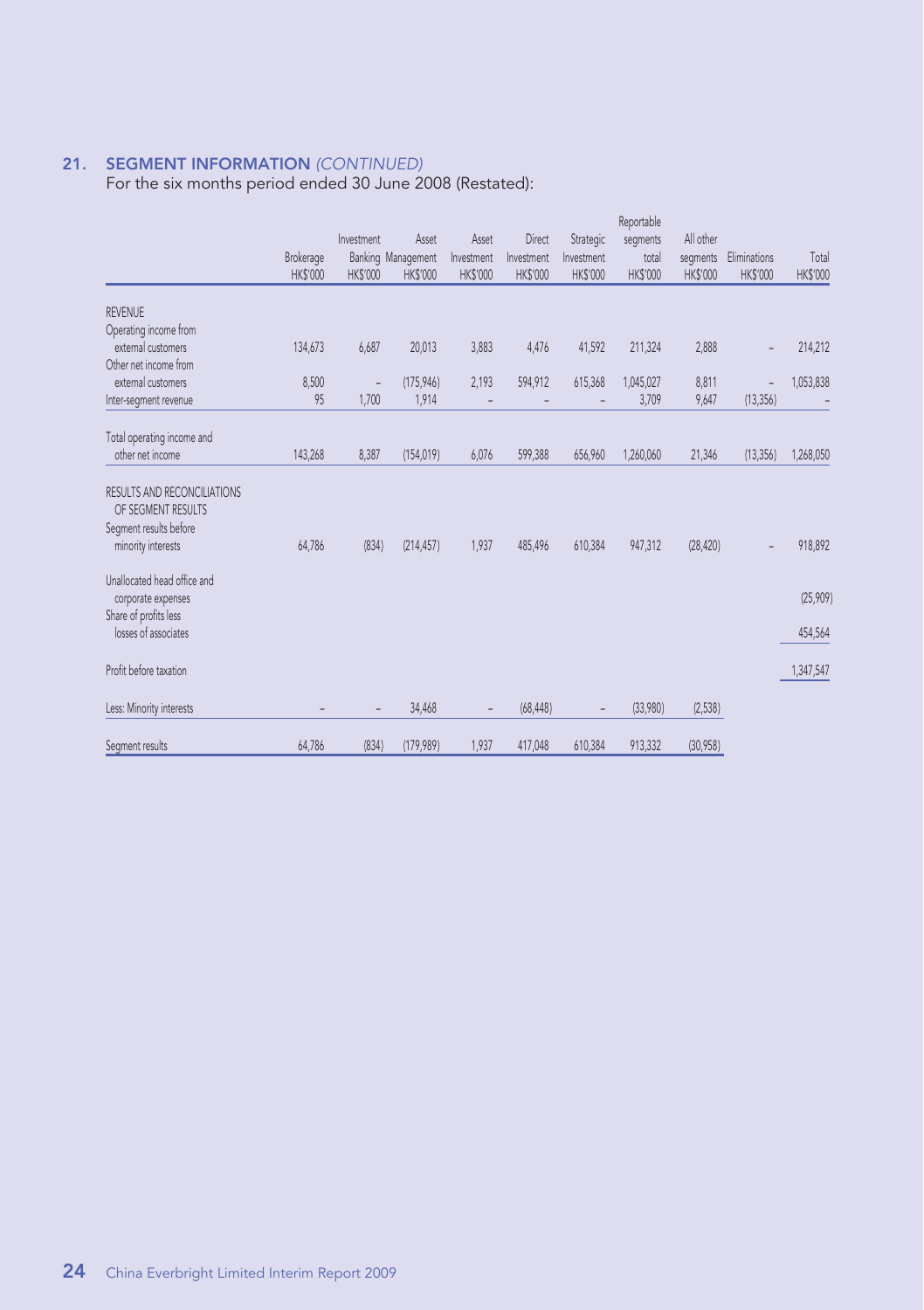#### **21. SEGMENT INFORMATION** (CONTINUED) As at 30 June 2009

|                                  |                                  |                           |                 |                 |                 | Reportable      |                 |                       |                 |
|----------------------------------|----------------------------------|---------------------------|-----------------|-----------------|-----------------|-----------------|-----------------|-----------------------|-----------------|
|                                  | Investment                       | Asset                     | Asset           | <b>Direct</b>   | Strategic       | segments        | All other       |                       |                 |
| <b>Brokerage</b>                 |                                  | <b>Banking Management</b> | Investment      | Investment      | Investment      | total           |                 | segments Eliminations | Total           |
|                                  | <b>HKS'000</b><br><b>HKS'000</b> | <b>HK\$'000</b>           | <b>HK\$'000</b> | <b>HK\$'000</b> | <b>HK\$'000</b> | <b>HK\$'000</b> | <b>HK\$'000</b> | <b>HK\$'000</b>       | <b>HK\$'000</b> |
| 4,117,457<br>Segment assets      | 41,908                           | 720,582                   | 352,043         | 3,582,049       | 7,254,316       | 16,068,355      | 388,701         | (3,792)               | 16,453,264      |
| Investment in associates         |                                  |                           |                 |                 |                 |                 |                 |                       | 5,573,849       |
| Unallocated head office and      |                                  |                           |                 |                 |                 |                 |                 |                       |                 |
| corporate assets                 |                                  |                           |                 |                 |                 |                 |                 |                       | 110,415         |
| Total assets                     |                                  |                           |                 |                 |                 |                 |                 |                       | 22,137,528      |
| 2,915,968<br>Segment liabilities | 43                               | 3,454                     | 1,693           | 454,903         | 175,522         | 3,551,583       | 100,239         | (3,792)               | 3,648,030       |
| Provision for taxation           |                                  |                           |                 |                 |                 |                 |                 |                       | 556,141         |
| Deferred tax liabilities         |                                  |                           |                 |                 |                 |                 |                 |                       | 489,073         |
| Unallocated head office          |                                  |                           |                 |                 |                 |                 |                 |                       |                 |
| and corporate liabilities        |                                  |                           |                 |                 |                 |                 |                 |                       | 37,065          |
| <b>Total liabilities</b>         |                                  |                           |                 |                 |                 |                 |                 |                       | 4,730,309       |

#### As at 31 December 2008

|                                                                                                          |                 |                   |                    |            |            |            | Reportable |           |              |                               |
|----------------------------------------------------------------------------------------------------------|-----------------|-------------------|--------------------|------------|------------|------------|------------|-----------|--------------|-------------------------------|
|                                                                                                          |                 | Investment        | Asset              | Asset      | Direct     | Strategic  | segments   | All other |              |                               |
|                                                                                                          | Brokerage       |                   | Banking Management | Investment | Investment | Investment | total      | segments  | Eliminations | Total                         |
|                                                                                                          | <b>HK\$'000</b> | <b>HK\$'000</b>   | <b>HK\$'000</b>    | HK\$'000   | HK\$'000   | HK\$'000   | HK\$'000   | HK\$'000  | HK\$'000     | HK\$'000                      |
| Segment assets<br>Investment in associates<br>Unallocated head office and                                | 1,201,079       | 27,016            | 794,946            | 243,653    | 1,795,130  | 5,673,924  | 9,735,748  | 371,110   | (8,587)      | 10,098,271<br>4,888,791       |
| corporate assets                                                                                         |                 |                   |                    |            |            |            |            |           |              | 68,814                        |
| Total assets                                                                                             |                 |                   |                    |            |            |            |            |           |              | 15,055,876                    |
| Segment liabilities<br>Provision for taxation<br>Deferred tax liabilities<br>Unallocated head office and | 200,608         | $\qquad \qquad =$ | 8,806              | 10,372     | 25,258     | 414,567    | 659,611    | 83,759    | (8,587)      | 734,783<br>533,117<br>250,298 |
| corporate liabilities                                                                                    |                 |                   |                    |            |            |            |            |           |              | 37,790                        |
| <b>Total liabilities</b>                                                                                 |                 |                   |                    |            |            |            |            |           |              | 1,555,988                     |

#### **22. COMPARATIVE FIGURES**

As a result of the application of "HKAS 1 (revised 2007), Presentation of financial statements", and "HKFRS 8, Operating segments", certain comparative figures have been adjusted to conform to current period's presentation and to provide comparative amounts in respect of items disclosed for the first time in 2009. Further details of these developments are disclosed in note 2.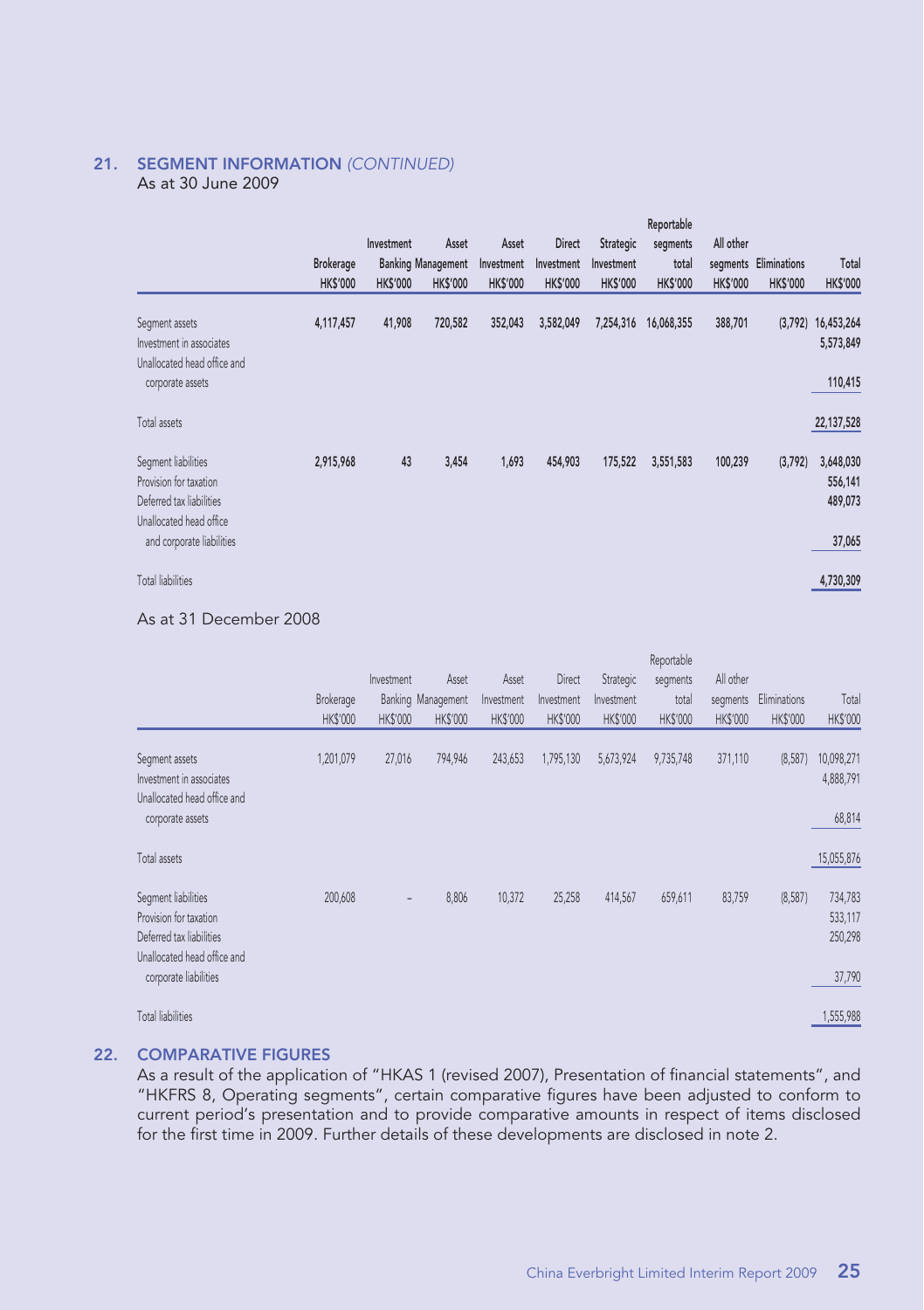### **REVIEW REPORT**

### **To the Board of Directors of China Everbright Limited**

(Incorporated in Hong Kong with limited liability)

### **INTRODUCTION**

We have reviewed the interim financial report set out on pages 2 to 25 which comprises the consolidated balance sheet of China Everbright Limited (the "Company") as of 30 June 2009 and the related consolidated income statement, statement of comprehensive income and statement of changes in equity and condensed consolidated statement of cash flows for the six month period then ended and explanatory notes. The Rules Governing the Listing of Securities on The Stock Exchange of Hong Kong Limited require the preparation of an interim financial report to be in compliance with the relevant provisions thereof and Hong Kong Accounting Standard 34, Interim financial reporting, issued by the Hong Kong Institute of Certified Public Accountants. The directors are responsible for the preparation and presentation of the interim financial report in accordance with Hong Kong Accounting Standard 34.

Our responsibility is to form a conclusion, based on our review, on the interim financial report and to report our conclusion solely to you, as a body, in accordance with our agreed terms of engagement, and for no other purpose. We do not assume responsibility towards or accept liability to any other person for the contents of this report.

### **SCOPE OF REVIEW**

We conducted our review in accordance with Hong Kong Standard on Review Engagements 2410, Review of interim financial information performed by the independent auditor of the entity, issued by the Hong Kong Institute of Certified Public Accountants. A review of the interim financial report consists of making enquiries, primarily of persons responsible for financial and accounting matters, and applying analytical and other review procedures. A review is substantially less in scope than an audit conducted in accordance with Hong Kong Standards on Auditing and consequently does not enable us to obtain assurance that we would become aware of all significant matters that might be identified in an audit. Accordingly we do not express an audit opinion.

### **CONCLUSION**

Based on our review, nothing has come to our attention that causes us to believe that the interim financial report as at 30 June 2009 is not prepared, in all material respects, in accordance with Hong Kong Accounting Standard 34, Interim financial reporting.

#### **KPMG**

Certified Public Accountants 8th Floor, Prince's Building 10 Chater Road Central, Hong Kong

26 August 2009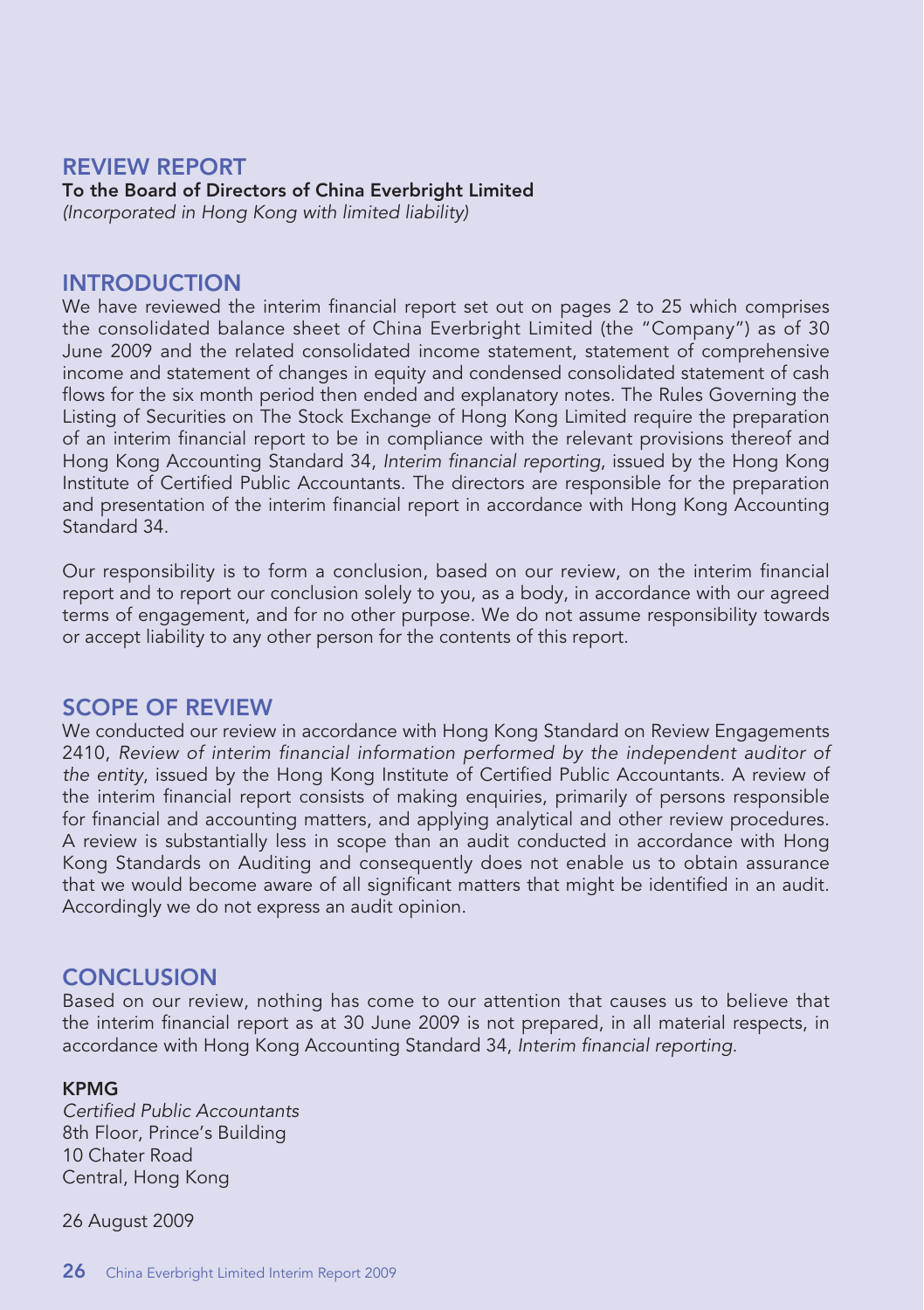### **BUSINESS REVIEW AND PROSPECTS**

### **Operating Results**

In the first half of 2009, as various countries engaged in quantitative easing fiscal policies, the economic downturn was held back, the global stock markets stabilised and recorded a significant rebound in the second quarter of the year. At the same period of time, the fairly rapid economic growth of Mainland China was maintained, which was driven by the RMB4 trillion economic stimulus package announced by the government and the increase in the volume of bank loans.

During the period, notwithstanding the volatility of the markets, the Company and its subsidiaries ("the Group") maintained a healthy business. While revenue from the Hong Kong operations decreased due to the absence of income from the large-scale disposals of investment projects as recorded for the same period last year, considerable revenue growth was reported for Everbright Securities, our associated company, which was benefited from the reviving stock markets of Mainland China. For the six months ended 30 June 2009, the Group's profit attributable to shareholders amounted to HK\$719 million, a decrease of 38.5% compared with the same period last year. Earnings per share was HK\$0.4521, a decrease of 38.6% compared with the same period last year. Profit contributions (before withholding tax) from Everbright Securities amounted to HK\$552 million, while dividend income (before withholding tax) from Everbright Bank amounted to HK\$152 million.

### **Hong Kong Operations**

The Group's turnover for the first half of the year increased by 16% to HK\$2.26 billion (same period last year: HK\$1.94 billion). Pre-tax profit from the Hong Kong operations for the first half of the year was HK\$229 million, a decrease by HK\$664 million compared with the same period last year. Total expenses amounted to HK\$148 million, a decrease by 60.5% or HK\$227 million compared with the same period last year. The total cost ratio was 39.3%, being 9.7 percentage points higher than the total cost ratio of 29.6% reported for the same period last year.

During the first half year, the Group maintained healthy financials as it made further improvements to the "3+2 Macro Asset Management" business structure of its Hong Kong operations, actively bringing in external funds and laying substantial groundwork for the establishment of various types of investment funds.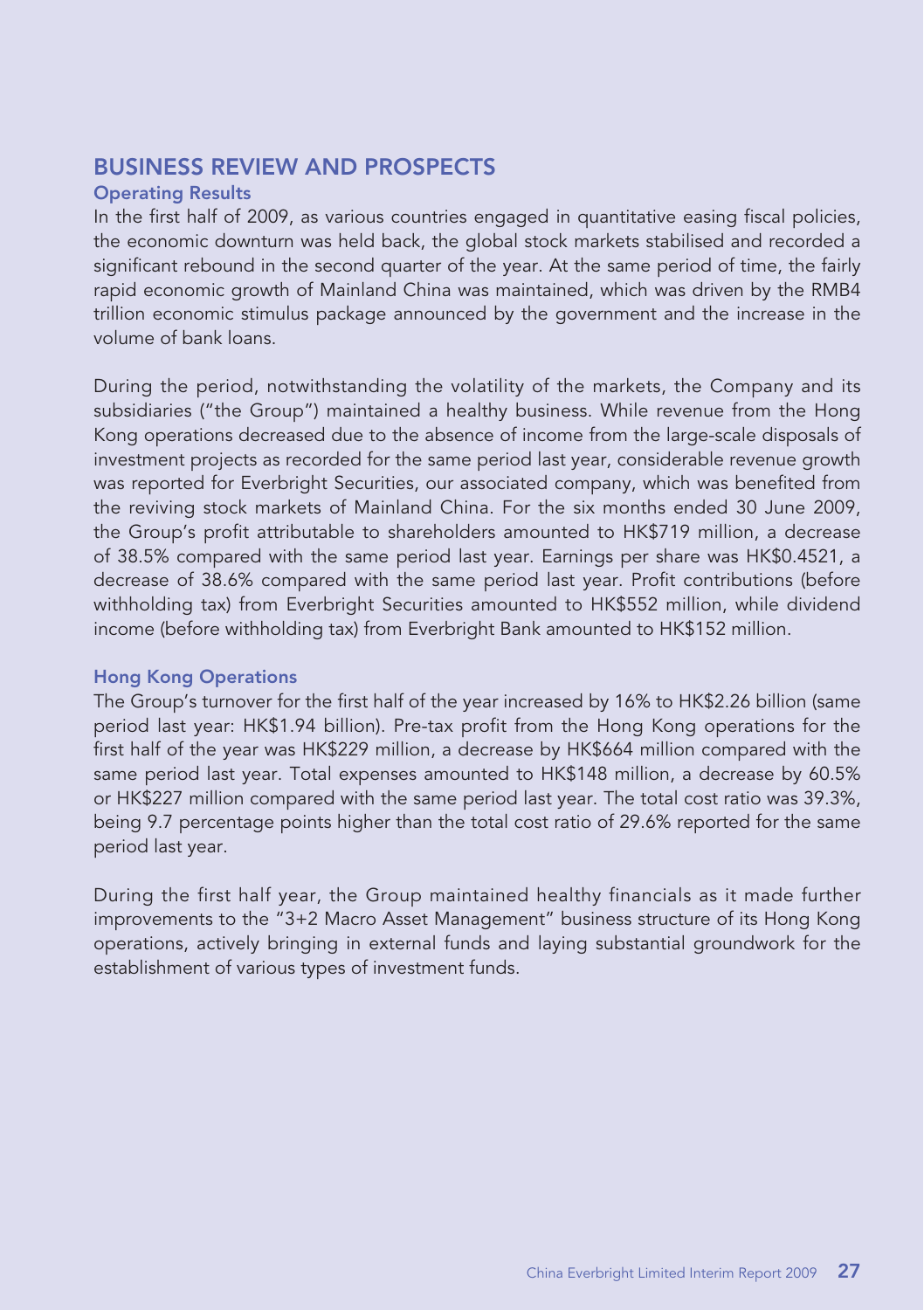- The Direct Investment Division sustained positive development and reported HK\$81 million as pre-tax profit for the first half-year period, a 83% decrease compared with the same period last year. Such decrease was primarily attributable to the absence of income from the disposals of investment projects as recorded for the same period last year. The Direct Investment Division currently comprises three management teams and five investment funds, including Seabright China Special Opportunities Fund (I) Limited ("SOF"), which has entered the harvest stage with significant value growth in investments held , which are to be sold at the right moment to lock in profit. China Special Opportunities Fund, L.P. ("CSOF") and the "parallel investment fund" remain in the investment stage. After successfully averting the risk of overvalued projects in 2008, the management team grasped opportunities arising from the government policy of stimulating domestic demands in the first half year and invested in several projects in the retailing sector at reasonable prices. The venture capital fund formed between the Group and Beijing Zhongguancun continued to identify and track hi-tech projects with good potential, and expedited the IPO processes of invested projects. In addition, our RMB fund business in Mainland China was further expanded. We entered into agreements with the municipal government and certain local enterprises of Jiangyin, Jiangsu Province and formed a joint venture company, namely Everbright Venture Capital Jiangyin Company Limited (光大創業投資江陰有限公司) with a capital of RMB500 million, which will focus on the investments of hi-tech industrial projects. CEL Venture Capital (Shenzhen) Limited, a subsidiary of the Group, will be the investment manager of the fund.
- The Asset Investment Division reported pre-tax profit of HK\$8 million for the first half of the year, as it stepped up with the establishment of investment funds linked to the real estate, infrastructure and energy sectors of the Mainland in response to certain key features of the development strategies thereof. Currently, the fund raising activities of real estate fund are proceeding as planned. In connection with the infrastructure sector, the Group announced on 19 August 2009 the establishment of the China Infrastructure Fund, a joint venture with Macquarie, with capital contributions of US\$50 million from each of the Group and Macquarie, with a target size of US\$1.5 billion. The fund is expected to be an important participant of the Mainland's infrastructure sector leveraging the Group's network and ability to identify projects in the Mainland as well as Macquarie's management capabilities in infrastructure projects worldwide. In addition, the Group was also actively involved in the preparation and management of an energy fund in Shanxi. Everbright Haoding Capital Management Company Limited (光大灝鼎 產業投資基金管理有限公司) was set up as a joint venture with a local enterprise, and its fund rasing activities will commence in the second half of the year.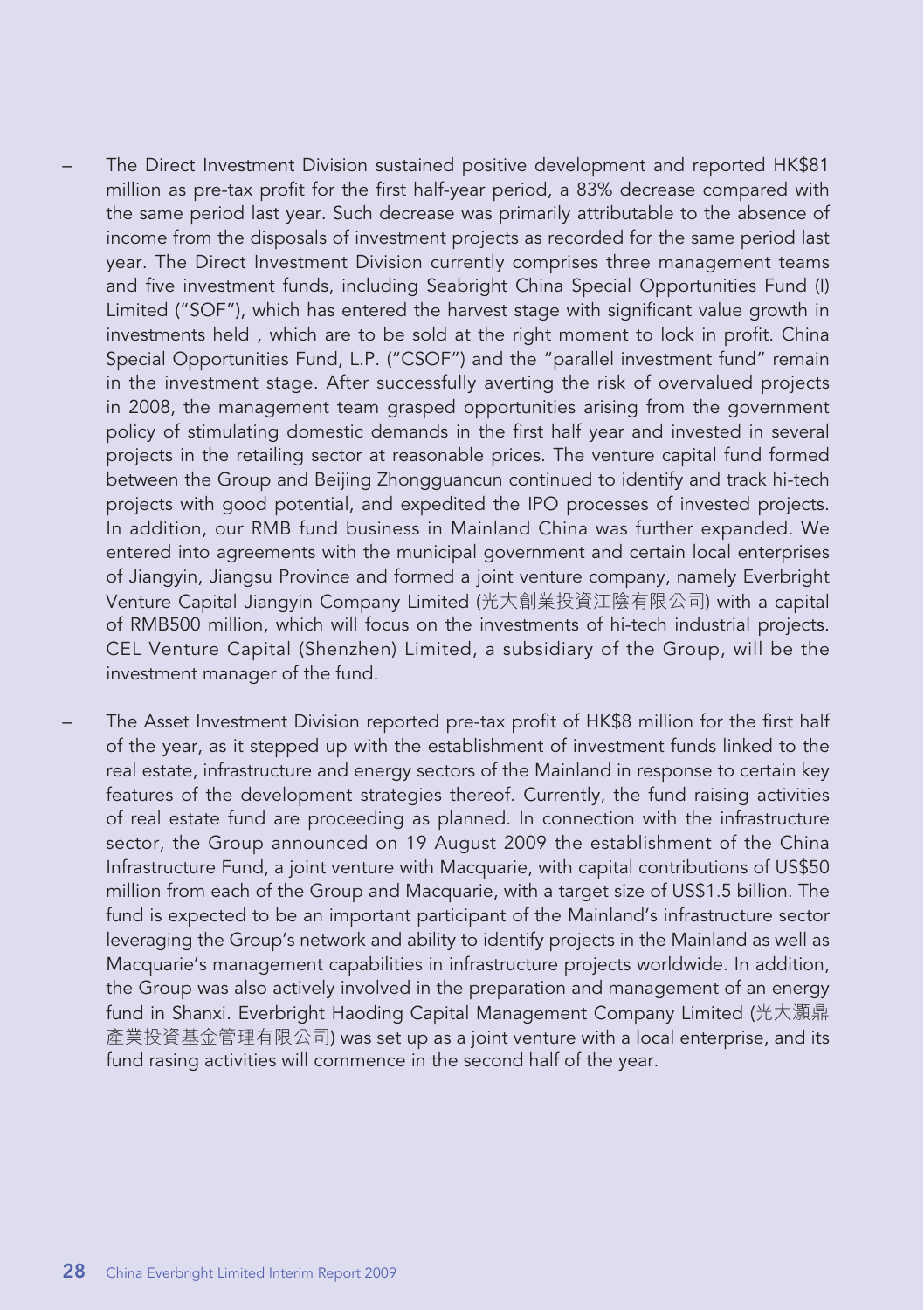- The Dragon Fund managed by the Asset Management Division adopted a relatively conservative approach in the first half of the year, holding more than 50% of its investment portfolio in cash and reported an investment loss rate of 3.8% for the period, worse than the 27.7% growth of the Hang Seng Index for the same period. The Asset Management Division reported a loss of HK\$26 million for the first six months of the year.
- The Brokerage Division saw gradual recovery in client trading volume as well as interest income generated from IPO activities and client margin financing as market sentiments improved, although participation from retail investors was less active compared to the same period last year. Pre-tax profit for the first half of the year amounted to HK\$27.08 million, a decrease of 58% compared with the same period last year. The "EB Golden Sunshine 165" Hong Kong stock trading platform, especially designed for Mainland investors, was launched during the period. With web pages and functions similar to those featured in mainstream online trading systems in the Mainland, the trading platform is expected to attract a new customer base comprising Mainland investors who are accustomed to conducting online trading of Hong Kong stocks.
- With a primary focus on Mainland SMEs, the Investment Banking Division reserved projects during the market slowdown and seized market opportunities and sponsored the main-board listings of Strong Petrochemical and Qinfa Group in Hong Kong during the first six months. It also took part in the underwriting and placing of 2 corporate exercises, and acted as the financial advisor in 13 projects. The Investment Banking Division reported a profit of HK\$21.46 million (same period last year: a loss about HK\$1 million).

#### **Everbright Securities**

Driven by strong liquidity, the Mainland stock markets turned bullish during the first half of the year with trading amounts hitting previous historical highs. During the period, the total income of Everbright Securities Company Limited, a 39.31% associated company of the Group, amounted to RMB2.73 billion. Profit after tax in accordance with the Hong Kong Financial Reporting Standards amounted to RMB1.24 billion, a 15.3% growth over the same period last year. Commission income from the brokerage business, proprietary securities trading, issuance and underwriting of shares, asset management and other income accounted for 74%, 5%, 1%, 9% and 11%, of the total income respectively. During the period, Everbright Securities' brokerage business ranked 10th in the Mainland with a 3.14% market share. With the successful launch of "Everbright Sunshine 5", a collective asset management product, its investment banking business sustained positive development as a leader among brokerage houses for this type of product.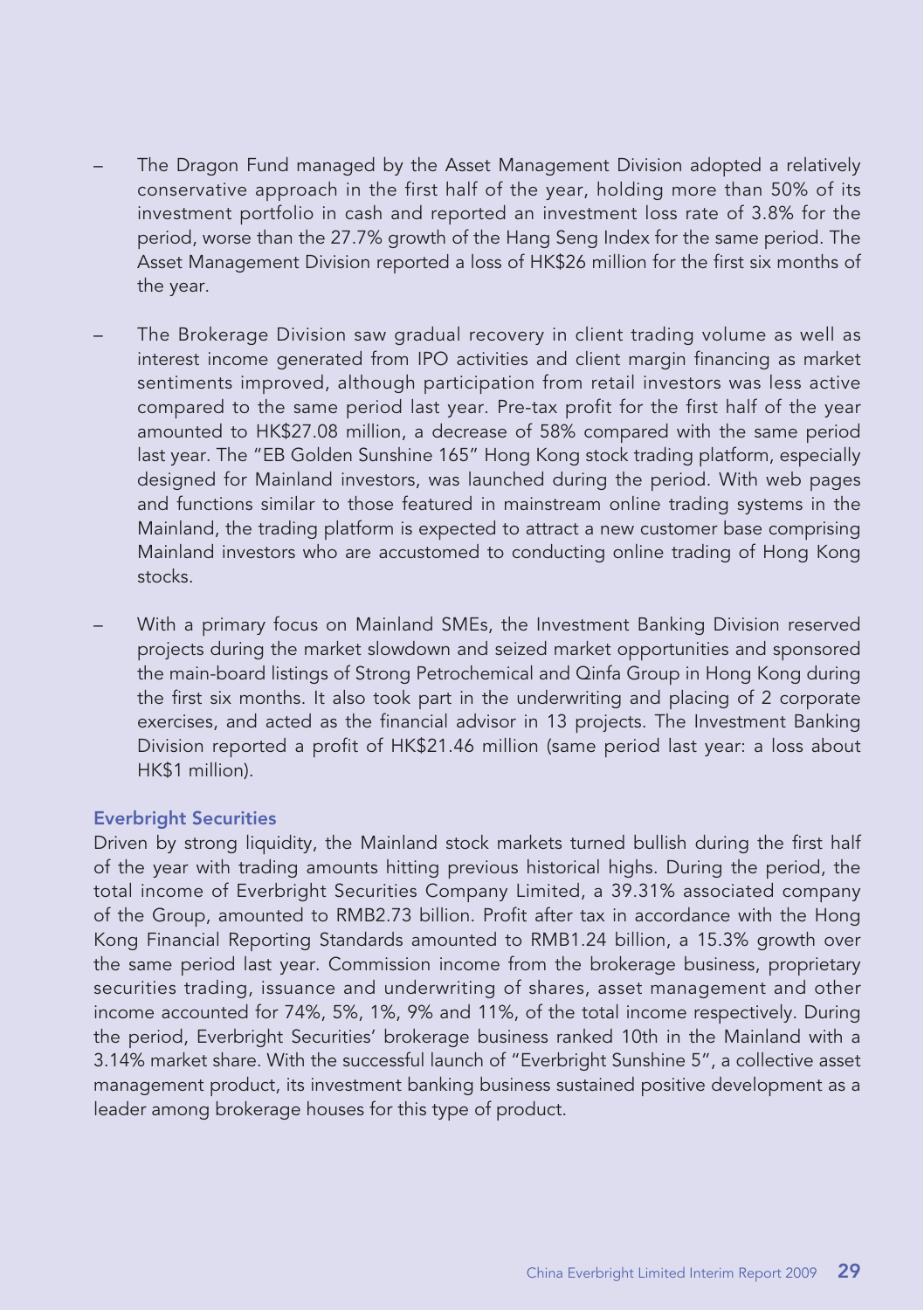On 26 July 2009, Everbright Securities' application for an A-share IPO was approved by the China Securities Regulatory Commission (by virtue of the document Zheng Jian Xu Ke 20090684). Everbright Securities issued 520 million new shares and successfully raised about RMB11 billion and its shares were listed on Shanghai Stock Exchange on 18 August. Following the IPO, the percentage of the Group's shareholdings in Everbright Securities was diluted from 39.31% to 33.33%, and there was an estimated "gain on deemed disposal of interests in an associated company" of at least HK\$3 billion. The actual deemed gain has yet to be determined and will be recognised in the Group's 2009 annual financial statements.

On 25 August 2009, the board of directors of Everbright Securities announced that it proposed to distribute a dividend of RMB5.8 (gross of applicable tax) per 10 shares to its shareholders. Such dividend proposal is yet to be approved by its shareholders' meeting. If approved, the Company is expected to receive cash dividend of about RMB660 million (gross of applicable tax).

As at 30 June 2009, Everbright Securities had 79 sales offices and 15 securities services offices nationwide.

#### **Everbright Bank**

Everbright Bank, in which the Group owns a 6.23% stake, reported positive momentum in all of its business segments and ongoing improvements in its asset quality for the first half of the year. Based on the unaudited accounts prepared under Mainland accounting standards (same hereinafter), Everbright Bank's total assets and loan balance as at 30 June 2009 amounted to RMB1,028.1 billion and RMB616.5 billion respectively, representing respective growth of 20.7% and 31.6% compared with the beginning of the year. Pre-tax profit for the period amounted to RMB3.42 billion, decreasing by 47% over same period last year (a special waiver of the profits tax expenses of RMB1.645 billion was recorded for the same period last year). The balance of non-performing loans declined to RMB8.73 billion with the non-performing loan ratio standing at 1.42%, which was 0.58 percentage points lower compared with the beginning of the year. The credit provisioning coverage ratio was 179.5%, representing an increase of 29.4% compared with the beginning of the year. Net interest income amounted to RMB9.7 billion which represents a 12.3% drop as compared to same period last year. Net revenue from intermediate business amounted to RMB1.9 billion, a 59.1% increase as compared to same period last year.

Everbright Bank has formally signed share subscription agreements with several major state owned enterprises and will issue new shares to them forthwith to increase its capital by over RMB11 billion. In late August 2009, such share capital increase was approved by relevant regulatory authorities. The Group's shareholding in Everbright Bank will be diluted from 6.23% to 5.26%. The success of such share capital increase of Everbright Bank will substantially enhance its capital strength and provide a solid foundation for its sustained development.

As at 30 June 2009, Everbright Bank had 441 branches and sub-branches nationwide.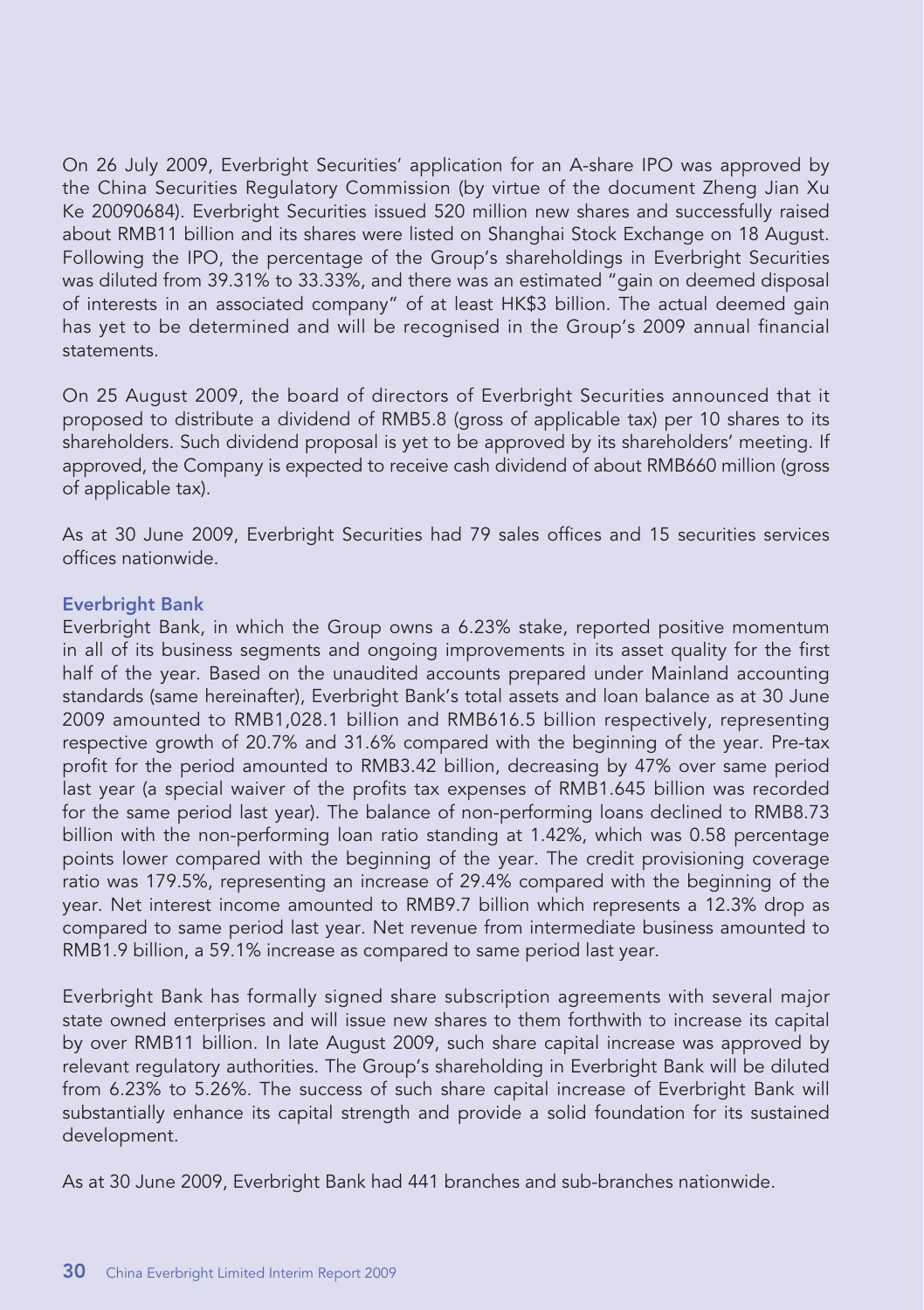#### **Financial Position**

As at 30 June 2009, the total assets of the Group amounted to approximately HK\$22.14 billion, with cash on hand of approximately HK\$3.25 billion. Apart from trade liabilities in the ordinary course of business and those relating to equity and equity linked products, the Group's principal liabilities were bank loans amounting to HK\$2.55 billion. These bank loans are mainly short-term borrowings arising from the Group's normal brokerage and investment operations of which HK\$2.32 billion has been repaid in July 2009.

The actual level of borrowing depends on the Group's business and investment needs. As at 30 June 2009, committed borrowing facilities with a total amount of HK\$396 million were available to the Group. The Group's gearing ratio, calculated as interest-bearing liabilities divided by shareholders' equity, was 15.1% as at 30 June 2009 (31 December 2008: nil). If the portion of short-term bank borrowings of HK\$2.32 billion repaid as mention above were excluded, the gearing ratio would have fallen to 1.3%.

As at 30 June 2009, the Group had no material exposure to foreign exchange other than assets denominated in Renminbi and US Dollar.

As at 30 June 2009, the Group had not pledged any of its securities (31 December 2008: nil).

Except for those disclosed in the notes to financial statements, the Group did not have any material contingent liabilities as at 30 June 2009. The Group had given guarantees in respect of banking facilities available to subsidiaries with a total amount of approximately HK\$396 million. As at 30 June 2009, the Company had also provided guarantees in favour of financial institutions in respect of trading limits of subsidiaries engaged in leveraged forex trading and derivatives trading. The amount of such guaranteed liabilities varied according to the value of transactions.

### **Outlook**

While worldwide financial markets showed slight improvements after massive fund injections by the U.S. Federation Reserve Board and its European counterparts, the possibility of an economic recession cannot yet be ruled out, and the current phenomenon of hot financial markets riding on cool real economies may persist in the latter half of the year. China is expected to attain the targeted GDP growth of 8%, as Mainland investors and consumers are regaining confidence under the pro-active fiscal policy of the PRC government and international capital is flowing into Asia and China. On that basis, we are of the view that the Chinese stock market is firmly on the course to recovery, with a bullish outlook for the latter half of the year. We are maintaining a cautious view on the Hong Kong stock market, though, given its exposure to the global economy.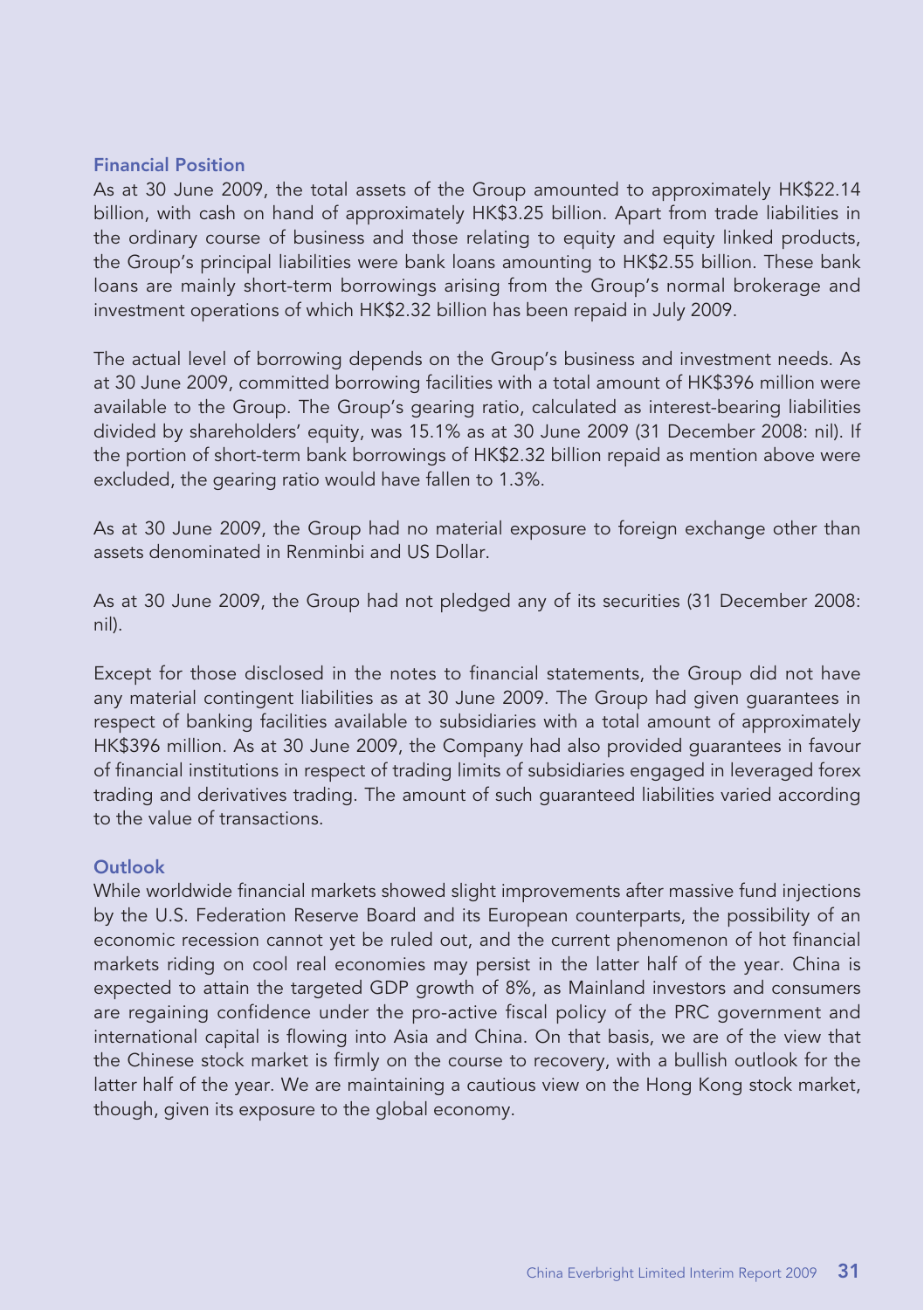Following integration efforts over the past years, the Group has identified "3+2 Macro Asset Management" as a strategic goal. For the "3" business segments of direct investment, asset investment and asset management, the Group will recruit expert teams with proven experience and solicit external funds to form different types of asset management funds, leveraging our established regime in internationalised operations, strong liquidity and solid network in the Mainland. These businesses aim to identify potential investments for investors which will enable them to share in China's economic growth, and they are expected to contribute to the swift growth of assets under the Group's management, thereby increasing the weighting of recurrent income. Ongoing efforts will be made to consolidate our market share and increase the range of product and service offerings in the "2" segments of investment banking and brokerage, which will also enjoy broad development opportunities made available through our cooperation with Everbright Bank and Everbright Securities. Meanwhile, the Group will continue to identify possible acquisitions in the Mainland, with the aim of building a platform for financial operations in the Mainland at reasonable costs to bring in burgeoning sources of Mainland investment capital more effectively and to prepare for facilitating off-shore investments for Mainland investors.

Further to its solid position in the traditional securities business built upon formidable capital strengths augmented by the successful IPO exercise, Everbright Securities will actively participate in innovative businesses on the back of strong risk management capabilities and aim to assume market leadership. The successful listing of Everbright Securities has also paved the way for cooperation with the Group with more substance and in greater depth, with the aim of forging a cross-border brand name in the financial sector boasting combined strengths and a comprehensive range of products and services.

With the presence of new strategic investors, Everbright Bank now claims stronger capital adequacy for the benefit of further consolidation and expansion of leading-edge businesses such as wealth management. The plan to list its A shares in the Mainland will proceed as scheduled, while stable dividend payouts by the bank will assure stronger cash income for the Group.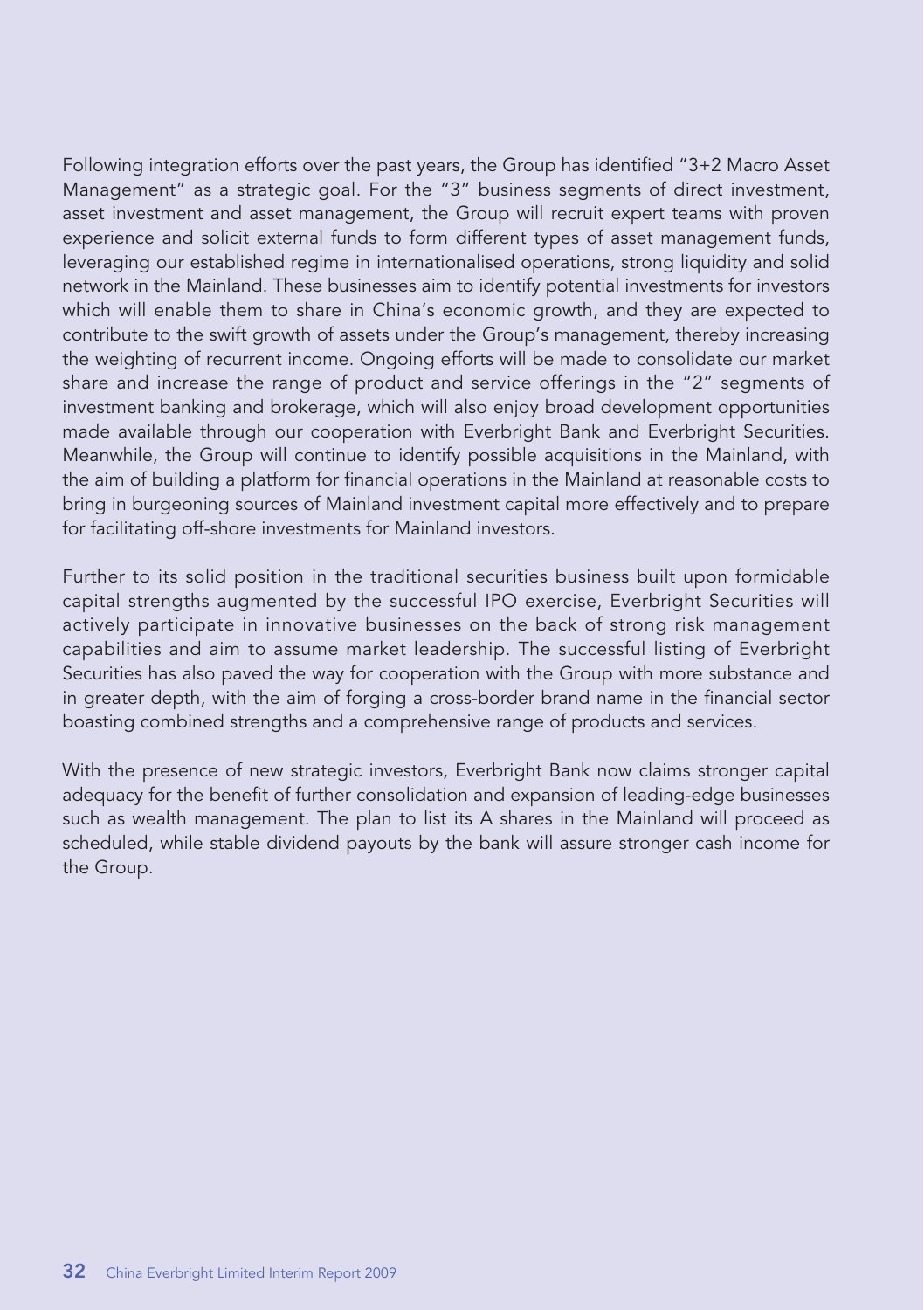### **DIRECTORS' AND CHIEF EXECUTIVE'S INTERESTS AND SHORT POSITIONS IN SHARES, UNDERLYING SHARES AND DEBENTURES OF THE COMPANY AND ASSOCIATED CORPORATIONS**

As at 30 June 2009, the interests and short positions of the directors and chief executive of the Company in the shares, underlying shares of equity derivatives and debentures of the Company or its associated corporations (within the meaning of Part XV of the Securities and Futures Ordinance (the "SFO")) as recorded in the register of directors' and chief executives' interests and short positions required to be maintained under section 352 of the SFO are as follows:

#### **1. Long position in shares of the Company**

As at 30 June 2009, none of the director and chief executive of the Company were interested in long position in shares of the Company.

#### **2. Long position in underlying shares of equity derivatives of the Company**

|                       | Nature of |               | Number of<br>equity<br>derivatives | Number of<br>underlying |           | Total      |
|-----------------------|-----------|---------------|------------------------------------|-------------------------|-----------|------------|
| Name of Director      | interest  | Date of Grant | held                               | shares                  | Total     | Percentage |
| Chen Shuang           | Personal  | 03.05.05      | 1,280,000                          | 1.280.000               | 1.280.000 | 0.08%      |
| Tang Chi Chun Richard | Personal  | 27.09.05      | 400,000                            | 400,000                 |           |            |
|                       | Personal  | 10.04.06      | 319,000                            | 319,000                 | 719,000   | 0.05%      |
| Seto Gin Chung, John  | Personal  | 05.05.05      | 320,000                            | 320,000                 | 320,000   | 0.02%      |

Details of the share options held by the directors and chief executive of the Company are shown in the following section under the heading "Information on Share Options".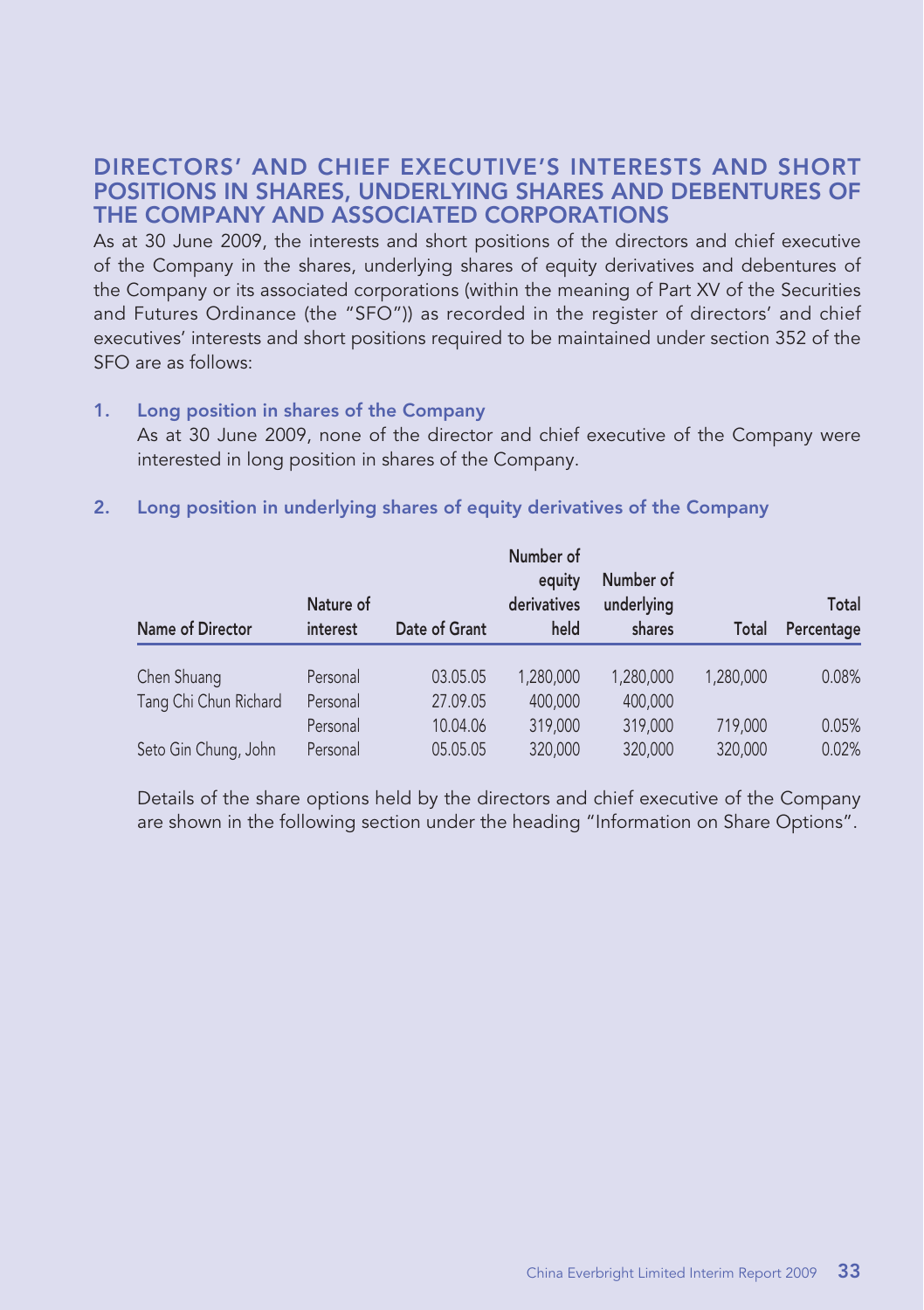#### **3. Long position in shares of an associated corporation**

As at 30 June 2009, the following Director had personal interests in shares of China Everbright International Limited ("CEIL"), an associated corporation of the Company. The shares of CEIL are listed on The Stock Exchange of Hong Kong Limited.

|                         |        | Personal         | Family    | Corporate        | % of total<br>issued shares<br>(if 0.01%) |
|-------------------------|--------|------------------|-----------|------------------|-------------------------------------------|
| <b>Name of Director</b> | Total  | <i>interests</i> | interests | <b>interests</b> | or more)                                  |
| Chen Shuang             | 85,000 | 85,000           | -         |                  | 0.003%                                    |

**4. Long position in underlying shares of equity derivatives of associated corporations** As at 30 June 2009, the following director had personal interests in options to subscribe for shares in CEIL, an associated corporation of the Company.

| Name of<br><b>Director</b> | Nature of<br>interest | <b>Exercise</b><br>Price<br>(HK\$) | Date of<br>Grant | <b>Exercise</b><br>period | Number of<br>underlying<br>shares of CEIL<br>(ordinary shares) | Total<br>Percentage |
|----------------------------|-----------------------|------------------------------------|------------------|---------------------------|----------------------------------------------------------------|---------------------|
| Zang Qiutao                | Personal              | 0.85                               | 03.08.06         | $03.08.07 -$<br>25.05.13  | 2,000,000                                                      | 0.064%              |
|                            |                       |                                    |                  | 03.08.08-<br>25.05.13     | 2,000,000                                                      | 0.064%              |

All the above shares and underlying shares of equity derivatives were beneficially owned by the directors concerned. The percentage shown was calculated based on the number of issued shares of these Companies as at 30 June 2009.

Save as disclosed herein, as at 30 June 2009, none of the directors and chief executives of the Company were interested in short positions in the shares, underlying shares of equity derivatives or debentures of the Company or any associated corporation defined under SFO as recorded in the register of directors' and chief executives' interests and short positions.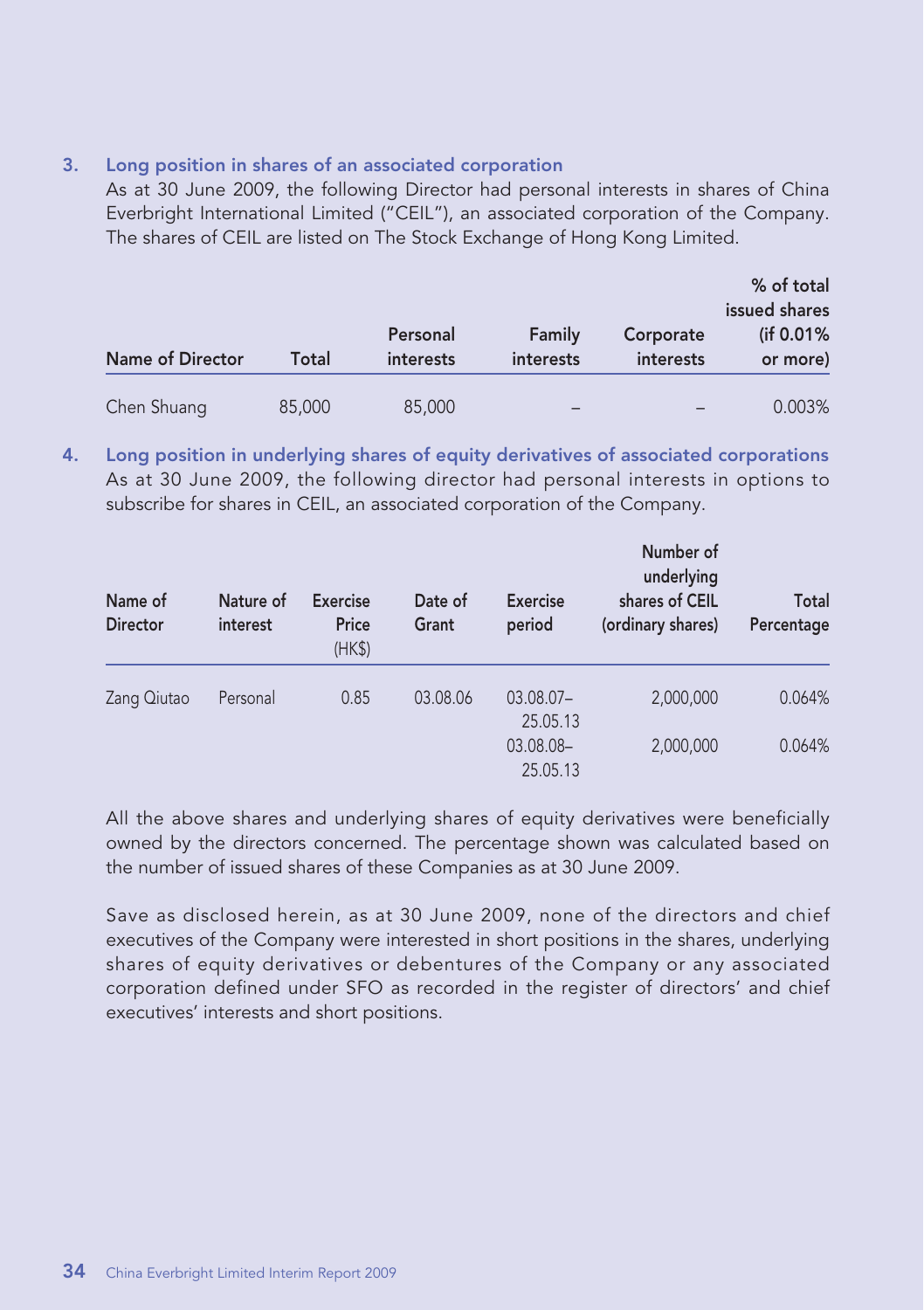### **INFORMATION ON SHARE OPTIONS**

Information in relation to share options of the Company disclosed in accordance with the Rules Governing the Listing of Securities on The Stock Exchange of Hong Kong Limited are as follows:

### **1. Outstanding share options as at 1 January 2009:**

|                           | Number of<br>options | Date of<br>Grant | Vesting<br>period     | <b>Exercise</b><br>period | <b>Exercise</b><br>Price<br>(HK\$) |
|---------------------------|----------------------|------------------|-----------------------|---------------------------|------------------------------------|
| Chen Shuang               | 1,280,000            | 03.05.05         | 04.05.05-<br>03.11.07 | 04.05.06-<br>03.05.10     | 2.850                              |
| Tang Chi Chun,<br>Richard | 400,000              | 27.09.05         | 28.09.05-<br>27.03.08 | 28.09.06-<br>27.09.10     | 3.100                              |
|                           | 319,000              | 10.04.06         | 11.04.06-<br>10.10.08 | 11.04.07-<br>10.04.11     | 4.800                              |
| Seto Gin Chung,<br>John   | 320,000              | 05.05.05         | 06.05.05-<br>05.11.07 | 06.05.06-<br>05.05.10     | 3.000                              |
| Total employees           | 132,500              | 03.05.05         | 04.05.05-<br>03.11.07 | 04.05.06-<br>03.05.10     | 2.850                              |
|                           | 160,000              | 04.07.05         | 05.07.05-<br>04.01.08 | 05.07.06-<br>04.07.10     | 3.135                              |
|                           | 1,522,500            | 10.04.06         | 11.04.06-<br>10.10.08 | 11.04.07-<br>10.04.11     | 4.800                              |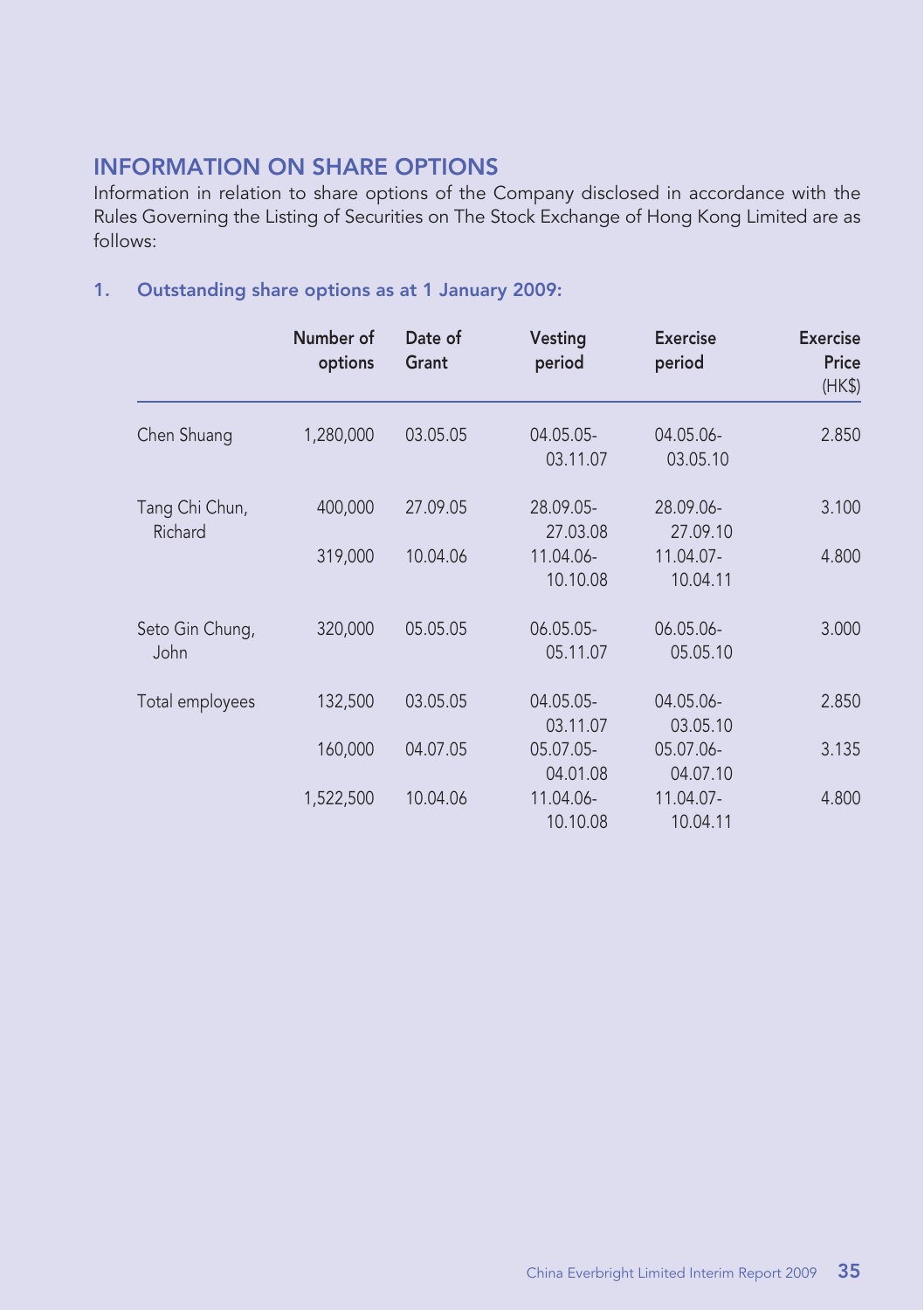### **2. Outstanding share options as at 30 June 2009:**

|                           | Number of<br>options | Date of<br>Grant | Vesting<br>period     | <b>Exercise</b><br>period | <b>Exercise</b><br>Price<br>(HK\$) |
|---------------------------|----------------------|------------------|-----------------------|---------------------------|------------------------------------|
| Chen Shuang               | 1,280,000            | 03.05.05         | 04.05.05-<br>03.11.07 | 04.05.06-<br>03.05.10     | 2.850                              |
| Tang Chi Chun,<br>Richard | 400,000              | 27.09.05         | 28.09.05-<br>27.03.08 | 28.09.06-<br>27.09.10     | 3.100                              |
|                           | 319,000              | 10.04.06         | 11.04.06-<br>10.10.08 | 11.04.07-<br>10.04.11     | 4.800                              |
| Seto Gin Chung,<br>John   | 320,000              | 05.05.05         | 06.05.05-<br>05.11.07 | 06.05.06-<br>05.05.10     | 3.000                              |
| Total employees           | 12,500               | 03.05.05         | 04.05.05-<br>03.11.07 | 04.05.06-<br>03.05.10     | 2.850                              |
|                           | 972,500              | 10.04.06         | 11.04.06-<br>10.10.08 | 11.04.07-<br>10.04.11     | 4.800                              |

- **3. No share options were granted during the six months period ended 30 June 2009.**
- **4. Number of share options exercised during the six months period ended 30 June 2009:**

|                 | Date of<br>Grant | No. of Shares | <b>Exercise</b><br>price<br>(HK\$) | <b>WA Closing</b><br>price**<br>(HK\$) |
|-----------------|------------------|---------------|------------------------------------|----------------------------------------|
| Total employees | 03.05.05         | 120,000       | 2.850                              | 8.280                                  |
|                 | 04.07.05         | 160,000       | 3.135                              | 17.520                                 |
|                 | 10.04.06         | 550,000       | 4.800                              | 12.349                                 |

- \*\* The weighted average ("WA") closing price of the shares of the Company immediate before the dates on which the options were exercised.
- **5. No share options were cancelled during the six months period ended 30 June 2009.**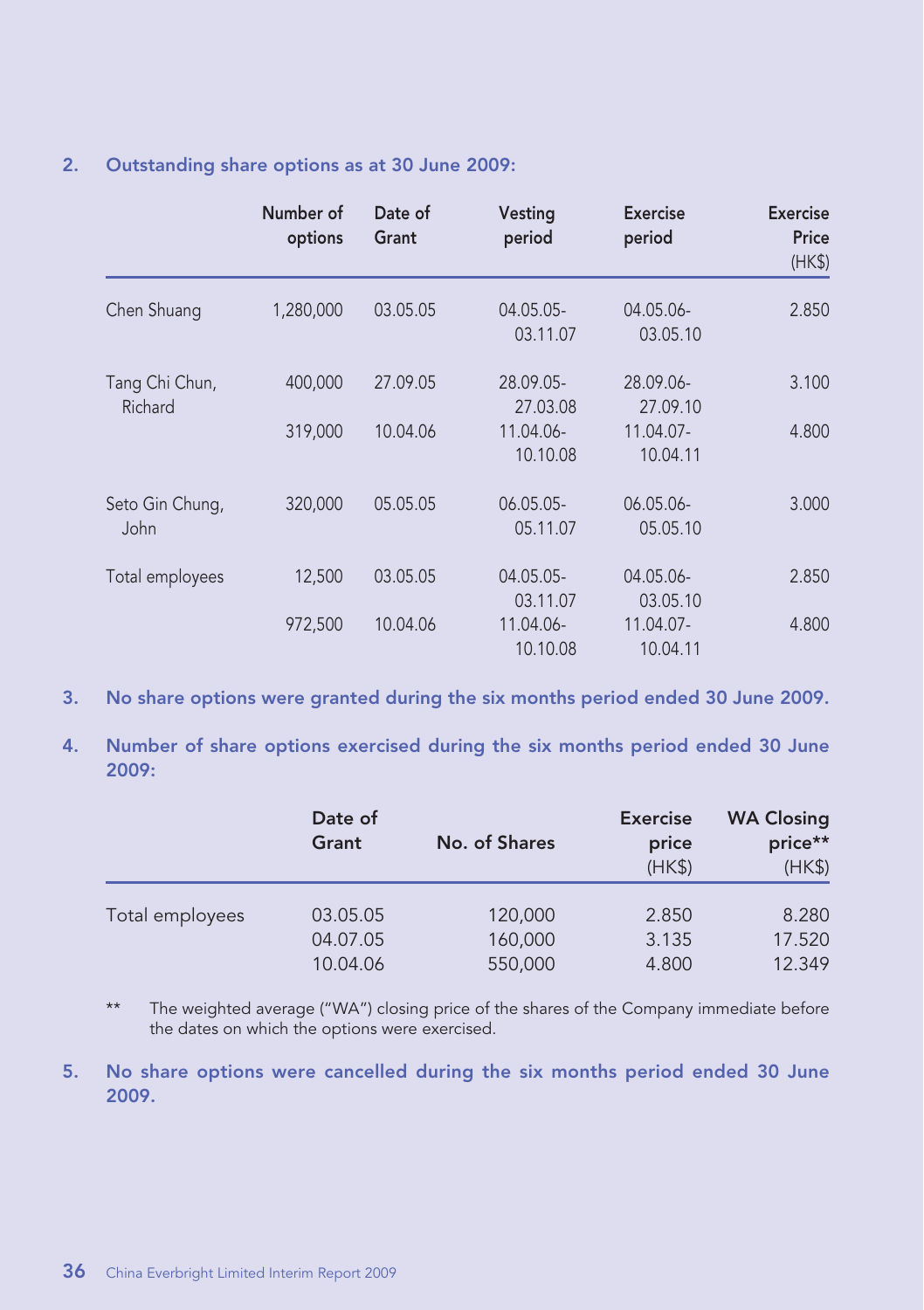**6. No share options were lapsed during the six months period ended 30 June 2009.**

### **7. Valuation of share options**

The fair value of share options granted is measured using a Binomial Option Pricing Model based on the volatility of the Company's share price one year immediately preceding the date of grant, taking into account the terms and conditions upon which the share options were granted.

The Group amortises the fair value of share options granted to employees as an expense in the income statement in accordance with HKFRS 2 "Share-based Payments".

Save as disclosed herein, at no time during the six months ended 30 June 2009 was the Company or any of its holding companies, subsidiaries or fellow subsidiaries a party to any arrangement to the directors or any of their spouses or children under eighteen years of age to acquire benefits by means of acquisition of shares in or debentures of the Company or any other body corporate.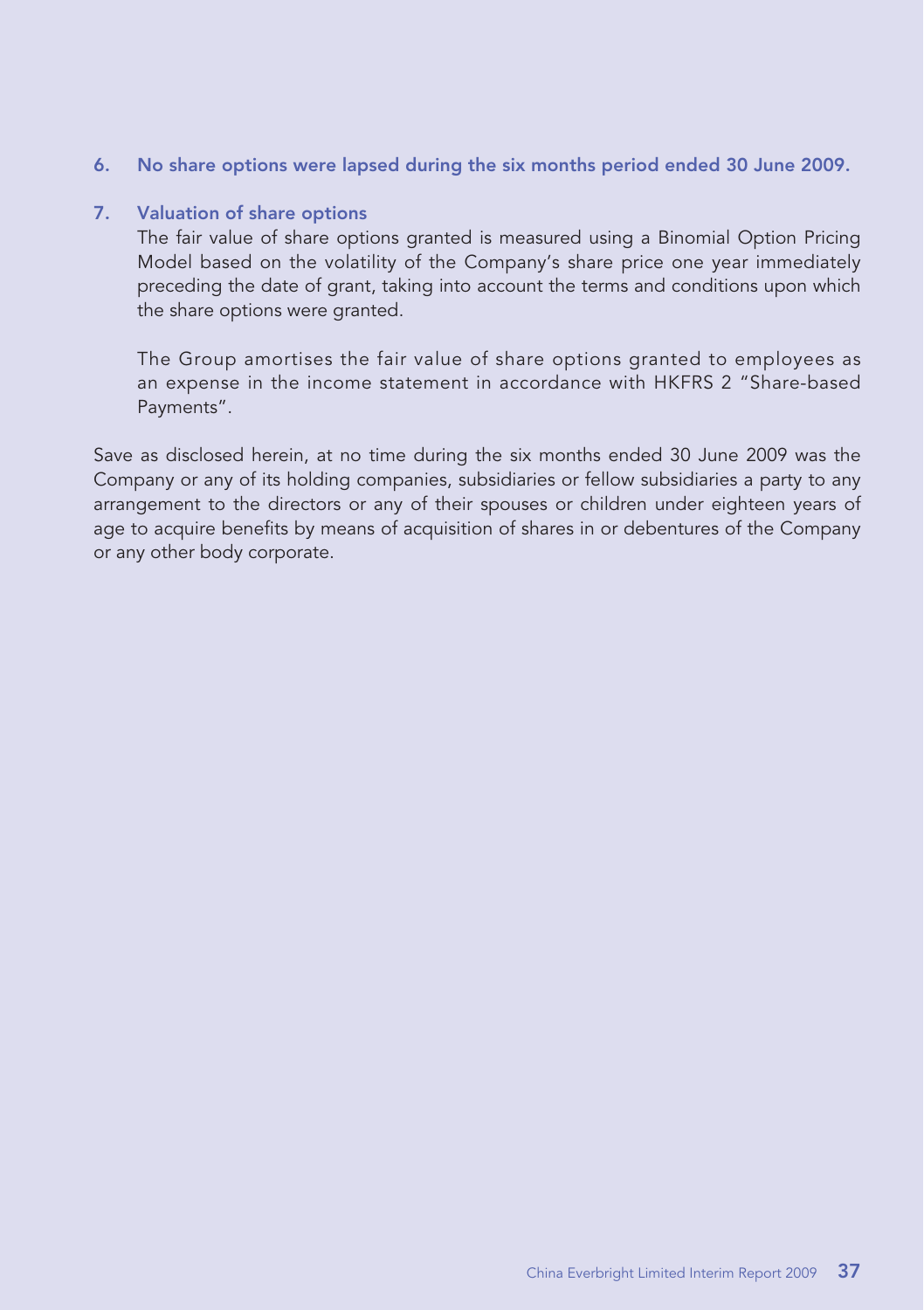### **SUBSTANTIAL SHAREHOLDERS**

As at 30 June 2009 the following persons had an interest or short position in the shares and underlying shares of the Company which would fall to be disclosed to the Company under the provisions of Divisions 2 and 3 of Part XV of the SFO, or who were, directly or indirectly, interested in 5% or more of the nominal value of any class of share capital carrying rights to vote in all circumstances at general meetings of any other member of the group:

### **Long Position**

| Name of shareholder                              | No. of shares<br>beneficially held | % of total<br>issued shares |
|--------------------------------------------------|------------------------------------|-----------------------------|
| China Everbright Holdings Company Limited (Note) | 867,119,207                        | 54.47%                      |
| Datten Investments Limited (Note)                | 867.119.207                        | 54.47%                      |
| Honorich Holdings Limited                        | 867,119,207                        | 54.47%                      |

Note: Honorich Holdings Limited ("Honorich") is wholly-owned by Datten Investments Limited ("Datten") which in turn is a wholly-owned subsidiary of China Everbright Holdings Company Limited ("Holdings"). Accordingly, Datten and Holdings are deemed to have the same interests in the shares of the Company as Honorich.

Save as disclosed above, as at 30 June 2009, the directors are not aware of any other persons who had an interest or short position in the shares or underlying shares of the Company which would fall to be disclosed to the Company under the provisions of Divisions 2 and 3 of Part XV of the SFO, or who was, directly or indirectly, interested in 5% or more of the nominal value of any class of share capital carrying rights to vote in all circumstances at general meetings of any other member of the group.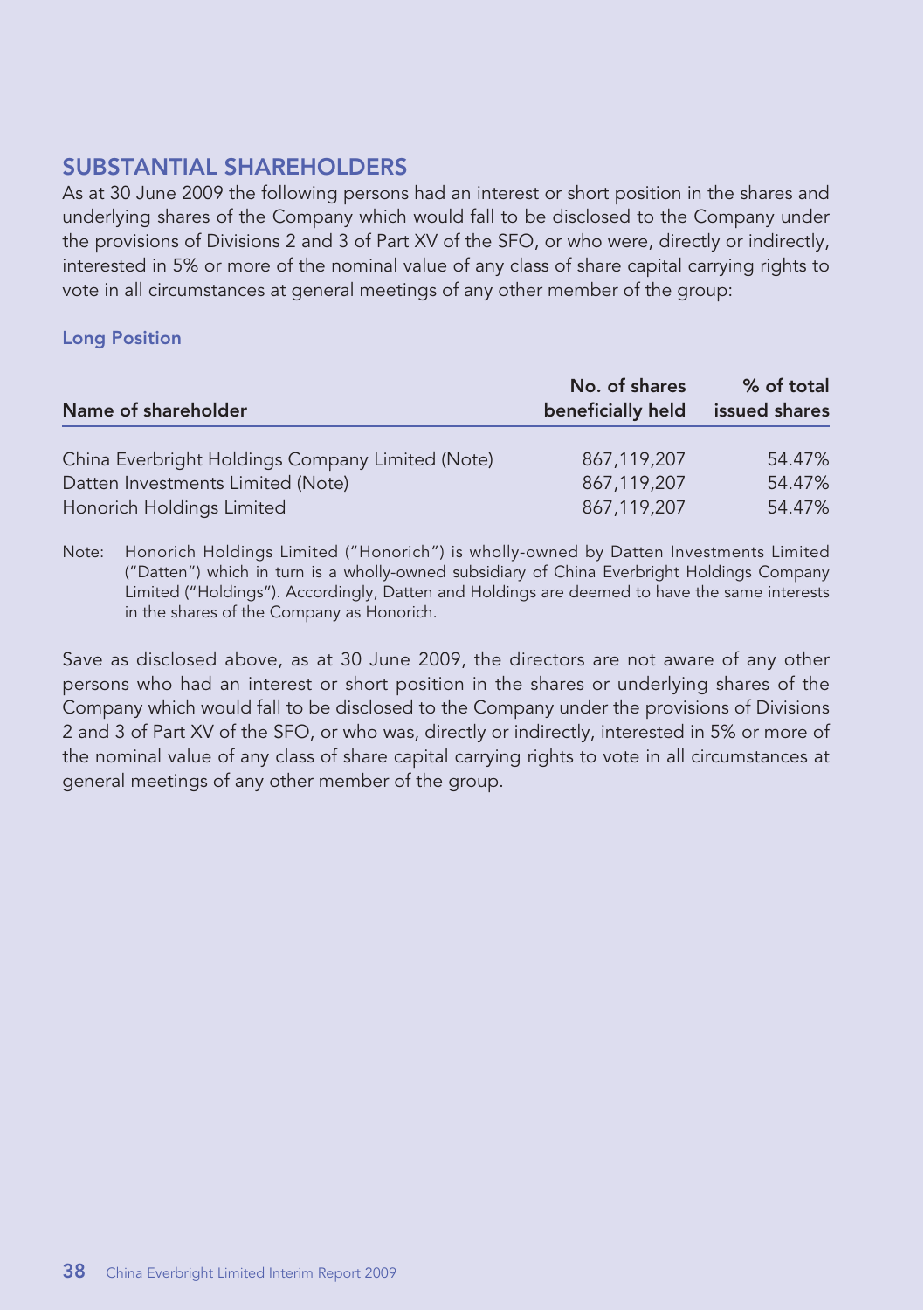### **EMPLOYEES**

As at 30 June 2009, the Group had 225 employees. Total staff cost for the period under review amounted to approximately HK\$64 million as noted in the consolidated income statement. The Group ensures that the remuneration packages for employees are fair and competitive and employees are rewarded on a performance-related basis within the general framework of the Group's salary and bonus scale. Discretionary year end bonus may also be paid to employees based on individual performance. Other benefits to employees include medical insurance, retirement scheme and training programmes. Directors of the Company and full time employees of the Group may be granted share options to subscribe for shares in the Company in accordance with the terms and conditions of the share option scheme approved by the Company at an extraordinary general meeting held on 24 May 2002.

### **CORPORATE GOVERNANCE**

The Company has complied with the Code of Corporate Governance Practices (the "Code") as set out in Appendix 14 of the Rules Governing the Listing of Securities (the "Listing Rules") on The Stock Exchange of Hong Kong Limited for the six months ended 30 June 2009.

### **MODEL CODE FOR SECURITIES TRANSACTION BY DIRECTORS**

The Company has adopted a "Code for Securities Transactions by Directors" which is no less exacting than the required standard set out in the "Model Code for Securities Transactions by Directors of Listed Companies" contained in the Listing Rules. Having made specific enquiry of all directors, the directors confirmed that they have complied with the required standard set out in both the said Code and the Model Code for the six months ended 30 June 2009.

### **AUDIT AND RISK MANAGEMENT COMMITTEE**

The Audit and Risk Management Committee currently comprises three members who are Independent Non-executive Directors. The Committee is chaired by Mr. Ng Ming Wah, Charles. The other committee members are Mr. Seto Gin Chung, John and Dr. Lin Zhijun.

The Audit and Risk Management Committee has reviewed with management the accounting principles and practices adopted by the Group and discussed internal control and financial reporting matters including the review of the unaudited interim financial report for the six months ended 30 June 2009 of the Company.

### **REMUNERATION COMMITTEE**

Effective on 1 January 2009, Mr. Zang Qiutao replaced Mr. Tang Shuangning as the Chairman of the Remuneration Committee. The Remuneration Committee currently has four members comprising Mr. Zang Qiutao, Deputy Chairman of the Board, and three independent non-executive directors, namely, Mr. Ng Ming Wah, Charles, Mr. Seto Gin Chung, John and Dr. Lin Zhijun.